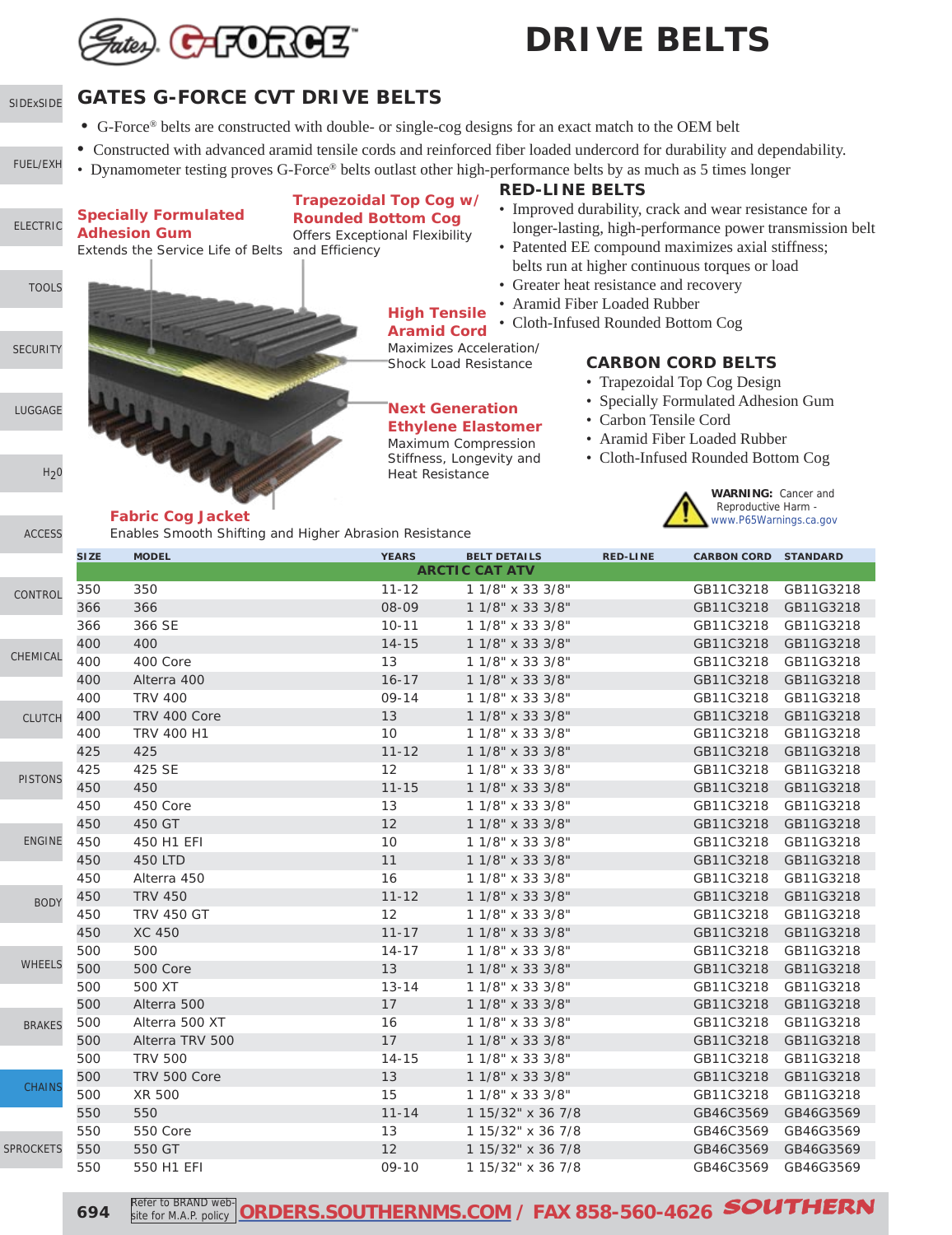

| <b>SIZE</b> | <b>MODEL</b>           | <b>YEARS</b>      | <b>BELT DETAILS</b> | <b>RED-LINE</b> | <b>CARBON CORD STANDARD</b> |           | SIDExSIDE        |
|-------------|------------------------|-------------------|---------------------|-----------------|-----------------------------|-----------|------------------|
| 550         | 550 LTD                | $11 - 14$         | 1 15/32" x 36 7/8   |                 | GB46C3569                   | GB46G3569 |                  |
| 550         | 550 S                  | 11                | 1 15/32" x 36 7/8   |                 | GB46C3569                   | GB46G3569 |                  |
| 550         | 550 XT                 | $13 - 14$         | 1 15/32" x 36 7/8   |                 | GB46C3569                   | GB46G3569 |                  |
| 550         | Alterra 550            | 16                | 1 15/32" x 36 7/8   |                 | GB46C3569                   | GB46G3569 | FUEL/EXH         |
| 550         | Alterra 550 XT         | 16                | 1 15/32" x 36 7/8   |                 | GB46C3569                   | GB46G3569 |                  |
| 550         | Alterra TRV 550 XT     | 17                | 1 15/32" x 36 7/8   |                 | GB46C3569                   | GB46G3569 |                  |
| 550         | <b>TRV 550</b>         | 11                | 1 15/32" x 36 7/8   |                 | GB46C3569                   | GB46G3569 | <b>ELECTRIC</b>  |
| 550         | TRV 550 Cruiser        | $11 - 12$         | 1 15/32" x 36 7/8   |                 | GB46C3569                   | GB46G3569 |                  |
| 550         | <b>TRV 550 GT</b>      | $11 - 12$         | 1 15/32" x 36 7/8   |                 | GB46C3569                   | GB46G3569 |                  |
| 550         | TRV 550 H1 EFI         | $09 - 10$         | 1 15/32" x 36 7/8   |                 | GB46C3569                   | GB46G3569 |                  |
| 550         | <b>TRV 550 LTD</b>     | $13 - 15$         | 1 15/32" x 36 7/8   |                 | GB46C3569                   | GB46G3569 | <b>TOOLS</b>     |
| 550         | <b>TRV 550 S GT</b>    | 10                | 1 15/32" x 36 7/8   |                 | GB46C3569                   | GB46G3569 |                  |
| 550         | <b>TRV 550 XT</b>      | $13 - 15$         | 1 15/32" x 36 7/8   |                 | GB46C3569                   | GB46G3569 |                  |
|             |                        |                   |                     |                 |                             |           | SECURITY         |
| 550         | XR 550                 | 15                | 1 15/32" x 36 7/8   |                 | GB46C3569                   | GB46G3569 |                  |
| 550         | XR 550 Limited         | 15                | 1 15/32" x 36 7/8   |                 | GB46C3569                   | GB46G3569 |                  |
| 550         | <b>XR 550 XT</b>       | 15                | 1 15/32" x 36 7/8   |                 | GB46C3569                   | GB46G3569 |                  |
| 650         | 650                    | 11                | 1 15/32" x 36 7/8   |                 | GB46C3569                   | GB46G3569 | LUGGAGE          |
| 650         | 650 Auto               | 04                | 1 5/32" x 33 3/8"   |                 | GB19C3218                   | GB19G3218 |                  |
| 650         | 650 Auto LE            | 04                | 1 5/32" x 33 3/8"   |                 | GB19C3218                   | GB19G3218 |                  |
| 650         | 650 Auto MRP           | 04                | 1 5/32" x 33 3/8"   |                 | GB19C3218                   | GB19G3218 |                  |
| 650         | 650 H1                 | 10                | 1 15/32" x 36 7/8   |                 | GB46C3569                   | GB46G3569 | $H_2 0$          |
| 650         | 650 H1 Automatic       | 05-08             | 1 15/32" x 36 7/8   |                 | GB46C3569                   | GB46G3569 |                  |
| 650         | 650 H1 Automatic LE    | 07                | 1 15/32" x 36 7/8   |                 | GB46C3569                   | GB46G3569 |                  |
| 650         | 650 H1 Automatic TBX   | 07                | 1 15/32" x 36 7/8   |                 | GB46C3569                   | GB46G3569 | <b>ACCESS</b>    |
| 650         | 650 H1 Automatic TRV   | $07 - 08$         | 1 15/32" x 36 7/8   |                 | GB46C3569                   | GB46G3569 |                  |
| 650         | 650 H1 SE              | 06                | 1 15/32" x 36 7/8   |                 | GB46C3569                   | GB46G3569 |                  |
| 650         | 650 H1 TRV LE          | 07                | 1 15/32" x 36 7/8   |                 | GB46C3569                   | GB46G3569 |                  |
| 650         | 650 V2 Auto/Auto LE    | 05                | 1 5/32" x 33 3/8"   |                 | GB19C3218                   | GB19G3218 | CONTROL          |
| 650         | 650 V2/V2 LE TS        | 06                | 1 5/32" x 33 3/8"   |                 | GB19C3218                   | GB19G3218 |                  |
| 650         | Mud Pro 650            | 11                | 1 15/32" x 36 7/8   |                 | GB46C3569                   | GB46G3569 |                  |
| 650         | MudPro 650 H1          | 10                | 1 15/32" x 36 7/8   |                 | GB46C3569                   | GB46G3569 | CHEMICAL         |
| 650         | TRV 650 H1             | 09                | 1 15/32" x 36 7/8   |                 | GB46C3569                   | GB46G3569 |                  |
| 700         | 700                    | $11 - 14$         | 1 15/32" x 36 7/8   |                 | GB46C3569                   | GB46G3569 |                  |
| 700         | 700 Core               | 13                | 1 15/32" x 36 7/8   |                 | GB46C3569                   | GB46G3569 |                  |
| 700         | 700 GT                 | $12 \overline{ }$ | 1 15/32" x 36 7/8   |                 | GB46C3569                   |           | <b>CLUTCH</b>    |
|             |                        |                   |                     |                 |                             | GB46G3569 |                  |
| 700         | 700 H1 EFI             | $09 - 10$         | 1 15/32" x 36 7/8   |                 | GB46C3569                   | GB46G3569 |                  |
| 700         | 700 H1 EFI 4x4 Auto SE | 08                | 1 15/32" x 36 7/8   |                 | GB46C3569                   | GB46G3569 | <b>PISTONS</b>   |
| 700         | 700 H1 EFI LE          | $09 - 10$         | 1 15/32" x 36 7/8   |                 | GB46C3569                   | GB46G3569 |                  |
| 700         | 700 H1 EFI Mudpro      | 09                | 1 15/32" x 36 7/8   |                 | GB46C3569 GB46G3569         |           |                  |
| 700         | 700 H1 EFI SE          | 09                | 1 15/32" x 36 7/8   |                 | GB46C3569                   | GB46G3569 |                  |
| 700         | 700 LTD                | $11 - 14$         | 1 15/32" x 36 7/8   |                 | GB46C3569                   | GB46G3569 | <b>ENGINE</b>    |
| 700         | 700 S                  | $10 - 11$         | 1 15/32" x 36 7/8   |                 | GB46C3569                   | GB46G3569 |                  |
| 700         | 700 XT                 | $13 - 14$         | 1 15/32" x 36 7/8   |                 | GB46C3569                   | GB46G3569 |                  |
| 700         | Alterra 700            | $16 - 17$         | 1 15/32" x 36 7/8   |                 | GB46C3569                   | GB46G3569 | <b>BODY</b>      |
| 700         | Alterra 700 XT         | $16 - 17$         | 1 15/32" x 36 7/8   |                 | GB46C3569                   | GB46G3569 |                  |
| 700         | Alterra TRV 700 XT     | 17                | 1 15/32" x 36 7/8   |                 | GB46C3569                   | GB46G3569 |                  |
| 700         | MudPro 700             | $11 - 12$         | 1 15/32" x 36 7/8   |                 | GB46C3569                   | GB46G3569 |                  |
| 700         | MudPro 700 H1 EFI      | 10                | 1 15/32" x 36 7/8   |                 | GB46C3569                   | GB46G3569 | WHEELS           |
| 700         | MudPro 700 LTD         | $12 - 17$         | 1 15/32" x 36 7/8   |                 | GB46C3569                   | GB46G3569 |                  |
| 700         | <b>TBX 700</b>         | $14 - 17$         | 1 15/32" x 36 7/8   |                 | GB46C3569                   | GB46G3569 |                  |
| 700         | TBX 700 H1 EFI         | 10                | 1 15/32" x 36 7/8   |                 | GB46C3569                   | GB46G3569 |                  |
| 700         | <b>TBX 700 SE</b>      | 16                | 1 15/32" x 36 7/8   |                 | GB46C3569                   | GB46G3569 | <b>BRAKES</b>    |
| 700         | <b>TRV 700</b>         | $11 - 16$         | 1 15/32" x 36 7/8   |                 | GB46C3569                   | GB46G3569 |                  |
| 700         | TRV 700 Cruiser        | $11 - 12$         | 1 15/32" x 36 7/8   |                 | GB46C3569                   | GB46G3569 |                  |
| 700         | <b>TRV 700 GT</b>      | $11 - 12$         | 1 15/32" x 36 7/8   |                 | GB46C3569                   | GB46G3569 | CHAINS           |
| 700         | TRV 700 H1 EFI         | 10                | 1 15/32" x 36 7/8   |                 | GB46C3569                   | GB46G3569 |                  |
| 700         | TRV 700 H1 EFI Cruiser | $09 - 10$         | 1 15/32" x 36 7/8   |                 | GB46C3569                   | GB46G3569 |                  |
|             |                        |                   |                     |                 |                             |           |                  |
| 700         | <b>TRV 700 LTD</b>     | $13 - 15$         | 1 15/32" x 36 7/8   |                 | GB46C3569                   | GB46G3569 | <b>SPROCKETS</b> |
| 700         | <b>TRV 700 S GT</b>    | 10                | 1 15/32" x 36 7/8   |                 | GB46C3569                   | GB46G3569 |                  |

SOUTHERN [WWW.SOUTHERNMS.COM](http://m.southernms.com) / TEL 858-560-5005 Refer to BRAND web-<br>
695

site for M.A.P. policy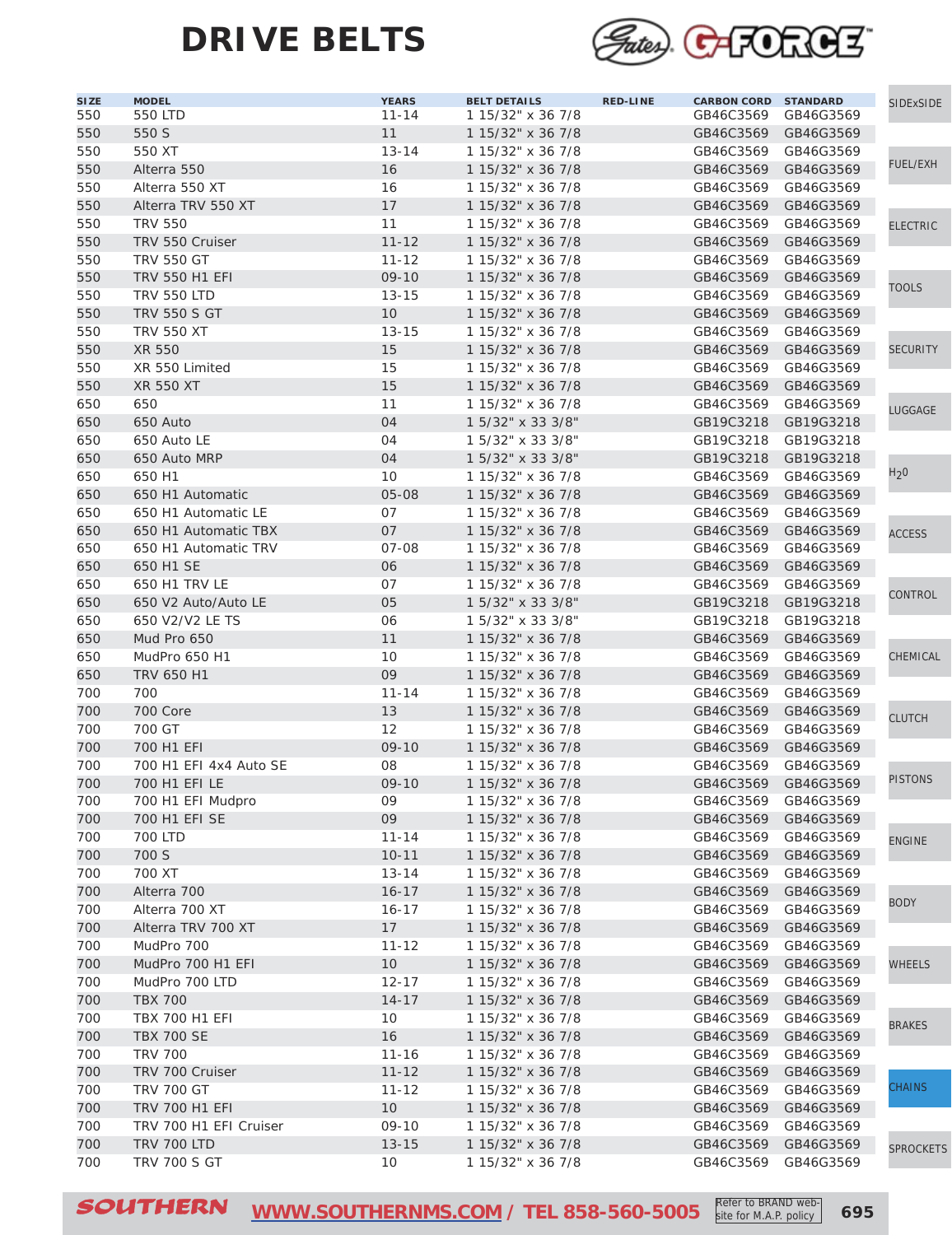

| SIDExSIDE        | <b>SIZE</b>  | <b>MODEL</b>                                               | <b>YEARS</b>       | <b>BELT DETAILS</b>                      | <b>RED-LINE</b> | <b>CARBON CORD STANDARD</b> |           |
|------------------|--------------|------------------------------------------------------------|--------------------|------------------------------------------|-----------------|-----------------------------|-----------|
|                  |              |                                                            |                    | <b>ARCTIC CAT ATV</b>                    |                 |                             |           |
|                  | 700          | <b>TRV 700 XT</b>                                          | $13 - 15$          | 1 15/32" x 36 7/8                        |                 | GB46C3569                   | GB46G3569 |
|                  | 700          | <b>VLX 700</b>                                             | 17                 | 1 15/32" x 36 7/8                        |                 | GB46C3569                   | GB46G3569 |
| <b>FUEL/EXH</b>  | 700          | XR 700                                                     | 15                 | 1 15/32" x 36 7/8                        |                 | GB46C3569                   | GB46G3569 |
|                  | 700          | XR 700 Limited                                             | 15                 | 1 15/32" x 36 7/8                        |                 | GB46C3569                   | GB46G3569 |
|                  | 700          | XR 700 XT                                                  | 15                 | 1 15/32" x 36 7/8                        |                 | GB46C3569                   | GB46G3569 |
| <b>ELECTRIC</b>  | 950          | Thundercat 4x4 Auto SE                                     | 08                 | 1 15/32" x 37 1/8"                       |                 | GB46C3596                   |           |
|                  | 950          | Thundercat 950 Automatic                                   | 08                 | 1 15/32" x 37 1/8"                       |                 | GB46C3596                   |           |
|                  | 1000         | 1000 GT                                                    | $11 - 12$          | 1 15/32" x 37 1/8"                       |                 | GB46C3596                   |           |
| <b>TOOLS</b>     | 1000         | 1000 LTD                                                   | 11                 | 1 15/32" x 37 1/8"                       |                 | GB46C3596                   |           |
|                  | 1000         | 1000 XT                                                    | $13 - 17$          | 1 15/32" x 37 1/8"                       |                 | GB46C3596                   |           |
|                  | 1000         | Alterra TRV 1000 XT                                        | 17                 | 1 15/32" x 37 1/8"                       |                 | GB46C3596                   |           |
|                  | 1000         | <b>Mud Pro 1000</b>                                        | 11                 | 1 15/32" x 37 1/8"                       |                 | GB46C3596                   |           |
| <b>SECURITY</b>  | 1000         | Mud Pro 1000 SE                                            | 16                 | 1 15/32" x 37 1/8"                       |                 | GB46C3596                   |           |
|                  | 1000         | MudPro 1000 H <sub>2</sub> EFI                             | 10                 | 1 15/32" x 37 1/8"                       |                 | GB46C3596                   |           |
|                  | 1000         | MudPro 1000 LTD                                            | $12 - 17$          | 1 15/32" x 37 1/8"                       |                 | GB46C3596                   |           |
| LUGGAGE          | 1000         | Thundercat 1000 H2                                         | $09 - 10$          | 1 15/32" x 37 1/8"                       |                 | GB46C3596                   |           |
|                  | 1000         | Thundercat 1000 H2 LE                                      | 10                 | 1 15/32" x 37 1/8"                       |                 | GB46C3596                   |           |
|                  | 1000         | TRV 1000 Cruiser                                           | $11 - 12$          | 1 15/32" x 37 1/8"                       |                 | GB46C3596                   |           |
|                  | 1000         | <b>TRV 1000 GT</b>                                         | $12 \overline{ }$  | 1 15/32" x 37 1/8"                       |                 | GB46C3596                   |           |
| H <sub>2</sub> 0 | 1000         | <b>TRV 1000 H2 EFI</b>                                     | 10 <sup>°</sup>    | 1 15/32" x 37 1/8"                       |                 | GB46C3596                   |           |
|                  | 1000<br>1000 | TRV 1000 H <sub>2</sub> EFI Cruiser<br><b>TRV 1000 LTD</b> | 09-10<br>$13 - 15$ | 1 15/32" x 37 1/8"<br>1 15/32" x 37 1/8" |                 | GB46C3596<br>GB46C3596      |           |
|                  | 1000         | <b>TRV 1000 XT</b>                                         | 15                 | 1 15/32" x 37 1/8"                       |                 | GB46C3596                   |           |
| <b>ACCESS</b>    |              |                                                            |                    | <b>ARCTIC CAT UTV</b>                    |                 |                             |           |
|                  | 500          | <b>HDX</b>                                                 | $16 - 17$          | 1 1/8" x 33 3/8"                         |                 | GB11C3218                   | GB11G3218 |
|                  | 500          | Prowler 500                                                | 17                 | 1 1/8" x 33 3/8"                         |                 | GB11C3218                   | GB11G3218 |
| CONTROL          | 500          | Prowler HDX 500                                            | $14 - 15$          | 1 1/8" x 33 3/8"                         |                 | GB11C3218                   | GB11G3218 |
|                  | 500          | Prowler HDX 500 Limited                                    | 14                 | 1 1/8" x 33 3/8"                         |                 | GB11C3218                   | GB11G3218 |
|                  | 500          | Prowler HDX 500 XT                                         | 14                 | 1 1/8" x 33 3/8"                         |                 | GB11C3218                   | GB11G3218 |
|                  | 550          | Prowler 550 H1 EFI                                         | 09                 | 1 15/32" x 36 7/8                        |                 | GB46C3569                   | GB46G3569 |
| CHEMICAL         | 550          | Prowler XT 550                                             | $10 - 15$          | 1 15/32" x 36 7/8                        |                 | GB46C3569                   | GB46G3569 |
|                  | 650          | 650 H1 Prowler                                             | $07 - 08$          | 1 15/32" x 36 7/8                        |                 | GB46C3569                   | GB46G3569 |
|                  | 650          | 650 H1 Prowler M4                                          | 08                 | 1 15/32" x 36 7/8                        |                 | GB46C3569                   | GB46G3569 |
| <b>CLUTCH</b>    | 650          | 650 H1 Prowler XT                                          | 06-08              | 1 15/32" x 36 7/8                        |                 | GB46C3569                   | GB46G3569 |
|                  | 650          | Prowler XT 650 H1                                          | 09                 | 1 15/32" x 36 7/8                        |                 | GB46C3569                   | GB46G3569 |
|                  | 650          | <b>TBX 650</b>                                             | 09                 | 1 15/32" x 36 7/8                        |                 | GB46C3569                   | GB46G3569 |
| <b>PISTONS</b>   | 700          | 700 HDX                                                    | $16 - 17$          | 1 15/32" x 36 7/8                        |                 | GB46C3569                   | GB46G3569 |
|                  | 700          | 700 Prowler XTX LE                                         | 08                 | 1 15/32" x 36 7/8                        |                 | GB46C3569                   | GB46G3569 |
|                  | 700          | Prowler HDX 700                                            | 11-14              | 1 15/32" x 36 7/8                        |                 | GB46C3569                   | GB46G3569 |
|                  | 700          | Prowler HDX 700 Limited                                    | 14                 | 1 15/32" x 36 7/8                        |                 | GB46C3569                   | GB46G3569 |
| <b>ENGINE</b>    | 700          | Prowler HDX XT 700                                         | 15                 | 1 15/32" x 36 7/8                        |                 | GB46C3569                   | GB46G3569 |
|                  | 700          | Prowler XT 700                                             | $15 - 17$          | 1 15/32" x 36 7/8                        |                 | GB46C3569                   | GB46G3569 |
|                  | 700          | Prowler XTX 700                                            | $10 - 14$          | 1 15/32" x 36 7/8                        |                 | GB46C3569                   | GB46G3569 |
| <b>BODY</b>      | 700          | Prowler XTX 700 H1 EFI                                     | 09                 | 1 15/32" x 36 7/8                        |                 | GB46C3569                   | GB46G3569 |
|                  | 700          | Prowler XTX 700 H1 EFI LE                                  | 09                 | 1 15/32" x 36 7/8                        |                 | GB46C3569                   | GB46G3569 |
|                  | 700          | <b>TBX 700 GT</b>                                          | 12                 | 1 15/32" x 36 7/8                        |                 | GB46C3569                   | GB46G3569 |
| <b>WHEELS</b>    | 700          | <b>TBX 700 LTD</b>                                         | 11                 | 1 15/32" x 36 7/8                        |                 | GB46C3569                   | GB46G3569 |
|                  | 700          | <b>TBX 700 XT</b>                                          | $13$               | 1 15/32" x 36 7/8                        |                 | GB46C3569                   | GB46G3569 |
|                  | 700          | Wildcat 700 Sport                                          | $15 - 17$          | 1 9/32" x 41"                            | GB28R3982       |                             |           |
|                  | 700          | Wildcat 700 Trail                                          | $15 - 17$          | 1 9/32" x 41"                            | GB28R3982       |                             |           |
| <b>BRAKES</b>    | 1000         | Prowler XT 1000                                            | $15 - 17$          | 1 15/32" x 37 1/8"                       |                 | GB46C3596                   |           |
|                  | 1000         | Prowler XTZ 1000                                           | $10 - 14$          | 1 15/32" x 37 1/8"                       |                 | GB46C3596                   |           |
|                  | 1000         | Prowler XTZ 1000 H2 EFI                                    | 09                 | 1 15/32" x 37 1/8"                       |                 | GB46C3596                   |           |
| <b>CHAINS</b>    | 1000         | Wildcat 1000                                               | $13 - 14$          | 1 9/32" x 37 1/2"                        |                 | GB28C3636                   |           |
|                  | 1000         | Wildcat 1000 4                                             | 13-14              | 1 9/32" x 37 1/2"                        |                 | GB28C3636                   |           |
|                  | 1000         | Wildcat 1000 4 Ltd.                                        | 14                 | 1 9/32" x 37 1/2"                        |                 | GB28C3636                   |           |
| DDOCIIT          | 1000         | Wildcat 1000 4X                                            | $14 - 16$          | 1 9/32" x 37 1/2"                        |                 | GB28C3636                   |           |

[SPROCKETS](http://www.southernms.com/wp-content/uploads/2015/08/18_sprockets.pdf)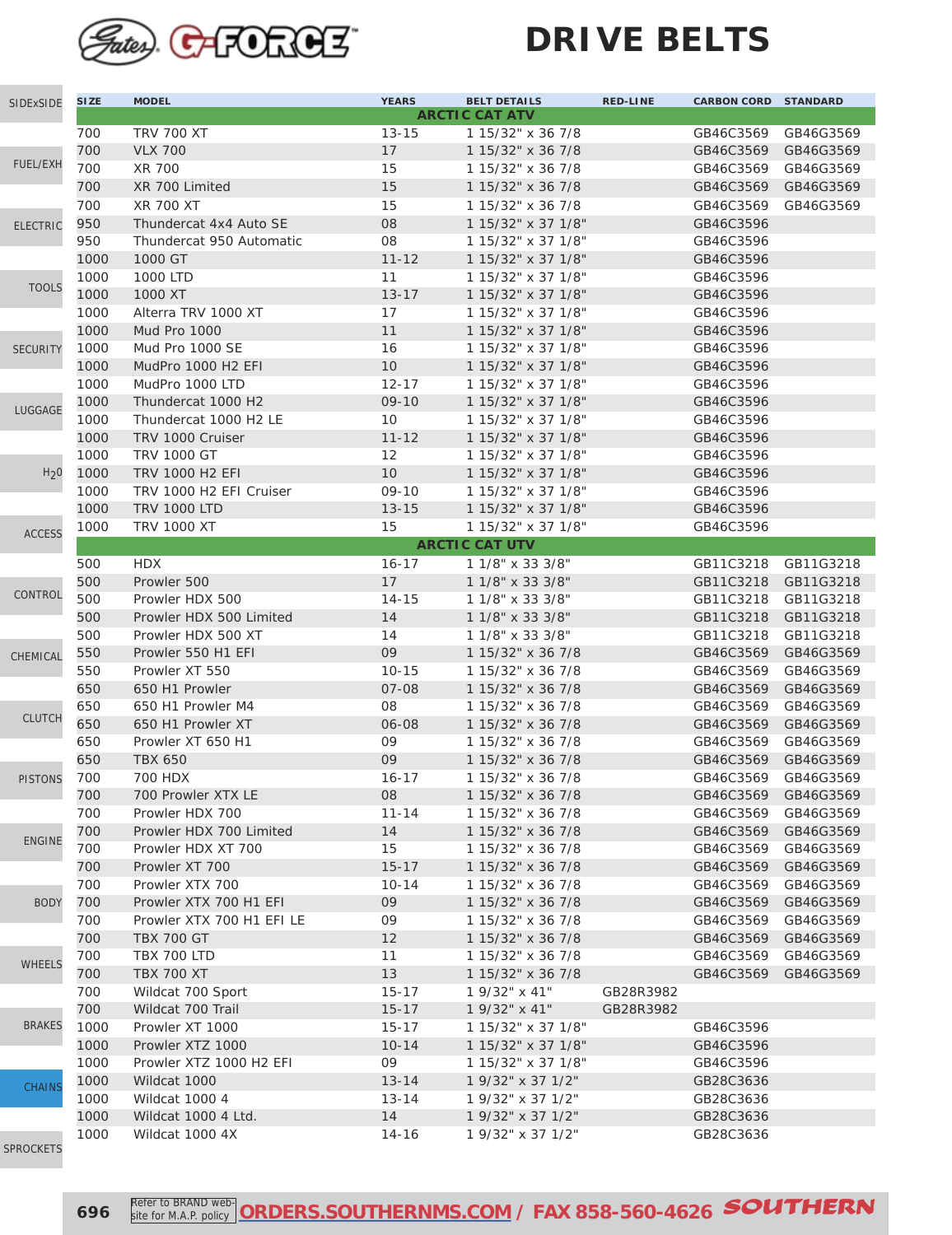

| SI ZE<br>1000 | <b>MODEL</b><br>Wildcat 1000 EPS | <b>YEARS</b><br>15 | <b>BELT DETAILS</b><br>1 9/32" x 37 1/2" | <b>RED-LINE</b>     | <b>CARBON CORD STANDARD</b><br>GB28C3636 |           | SIDExSIDE        |
|---------------|----------------------------------|--------------------|------------------------------------------|---------------------|------------------------------------------|-----------|------------------|
| 1000          | Wildcat 1000 HO                  | $12 - 13$          | 1 15/32" x 37 1/8"                       |                     | GB46C3596                                |           |                  |
| 1000          | Wildcat 1000 HO Limited          | 13                 | 1 15/32" x 37 1/8"                       |                     | GB46C3596                                |           |                  |
| 1000          | Wildcat 1000 LTD                 | 13                 | 1 15/32" x 37 1/8"                       |                     | GB46C3596                                |           | <b>FUEL/EXH</b>  |
| 1000          | Wildcat 1000 Ltd.                | 14                 | 1 9/32" x 37 1/2"                        | GB28R3636           | GB28C3636                                |           |                  |
| 1000          | Wildcat 1000 X                   | $13 - 17$          | 1 9/32" x 37 1/2"                        | GB28R3636           | GB28C3636                                |           |                  |
| 1000          | Wildcat 1000 X Ltd.              | 14                 | 1 9/32" x 37 1/2"                        | GB28R3636           | GB28C3636                                |           |                  |
|               |                                  |                    | <b>BOMBARDIER ATV</b>                    |                     |                                          |           | <b>ELECTRIC</b>  |
| 800           | Outlander 800 HO EFI/ EFI XT     | 06                 | 1 5/16" x 38 5/8"                        | GB30R3750           | GB30C3750                                | GB30G3750 |                  |
| 800           | Outlander 800 MAX HO EFI         | 06                 | 1 5/16" x 38 5/8"                        | GB30R3750           | GB30C3750                                | GB30G3750 |                  |
|               |                                  |                    | <b>CAN-AM ATV</b>                        |                     |                                          |           | <b>TOOLS</b>     |
| 500           | Outlander 500 /MAX               | $07 - 15$          | 1 5/16" x 38 5/8"                        | GB30R3750           | GB30C3750                                | GB30G3750 |                  |
| 500           | Outlander 500 XT                 | 15                 | 1 5/16" x 38 5/8"                        | GB30R3750           | GB30C3750                                | GB30G3750 |                  |
| 500           | Renegade 500                     | $08 - 15$          | 1 5/16" x 38 5/8"                        | GB30R3750           | GB30C3750                                | GB30G3750 | <b>SECURITY</b>  |
| 570           | Outlander 570                    | $16 - 20$          | 1 5/16" x 38 5/8"                        | GB30R3750           | GB30C3750                                | GB30G3750 |                  |
| 570           | Outlander 570 MAX/XT             | $16 - 18$          | 1 5/16" x 38 5/8"                        | GB30R3750           | GB30C3750                                | GB30G3750 |                  |
| 570           | Renegade 570                     | $16 - 20$          | 1 5/16" x 38 5/8"                        | GB30R3750           | GB30C3750                                | GB30G3750 |                  |
| 650           | Outlander 650                    | $07 - 20$          | 1 5/16" x 38 5/8"                        | GB30R3750           | GB30C3750                                | GB30G3750 | LUGGAGE          |
| 650           | Outlander 650 MAX                | $07 - 18$          | 1 5/16" x 38 5/8"                        | GB30R3750           | GB30C3750                                | GB30G3750 |                  |
| 650           | Outlander 650 XT                 | $15 - 18$          | 1 5/16" x 38 5/8"                        | GB30R3750           | GB30C3750                                | GB30G3750 |                  |
|               |                                  | 15                 |                                          |                     |                                          | GB30G3750 | H <sub>2</sub> 0 |
| 800           | Outlander 800 XT                 |                    | 1 5/16" x 38 5/8"                        | GB30R3750           | GB30C3750<br>GB30C3750                   | GB30G3750 |                  |
| 800           | Outlander 800/ MAX               | $07 - 15$          | 1 5/16" x 38 5/8"                        | GB30R3750           |                                          |           |                  |
| 800           | Renegade 800                     | $07 - 15$          | 1 5/16" x 38 5/8"                        | GB30R3750           | GB30C3750                                | GB30G3750 |                  |
| 850           | Outlander 850                    | $16 - 20$          | 1 5/16" x 38 5/8"                        | GB30R3750           | GB30C3750                                | GB30G3750 | <b>ACCESS</b>    |
| 850           | Outlander 850 MAX/ XT            | $16 - 18$          | 1 5/16" x 38 5/8"                        | GB30R3750           | GB30C3750                                | GB30G3750 |                  |
| 850           | Renegade 850                     | $16 - 20$          | 1 5/16" x 38 5/8"                        | GB30R3750           | GB30C3750                                | GB30G3750 |                  |
| 1000          | Outlander 1000                   | $12 - 20$          | 1 5/16" x 38 5/8"                        | GB30R3750           | GB30C3750                                | GB30G3750 | CONTROL          |
| 1000          | Outlander 1000 MAX               | $13 - 18$          | 1 5/16" x 38 5/8"                        | GB30R3750           | GB30C3750                                | GB30G3750 |                  |
| 1000          | Outlander 1000 XT                | $15 - 18$          | 1 5/16" x 38 5/8"                        | GB30R3750           | GB30C3750                                | GB30G3750 |                  |
| 1000          | Renegade 1000                    | $12 - 20$          | 1 5/16" x 38 5/8"                        | GB30R3750           | GB30C3750                                | GB30G3750 |                  |
|               |                                  |                    | <b>CAN-AM STREET</b>                     |                     |                                          |           | CHEMICAL         |
| 600           | Ryker 600                        | 19                 | 1 1/2" x 43 7/8"                         | GB49R4266           | GB49C4266                                |           |                  |
| 900           | Ryker 900                        | 19                 | 1 15/32" x 44 1/16" GB48R4289            |                     | GB48C4289                                |           |                  |
|               |                                  |                    | <b>CAN-AM UTV</b>                        |                     |                                          |           | <b>CLUTCH</b>    |
| 800           | Commander 800                    | $11 - 20$          | 1 5/16" x 38 5/8"                        | GB30R3750           | GB30C3750                                | GB30G3750 |                  |
| 800           | Commander 800 MAX                | $17 - 19$          | 1 5/16" x 38 5/8"                        | GB30R3750           | GB30C3750                                | GB30G3750 |                  |
| 800           | Commander 800 XT                 | $15 - 20$          | 1 5/16" x 38 5/8"                        | GB30R3750           | GB30C3750                                | GB30G3750 |                  |
| 800           | Defender 800                     | $16 - 20$          | 1 1/2" x 43 7/8"                         | GB49R4266           | GB49C4266                                |           | <b>PISTONS</b>   |
| 800           | Maverick 800                     | 20                 | 1 1/2" x 43 7/8"                         | GB49R4266 GB49C4266 |                                          |           |                  |
| 800           | Maverick 800 Trail               | 18-19              | 1 1/2" x 43 7/8"                         | GB49R4266           | GB49C4266                                |           |                  |
| 900           | Maverick 900 X3                  | $17 - 20$          | 1 15/32" x 44 1/16" GB48R4289            |                     | GB48C4289                                |           | <b>ENGINE</b>    |
| 1000          | Commander 1000                   | $11 - 20$          | 1 5/16" x 38 5/8"                        | GB30R3750           | GB30C3750                                | GB30G3750 |                  |
| 1000          | Commander 1000 MAX               | $14 - 20$          | 1 5/16" x 38 5/8"                        | GB30R3750           | GB30C3750                                | GB30G3750 |                  |
| 1000          | Commander 1000 XT                | $15 - 19$          | 1 5/16" x 38 5/8"                        | GB30R3750           | GB30C3750                                | GB30G3750 | <b>BODY</b>      |
| 1000          | Defender 1000                    | 20                 | 1 15/32" x 44 1/16" GB48R4289            |                     | GB48C4289                                |           |                  |
| 1000          | Defender 1000                    | $16 - 19$          | 1 1/2" x 43 7/8"                         | GB49R4266           | GB49C4266                                |           |                  |
| 1000          | Maverick 1000                    | $19 - 20$          | 1 1/2" x 43 7/8"                         | GB49R4266           | GB49C4266                                |           |                  |
| 1000          | Maverick 1000                    | $13 - 18$          | 1 5/16" x 38 5/8"                        | GB30R3750           | GB30C3750                                | GB30G3750 | <b>WHEELS</b>    |
| 1000          | Maverick 1000 MAX                | 13-17              | 1 5/16" x 38 5/8"                        | GB30R3750           | GB30C3750                                | GB30G3750 |                  |
| 1000          | Maverick 1000 Trail              | $18 - 19$          | 1 1/2" x 43 7/8"                         | GB49R4266           | GB49C4266                                |           |                  |
|               |                                  |                    | <b>HISUN ATV</b>                         |                     |                                          |           | <b>BRAKES</b>    |
| 250           | Forge 250                        | $15 - 19$          | 31/32" x 27 1/8"                         |                     |                                          | GB96G2648 |                  |
| 250           | Forge 250                        | $15 - 19$          | 31/32" x 27 1/8"                         |                     |                                          | GB96G2648 |                  |
| 250           | Outfitter 250                    | $17 - 18$          | 31/32" x 27 1/8"                         |                     |                                          | GB96G2648 |                  |
| 250           | Sector 250                       | $15 - 19$          | 31/32" x 27 1/8"                         |                     |                                          | GB96G2648 | <b>CHAINS</b>    |
| 250           | Strike 250                       | $15 - 19$          | 31/32" x 27 1/8"                         |                     |                                          | GB96G2648 |                  |

[SPROCKETS](http://www.southernms.com/wp-content/uploads/2015/08/18_sprockets.pdf)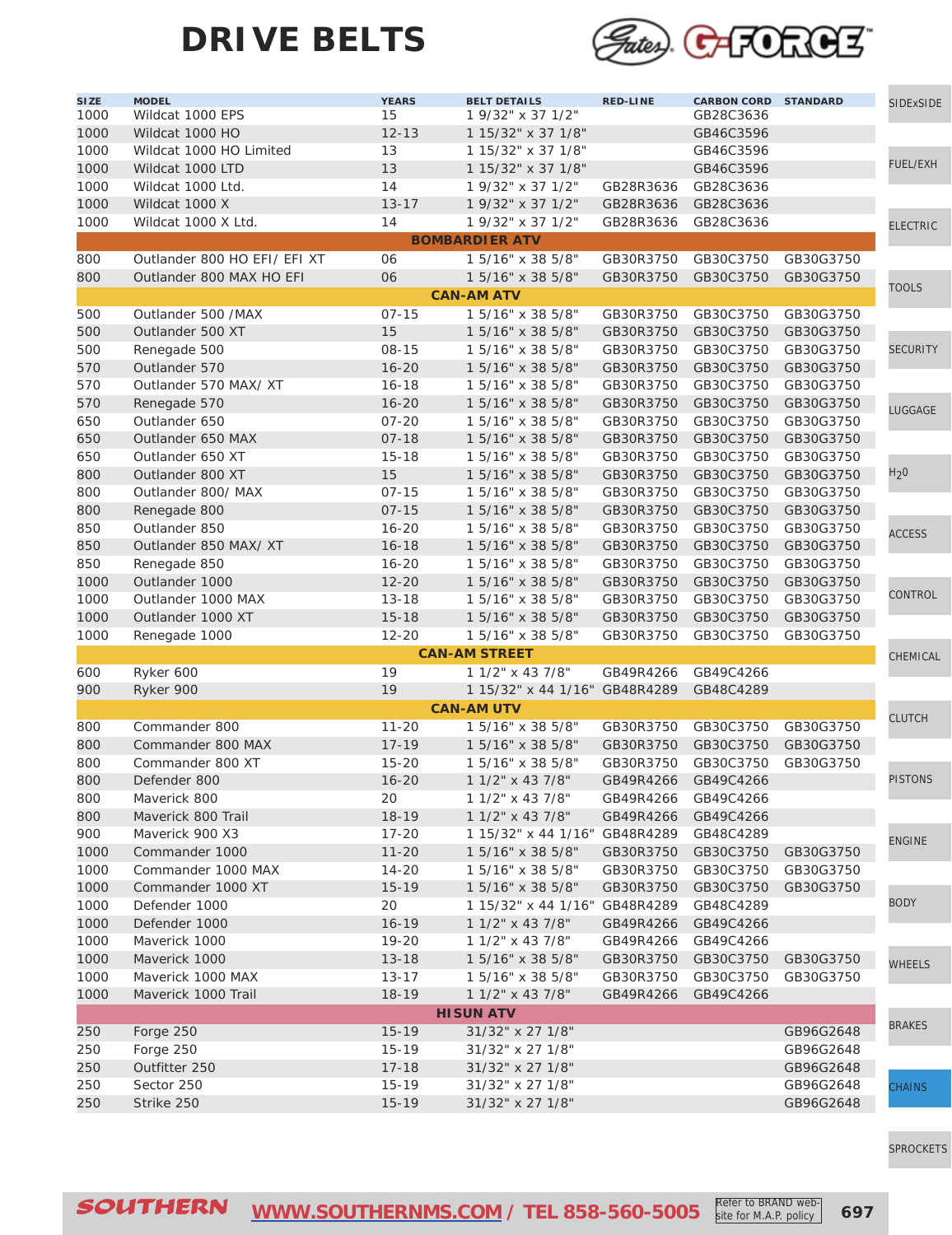

| SIDExSIDE        | <b>SIZE</b> | <b>MODEL</b>                          | <b>YEARS</b>       | <b>BELT DETAILS</b>                       | <b>RED-LINE</b> | <b>CARBON CORD STANDARD</b> |                        |
|------------------|-------------|---------------------------------------|--------------------|-------------------------------------------|-----------------|-----------------------------|------------------------|
|                  |             |                                       |                    | <b>KAWASAKI ATV</b>                       |                 |                             |                        |
|                  | 360         | KVF360 Prairie 360                    | 03-09              | 1 5/32" x 33 3/8"                         |                 | GB19C3218                   | GB19G3218              |
|                  | 360         | KVF360Prairie 360 4X4                 | $10 - 13$          | 1 5/32" x 33 3/8"                         |                 | GB19C3218                   | GB19G3218              |
| <b>FUEL/EXH</b>  | 360         | KVF650 Brute Force 650 4x4            | $05 - 13$          | 1 5/32" x 33 3/8"                         |                 | GB19C3218                   | GB19G3218              |
|                  | 650         | KVF650 Brute Force 650 4x4i           | $07 - 13$          | 1 5/32" x 33 3/8"                         |                 | GB19C3218                   | GB19G3218              |
|                  | 650         | KVF650 Prairie 650                    | 02                 | 1 5/32" x 33 3/8"                         |                 | GB19C3218                   | GB19G3218              |
| <b>ELECTRIC</b>  | 650         | KVF650 Prairie 650 4X4                | 03                 | 1 5/32" x 33 3/8"                         |                 | GB19C3218                   | GB19G3218              |
|                  | 700         | KFX700 V Force                        | 04-09              | 1 5/32" x 33 3/8"                         |                 | GB19C3218                   | GB19G3218              |
|                  | 700         | KFX700 V Force IG                     | 04-06              | 1 5/32" x 33 3/8"                         |                 | GB19C3218                   | GB19G3218              |
| <b>TOOLS</b>     | 750         | KVF650 Prairie 700 4X4                | 04-06              | 1 5/32" x 33 3/8"                         |                 | GB19C3218                   | GB19G3218              |
|                  | 750         | KVF750 Brute Force 750                | $19 - 20$          | 1 5/32" x 33 3/8"                         |                 | GB19C3218                   | GB19G3218              |
|                  | 750         | KVF750 Brute Force 750 4x4i           | $05 - 18$          | 1 5/32" x 33 3/8"                         |                 | GB19C3218                   | GB19G3218              |
|                  |             |                                       |                    | <b>KAWASAKI UTV</b>                       |                 |                             |                        |
| <b>SECURITY</b>  | 450         | <b>KAF450 Mule 1000</b>               | 95-98              | $11/4$ " x 42 $1/4$ "                     |                 |                             | GB24G4108              |
|                  | 450         | <b>Mule 1000</b>                      | 95-98              | 1 1/4" x 42 1/4"                          |                 | GB29C3596                   | GB29G3596              |
|                  | 540         | KAF540 Mule 2010/2020/2030            | 90-92              | $11/4$ " x 42 1/4"                        |                 |                             | GB24G4108              |
| LUGGAGE          | 540<br>540  | <b>Mule 2010</b>                      | 90-92              | 1 1/4" x 42 1/4"                          |                 | GB29C3596                   | GB29G3596<br>GB29G3596 |
|                  |             | <b>Mule 2020</b>                      | 90-92              | $11/4$ " x 42 $1/4$ "                     |                 | GB29C3596                   |                        |
|                  | 540         | <b>Mule 2030</b>                      | 90-92<br>$18 - 20$ | 1 1/4" x 42 1/4"                          |                 | GB29C3596                   | GB29G3596<br>GB24G4108 |
|                  | 620<br>620  | KAF620 Mule<br>KAF620 Mule 3000, 3010 | $01 - 08$          | $11/4$ " x 42 $1/4$ "                     |                 |                             | GB24G4108              |
| H <sub>2</sub> 0 | 620         | <b>KAF620 Mule 3020</b>               | $01 - 03$          | 1 1/4" x 42 1/4"<br>$11/4$ " x 42 $1/4$ " |                 |                             | GB24G4108              |
|                  | 620         |                                       | $09 - 17$          | $11/4$ " x 42 $1/4$ "                     |                 |                             | GB24G4108              |
|                  | 620         | KAF620 Mule 4000, 4010<br>Mule        | $18 - 20$          | 1 1/4" x 42 1/4"                          |                 | GB29C3596                   | GB29G3596              |
| <b>ACCESS</b>    | 620         | <b>Mule 3000</b>                      | $01 - 08$          | 1 1/4" x 42 1/4"                          |                 | GB29C3596                   | GB29G3596              |
|                  | 620         | Mule 3010                             | $01 - 08$          | 1 1/4" x 42 1/4"                          |                 | GB29C3596                   | GB29G3596              |
|                  | 620         | Mule 3020                             | $01 - 03$          | 1 1/4" x 42 1/4"                          |                 | GB29C3596                   | GB29G3596              |
| CONTROL          | 620         | <b>Mule 4000</b>                      | $09 - 17$          | $11/4$ " x 42 $1/4$ "                     |                 | GB29C3596                   | GB29G3596              |
|                  | 620         | <b>Mule 4010</b>                      | $09 - 17$          | 1 1/4" x 42 1/4"                          |                 | GB29C3596                   | GB29G3596              |
|                  | 750         | Teryx 750                             | $08 - 13$          | 1 5/32" x 33 3/8"                         |                 | GB19C3218                   | GB19G3218              |
|                  | 800         | Teryx 800                             | 15                 | 1 7/32" x 37 1/2"                         |                 | GB21C3636                   |                        |
| CHEMICAL         |             | Teryx 800                             | $16 - 20$          | 1 9/32" x 37 1/2"                         | GB27R3636       |                             |                        |
|                  | 1000        | <b>Teryx 1000</b>                     | 2020               | 1 15/32" x 48 9/16" GB47R4738             |                 |                             |                        |
|                  |             |                                       |                    | <b>KYMCO ATV</b>                          |                 |                             |                        |
| <b>CLUTCH</b>    | 375         | Maxxer 375 4x4                        | 12                 | 1 1/8" x 33 3/8"                          |                 | GB11C3218                   | GB11G3218              |
|                  | 375         | Maxxer 375 4x4 IRS                    | $10 - 11$          | 1 1/8" x 33 3/8"                          |                 | GB11C3218                   | GB11G3218              |
|                  | 450         | Maxxer 450i                           | $13 - 16$          | 1 1/8" x 33 3/8"                          |                 | GB11C3218                   | GB11G3218              |
| <b>PISTONS</b>   | 450         | Maxxer 450i 4x4                       | $11 - 12$          | 1 1/8" x 33 3/8"                          |                 | GB11C3218                   | GB11G3218              |
|                  |             |                                       |                    | <b>POLARIS ATV</b>                        |                 |                             |                        |
|                  | 250         | Big Boss 250                          | 89-93              | 1 13/64" x 41 3/8"                        |                 | GB20C4022                   | GB20G4022              |
|                  | 250         | <b>Big Boss 250 6x6</b>               | 91-92              | 1 13/64" x 41 3/8"                        |                 | GB20C4022                   | GB20G4022              |
| <b>ENGINE</b>    | 250         | Cyclone 250                           | 87                 | 1 13/64" x 41 3/8"                        |                 | GB20C4022                   | GB20G4022              |
|                  | 250         | Scrambler                             | 85-86              | 1 13/64" x 41 3/8"                        |                 | GB20C4022                   | GB20G4022              |
|                  | 250         | <b>Trail Blazer</b>                   | $90 - 02$          | 1 13/64" x 41 3/8"                        |                 | GB20C4022                   | GB20G4022              |
| <b>BODY</b>      | 250         | Trail Blazer 250                      | 03-06              | 1 13/64" x 41 3/8"                        |                 | GB20C4022                   | GB20G4022              |
|                  | 250         | Trail Blazer ES                       | 96-97              | 1 13/64" x 41 3/8"                        |                 | GB20C4022                   | GB20G4022              |
|                  | 250         | <b>Trail Boss</b>                     | 85-87              | 1 13/64" x 41 3/8"                        |                 | GB20C4022                   | GB20G4022              |
| <b>WHEELS</b>    | 250         | Trail Boss 250                        | 88-99              | 1 13/64" x 41 3/8"                        |                 | GB20C4022                   | GB20G4022              |
|                  | 250         | Xplorer                               | $00 - 02$          | 1 13/64" x 41 3/8"                        |                 | GB20C4022                   | GB20G4022              |
|                  | 300         | 300                                   | 94-95              | 1 13/64" x 41 3/8"                        |                 | GB20C4022                   | GB20G4022              |
|                  | 300         | <b>Big Boss 300 6x6</b>               | 94                 | 1 13/64" x 41 3/8"                        |                 | GB20C4022                   | GB20G4022              |
| <b>BRAKES</b>    | 300         | Sportsman 300 Hawkeye                 | 15                 | 1 13/64" x 41 3/8"                        |                 | GB20C4022                   | GB20G4022              |
|                  | 300         | Xplorer 300                           | 96-99              | 1 13/64" x 41 3/8"                        |                 | GB20C4022                   | GB20G4022              |
|                  | 300         | Xpress 300                            | 96-99              | 1 13/64" x 41 3/8"                        |                 | GB20C4022                   | GB20G4022              |
| <b>CHAINS</b>    | 325         | Magnum 325                            | $00 - 02$          | 1 13/64" x 41 3/8"                        |                 | GB20C4022                   | GB20G4022              |
|                  | 325         | Magnum 325                            | $00 - 02$          | 1 3/16" x 41 1/4"                         |                 |                             | GB19G4006E             |
|                  | 325         | Sportsman                             | 15                 | 1 13/64" x 41 3/8"                        |                 | GB20C4022                   | GB20G4022              |
|                  | 325         | Sportsman 325 Hawkeye                 | 16                 | 1 13/64" x 41 3/8"                        |                 | GB20C4022                   | GB20G4022              |
| <b>SPROCKETS</b> | 325         | <b>Trail Boss</b>                     | $01 - 02$          | 1 13/64" x 41 3/8"                        |                 | GB20C4022                   | GB20G4022              |
|                  | 325         | Trail Boss 325                        | 00-02              | 1 13/64" x 41 3/8"                        |                 | GB20C4022                   | GB20G4022              |

 Refer to BRAND web **[ORDERS.SOUTHERNMS.COM](http://orders.southernms.com) / FAX 858-560-4626 SOUTHERN**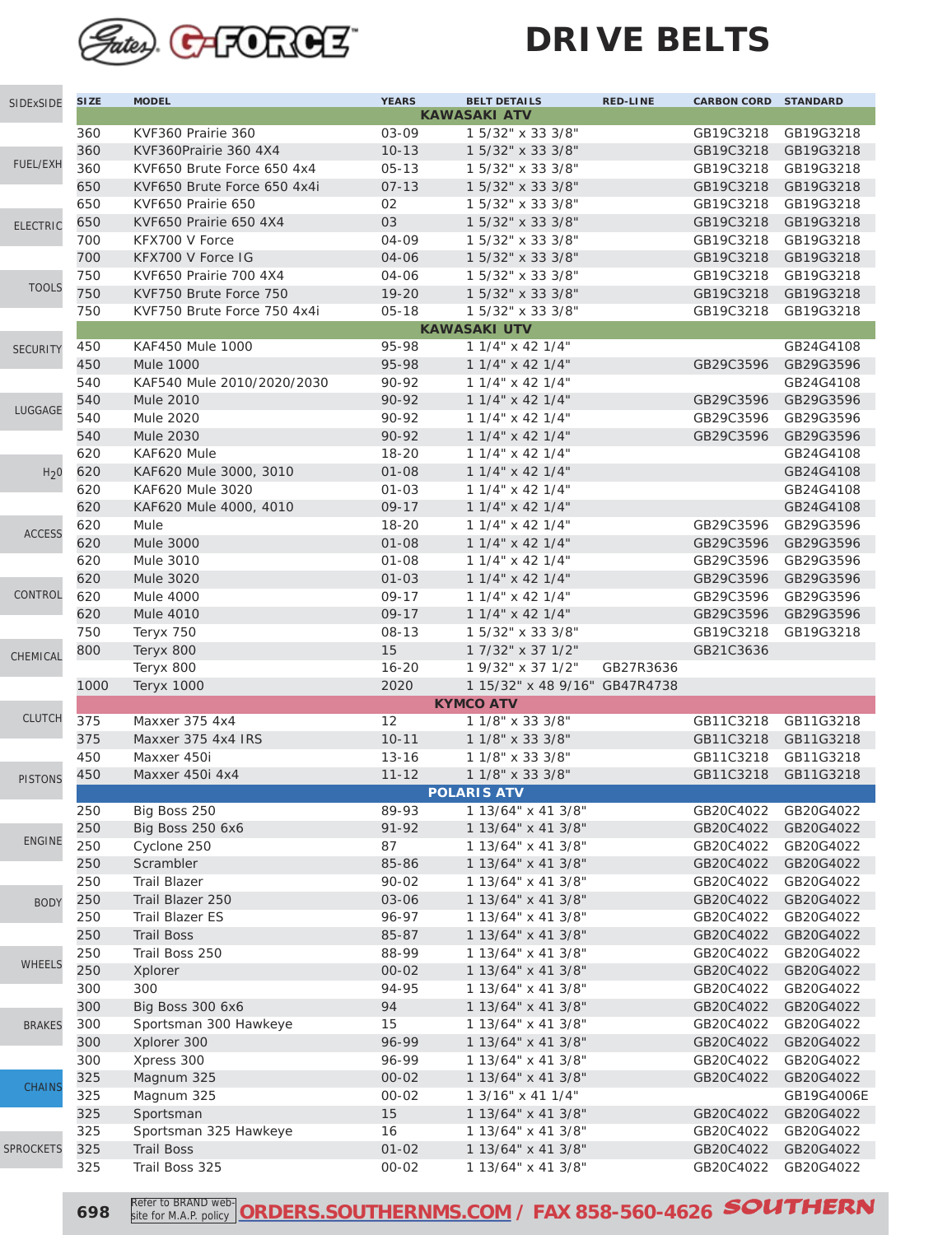

| <b>SIZE</b><br>330 | <b>MODEL</b><br>ATP 330              | <b>YEARS</b><br>04-05 | <b>BELT DETAILS</b><br>1 13/64" x 41 3/8" | <b>RED-LINE</b> | <b>CARBON CORD STANDARD</b><br>GB20C4022 | GB20G4022  | SIDExSIDE        |
|--------------------|--------------------------------------|-----------------------|-------------------------------------------|-----------------|------------------------------------------|------------|------------------|
| 330                | Magnum 330                           | 03-04                 | 1 3/16" x 41 1/4"                         |                 |                                          | GB19G4006E |                  |
| 330                | Magnum 330                           | 03-06                 | 1 13/64" x 41 3/8"                        |                 | GB20C4022                                | GB20G4022  |                  |
| 330                | Trail Blazer 330                     | 08-13                 | 1 13/64" x 41 3/8"                        |                 | GB20C4022                                | GB20G4022  | FUEL/EXH         |
| 330                | Trail Boss 330                       | $03 - 13$             | 1 13/64" x 41 3/8"                        |                 | GB20C4022                                | GB20G4022  |                  |
| 335                | Sportsman                            | 98-01                 | 1 13/64" x 41 3/8"                        |                 | GB20C4022                                | GB20G4022  |                  |
| 350                |                                      | 93                    | 1 13/64" x 41 3/8"                        |                 | GB20C4022                                | GB20G4022  |                  |
| 350                | Big Boss 350L 6x6<br>Trail Boss 350L | 90-93                 | 1 13/64" x 41 3/8"                        |                 | GB20C4022                                | GB20G4022  | <b>ELECTRIC</b>  |
| 400                | 400L                                 | 94-95                 | 1 13/64" x 41 3/8"                        |                 | GB20C4022                                | GB20G4022  |                  |
|                    |                                      | 94-97                 |                                           |                 |                                          |            |                  |
| 400                | Big Boss 400L 6x6                    | 95-02                 | 1 13/64" x 41 3/8"                        |                 | GB20C4022                                | GB20G4022  | <b>TOOLS</b>     |
| 400                | Scrambler                            |                       | 1 13/64" x 41 3/8"                        |                 | GB20C4022                                | GB20G4022  |                  |
| 400                | Sport                                | 94-01<br>94-97        | 1 13/64" x 41 3/8"                        |                 | GB20C4022                                | GB20G4022  |                  |
| 400                | Sportsman                            |                       | 1 13/64" x 41 3/8"                        |                 | GB20C4022                                | GB20G4022  |                  |
| 400                | Trail Blazer 400                     | 03                    | 1 13/64" x 41 3/8"                        |                 | GB20C4022                                | GB20G4022  | <b>SECURITY</b>  |
| 400                | Xplorer 400                          | 98-02                 | 1 13/64" x 41 3/8"                        |                 | GB20C4022                                | GB20G4022  |                  |
| 400                | Xplorer 400L                         | 95-97                 | 1 13/64" x 41 3/8"                        |                 | GB20C4022                                | GB20G4022  |                  |
| 400                | Xpress 400L                          | 96-97                 | 1 13/64" x 41 3/8"                        |                 | GB20C4022                                | GB20G4022  | LUGGAGE          |
| 425                | Magnum 425                           | 98                    | 1 3/16" x 41 1/4"                         |                 |                                          | GB19G4006E |                  |
| 425                | Magnum 425                           | 95-98                 | 1 13/64" x 41 3/8"                        |                 | GB20C4022                                | GB20G4022  |                  |
| 425                | Magnum 425 4x4                       | 97                    | 1 13/64" x 41 3/8"                        |                 | GB20C4022                                | GB20G4022  |                  |
| 425                | Magnum 425 6x6                       | 96-97                 | 1 13/64" x 41 3/8"                        |                 | GB20C4022                                | GB20G4022  | H <sub>2</sub> 0 |
| 425                | Sportsman                            | $02 - 05$             | 1 13/64" x 41 3/8"                        |                 | GB20C4022                                | GB20G4022  |                  |
| 455                | Diesel                               | 99-01                 | 1 3/16" x 41 1/4"                         |                 |                                          | GB19G4006E |                  |
| 455                | Sportsman                            | $06 - 14$             | 1 13/64" x 41 3/8"                        |                 | GB20C4022                                | GB20G4022  | <b>ACCESS</b>    |
| 500                | ATP 500 HO                           | 04-05                 | 1 3/16" x 41 1/4"                         |                 |                                          | GB19G4006E |                  |
| 500                | Big Boss 500 6x6                     | 98-99                 | 1 13/64" x 41 3/8"                        |                 | GB20C4022                                | GB20G4022  |                  |
| 500                | Big Boss 500 6x6                     | 98-99                 | 1 3/16" x 41 1/4"                         |                 |                                          | GB19G4006E |                  |
| 500                | Magnum 500                           | 00                    | 1 13/64" x 41 3/8"                        |                 | GB20C4022                                | GB20G4022  | CONTROL          |
| 500                | Magnum 500                           | 99-02                 | 1 3/16" x 41 1/4"                         |                 |                                          | GB19G4006E |                  |
| 500                | Magnum 500 4x4 HDS                   | 03                    | 1 3/16" x 41 1/4"                         |                 |                                          | GB19G4006E |                  |
| 500                | <b>MV500</b>                         | $07 - 08$             | 1 13/64" x 41 3/8"                        |                 | GB20C4022                                | GB20G4022  | CHEMICAL         |
| 500                | Scrambler                            | $97 - 12$             | 1 13/64" x 41 3/8"                        |                 | GB20C4022                                | GB20G4022  |                  |
| 500                | Sportsman                            | $09 - 13$             | 1 13/64" x 41 3/8"                        |                 | GB20C4022                                | GB20G4022  |                  |
| 500                | Sportsman                            | 96-07                 | 1 13/64" x 41 3/8"                        |                 | GB20C4022                                | GB20G4022  |                  |
| 500                | Sportsman                            | 98-01                 | 1 3/16" x 41 1/4"                         |                 |                                          | GB19G4006E | <b>CLUTCH</b>    |
| 500                | Sportsman 500                        | 06                    | 1 3/16" x 41"                             |                 |                                          | GB19G3982E |                  |
| 500                | Sportsman 500                        |                       | 08-10,16-20 1 3/16" x 41"                 |                 | GB19C3982                                | GB19G3982  |                  |
| 500                | Sportsman 500 6x6                    | 00-08                 | 1 13/64" x 41 3/8"                        |                 | GB20C4022                                | GB20G4022  | <b>PISTONS</b>   |
| 500                | Sportsman 500 HO                     | 02                    | 1 3/16" x 41 1/4"                         |                 |                                          | GB19G4006E |                  |
| 500                | Sportsman 500 HO                     | 02,06,08              | 1 13/64" x 41 3/8"                        |                 | GB20C4022                                | GB20G4022  |                  |
| 500                | Sportsman 500 Touring HO             | $10 - 13$             | 1 3/16" x 41"                             |                 | GB19C3982                                | GB19G3982  |                  |
| 500                | Worker 500                           | 01                    | 1 3/16" x 41 1/4"                         |                 |                                          | GB19G4006E | <b>ENGINE</b>    |
| 500                | X2 500 EFI                           | 07                    | 1 3/16" x 41"                             |                 | GB19C3982                                | GB19G3982  |                  |
| 500                | Xplorer 500                          | 97                    | 1 13/64" x 41 3/8"                        |                 | GB20C4022                                | GB20G4022  |                  |
| 550                | Sportsman 550                        | 09-12                 | 1 7/32" x 39 3/4"                         |                 | GB23C3856                                |            | <b>BODY</b>      |
| 550                | Sportsman Touring 550 EPS            | $10 - 12$             | 1 7/32" x 39 3/4"                         |                 | GB23C3856                                |            |                  |
| 550                | Sportsman X2 550                     | $10 - 12$             | 1 7/32" x 39 3/4"                         |                 | GB23C3856                                |            |                  |
| 570                | Sportsman 570                        | $14 - 20$             | 1 3/16" x 41"                             |                 | GB19C3982                                | GB19G3982  |                  |
| 570                | Sportsman 570 Big Boss 6x6           | 17                    | 1 3/16" x 41"                             |                 | GB19C3982                                | GB19G3982  | WHEELS           |
| 570                | Sportsman 570 Touring                | $15 - 17$             | 1 3/16" x 41"                             |                 | GB19C3982                                | GB19G3982  |                  |
| 570                | Sportsman 570 Touring SP             | $15 - 17$             | 1 3/16" x 41"                             |                 | GB19C3982                                | GB19G3982  |                  |
| 570                | Sportsman 570 X2                     | $15 - 17$             | $13/16" \times 41"$                       |                 | GB19C3982                                | GB19G3982  | <b>BRAKES</b>    |
| 600                | Sportsman 600                        | 03-05                 | 1 3/16" x 41"                             |                 |                                          | GB19G3982E |                  |
| 700                | <b>MV700</b>                         | $07 - 11$             | 1 3/16" x 41"                             |                 |                                          | GB19G3982E |                  |
| 700                | Sportsman 700                        | 08                    | 1 3/16" x 41"                             |                 | GB19C3982                                | GB19G3982  |                  |
| 700                | Sportsman 700                        | 02-06                 | 1 3/16" x 41"                             |                 |                                          | GB19G3982E | <b>CHAINS</b>    |
| 800                | <b>MV800</b>                         | 07-08                 | 1 1/4" x 41 3/8"                          |                 | GB24C4022                                | GB24G4022  |                  |
| 800                | Sportsman                            | 08-14                 | 1 3/16" x 41"                             |                 | GB19C3982                                | GB19G3982  |                  |
| 800                | Sportsman 800 Big Boss 6x6           | 05-06                 | 1 3/16" x 41 3/8"                         |                 | GB19C4022                                | GB19G4022  | <b>SPROCKETS</b> |
| 800                | Sportsman 800 Big Boss 6x6           | 09-14                 | 1 3/16" x 41"                             |                 | GB19C3982                                | GB19G3982  |                  |
|                    |                                      |                       |                                           |                 |                                          |            |                  |

SOUTHERN [WWW.SOUTHERNMS.COM](http://m.southernms.com) / TEL 858-560-5005 Refer to BRAND web-<br>
699 **COUTHERN** 

site for M.A.P. policy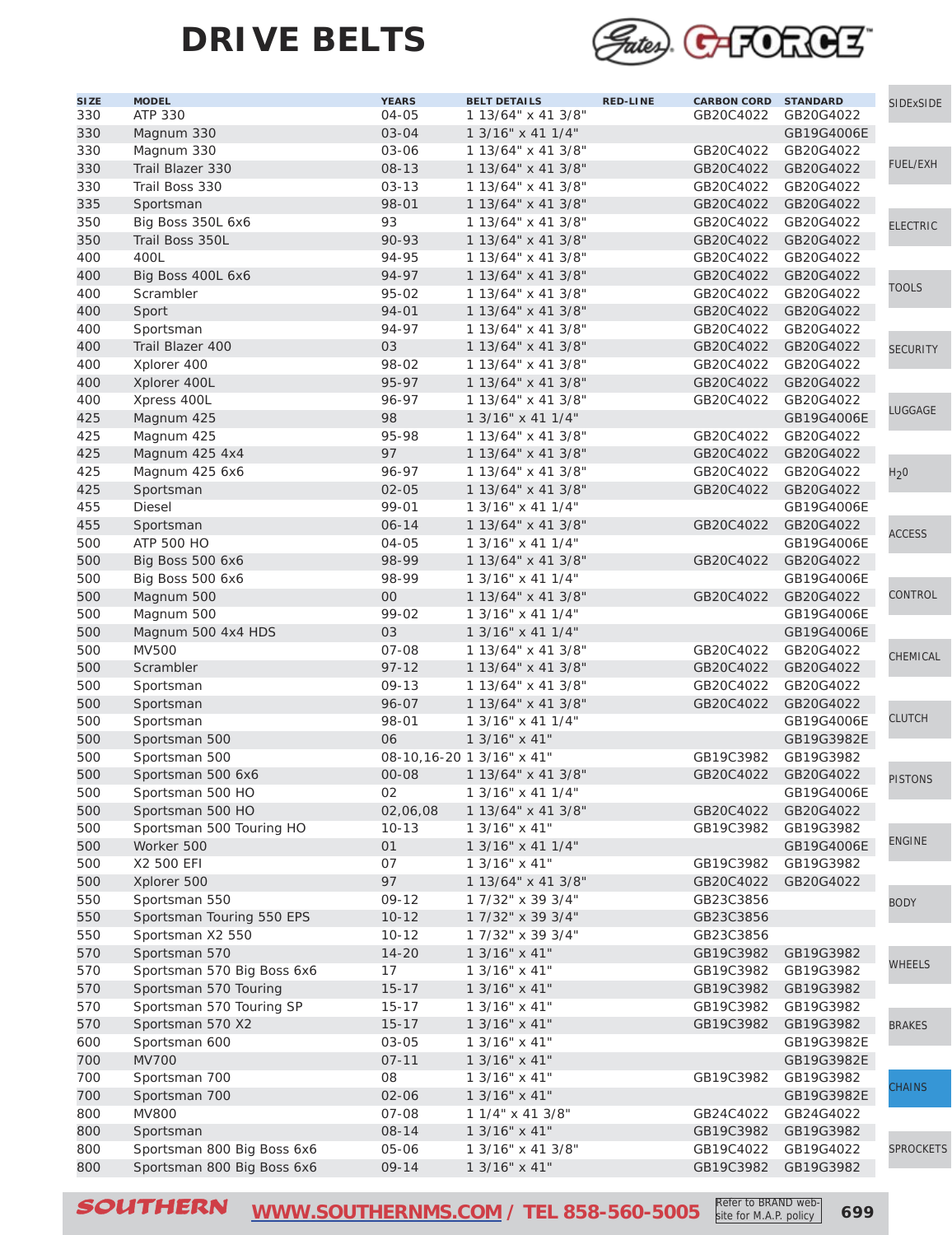

| SIDExSIDE        | <b>SIZE</b> | <b>MODEL</b>                  | <b>YEARS</b>   | <b>BELT DETAILS</b><br><b>POLARIS ATV</b> | <b>RED-LINE</b><br><b>CARBON CORD STANDARD</b> |                        |
|------------------|-------------|-------------------------------|----------------|-------------------------------------------|------------------------------------------------|------------------------|
|                  | 800         | X2 800 EFI                    | 07             | 1 3/16" x 41"                             | GB19C3982                                      | GB19G3982              |
|                  | 850         | Scrambler 850                 | $13 - 20$      | 1 7/32" x 39 3/4"                         | GB23C3856                                      |                        |
| FUEL/EXH         | 850         | Sportsman 850                 | $15 - 20$      | 1 7/32" x 39 3/4"                         | GB23C3856                                      |                        |
|                  | 850         | Sportsman High Lifter 850     | 17             | 1 7/32" x 39 3/4"                         | GB23C3856                                      |                        |
|                  | 850         | Sportsman MV 850              | $12 - 15$      | 1 7/32" x 39 3/4"                         | GB23C3856                                      |                        |
| <b>ELECTRIC</b>  | 850         | Sportsman Touring 850 EPS     | $10 - 14$      | 1 7/32" x 39 3/4"                         | GB23C3856                                      |                        |
|                  | 850         | Sportsman Touring 850 SP      | $15 - 17$      | 1 7/32" x 39 3/4"                         | GB23C3856                                      |                        |
|                  | 850         | Sportsman WV 850 HO           | 14             | 1 7/32" x 39 3/4"                         | GB23C3856                                      |                        |
|                  | 850         | Sportsman X2 850 LE           | 11             | 1 7/32" x 39 3/4"                         | GB23C3856                                      |                        |
| <b>TOOLS</b>     | 850         | Sportsman XP 850              | $10 - 14$      | 1 7/32" x 39 3/4"                         | GB23C3856                                      |                        |
|                  | 850         | Sportsman XP 850 EFI          | 09             | 1 7/32" x 39 3/4"                         | GB23C3856                                      |                        |
|                  | 850         | Sportsman XP 850 EPS          | $10 - 12$      | 1 7/32" x 39 3/4"                         | GB23C3856                                      |                        |
| <b>SECURITY</b>  | 1000        | Scrambler                     | $14 - 20$      | 1 7/32" x 39 3/4"                         | GB23C3856                                      |                        |
|                  | 1000        | Sportsman                     | $18 - 20$      | 1 7/32" x 39 3/4"                         | GB23C3856                                      |                        |
|                  | 1000        | Sportsman Touring 1000 XP     | $15 - 17$      | 1 7/32" x 39 3/4"                         | GB23C3856                                      |                        |
|                  | 1000        | Sportsman XP 1000             | $15 - 17$      | 1 7/32" x 39 3/4"                         | GB23C3856                                      |                        |
| LUGGAGE          | 1000        | Sportsman XP High Lifter 1000 | 17             | 1 7/32" x 39 3/4"                         | GB23C3856                                      |                        |
|                  |             |                               |                | <b>POLARIS UTV</b>                        |                                                |                        |
|                  | 170         | Ranger 170 RZR                | $09 - 13$      | 25/32" x 30 1/8"                          |                                                | GB80G2949              |
| H <sub>2</sub> 0 | 170         | <b>RZR 170</b>                | $13 - 21$      | 25/32" x 30 1/8"                          |                                                | GB80G2949              |
|                  | 325         | <b>ACE 325</b>                | $14 - 16$      | 1 1/4" x 42 5/8"                          | GB23C4140                                      | GB23G4140              |
|                  | 325         | M1400                         | $15 - 16$      | 1 1/4" x 41 7/8"                          |                                                | GB25G4076              |
| <b>ACCESS</b>    | 325         | Ranger ETX                    | $15 - 16$      | $11/4$ " x 41 7/8"                        |                                                | GB25G4076              |
|                  | 335         | Worker 335                    | 99             | 1 13/64" x 41 3/8"                        | GB20C4022                                      | GB20G4022              |
|                  | 425         | Ranger                        | 00-04          | 1 13/64" x 41 3/8"                        | GB20C4022                                      | GB20G4022              |
|                  | 455         | Ranger                        | $10 - 14$      | 1 13/64" x 41 3/8"                        | GB20C4022                                      | GB20G4022              |
| CONTROL          | 500         | <b>ACE 500</b>                | 17             | 1 1/4" x 41 7/8"                          |                                                | GB25G4076              |
|                  | 500         | <b>ACE 500</b>                | $18 - 20$      | $11/4$ " x 42 1/4"                        | GB25C4108                                      |                        |
|                  | 500         | Ranger                        | 98-09          | 1 13/64" x 41 3/8"                        | GB20C4022                                      | GB20G4022              |
| CHEMICAL         | 500         | Ranger 500                    | $11 - 13$      | 1 3/16" x 41"                             | GB19C3982                                      | GB19G3982              |
|                  | 500         | Ranger 500                    | $17 - 20$      | 1 1/4" x 41 7/8"                          |                                                | GB25G4076              |
|                  | 500         | Ranger 500 Crew               | $11 - 13$      | 1 3/16" x 41"                             | GB19C3982                                      | GB19G3982              |
| <b>CLUTCH</b>    | 500         | Worker 500                    | 99,01          | 1 13/64" x 41 3/8"                        | GB20C4022                                      | GB20G4022              |
|                  | 570         | <b>ACE 570</b>                | $15 - 17$      | 1 1/4" x 41 7/8"                          |                                                | GB25G4076              |
|                  | 570         | <b>ACE 570</b>                | $18 - 20$      | $11/4$ " x 42 1/4"                        | GB25C4108                                      |                        |
|                  | 570         | Ranger 570                    | $14 - 20$      | 1 1/4" x 41 7/8"                          |                                                | GB25G4076              |
| <b>PISTONS</b>   | 570         | Ranger 570 Crew               | $14 - 17$      | 1 1/4" x 41 7/8"                          |                                                | GB25G4076              |
|                  | 570         | Ranger 570 XP                 | 16             | 1 1/4" x 41 7/8"                          |                                                | GB25G4076              |
|                  | 570         | Ranger RZR 570                | 12             | 1 7/32" x 41 3/4"                         | GB23C4057                                      |                        |
| <b>ENGINE</b>    | 570         | <b>RZR 570</b>                | $13 - 16$      | 1 7/32" x 41 3/4"                         | GB23C4057                                      |                        |
|                  | 570         | <b>RZR 570</b>                | $17 - 20$      | $11/4$ " x 42 1/4"                        | GB25C4108                                      |                        |
|                  | 570<br>700  | <b>RZR S 570</b>              | 17             | $11/4$ " x 42 1/4"<br>1 3/16" x 41 3/8"   | GB25C4108<br>GB19C4022                         |                        |
| <b>BODY</b>      | 700         | Ranger 700                    | 06-07<br>08-09 | 1 1/4" x 41 3/8"                          |                                                | GB19G4022              |
|                  | 700         | Ranger 700<br>Ranger 700 Crew | 08-09          | $11/4$ " x 41 3/8"                        | GB24C4022<br>GB24C4022                         | GB24G4022<br>GB24G4022 |
|                  | 700         | Ranger 700 HD                 | 09             | 1 1/4" x 41 3/8"                          | GB24C4022                                      | GB24G4022              |
|                  | 700         | Ranger 700 XP                 | 05-07          | 1 3/16" x 41 3/8"                         | GB19C4022                                      | GB19G4022              |
| WHEELS           | 700         | Ranger 700 XP                 | 08-09          | 1 1/4" x 41 3/8"                          | GB24C4022                                      | GB24G4022              |
|                  | 800         | Ranger 800                    | $10 - 14$      | 1 1/4" x 41 3/8"                          | GB24C4022                                      | GB24G4022              |
|                  | 800         | Ranger 800 6x6                | $10 - 17$      | 1 1/4" x 41 3/8"                          | GB24C4022                                      | GB24G4022              |
| <b>BRAKES</b>    | 800         | Ranger 800 Crew               | $10 - 14$      | 1 1/4" x 41 3/8"                          | GB24C4022                                      | GB24G4022              |
|                  | 800         | Ranger 800 RZR 4              | $10 - 12$      | 1 1/4" x 41 3/8"                          | GB24C4022                                      | GB24G4022              |
|                  | 800         | Ranger 800 RZR 4 EPS          | $11 - 12$      | $11/4$ " x 41 3/8"                        | GB24C4022                                      | GB24G4022              |
|                  | 800         | Ranger 800 RZR EPS            | 11             | $1 \frac{3}{16}$ x 41"                    | GB19C3982                                      | GB19G3982              |
| <b>CHAINS</b>    | 800         | Ranger 800 RZR S              | 09             | 1 3/16" x 41 3/8"                         | GB19C4022                                      | GB19G4022              |
|                  | 800         | Ranger 800 RZR S              | $10 - 12$      | 1 1/4" x 41 3/8"                          | GB24C4022                                      | GB24G4022              |
|                  | 800         | Ranger 800 RZR SW             | $10 - 12$      | 1 1/4" x 41 3/8"                          | GB24C4022                                      | GB24G4022              |
| <b>SPROCKETS</b> | 800         | Ranger 800 XP                 | $10 - 12$      | 1 1/4" x 41 3/8"                          | GB24C4022                                      | GB24G4022              |
|                  |             |                               |                |                                           |                                                |                        |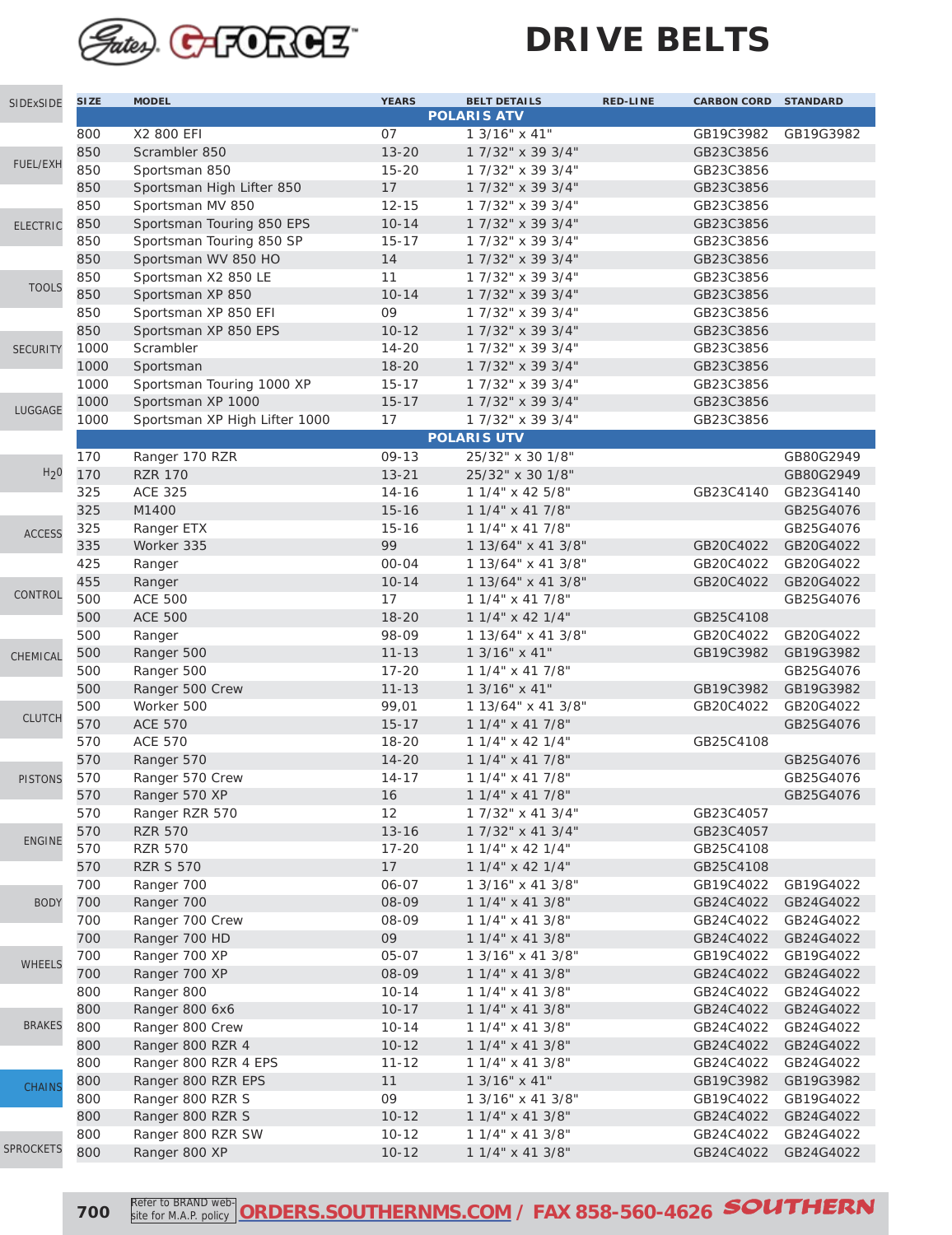

| SI <sub>ZE</sub> | <b>MODEL</b>                   | <b>YEARS</b> | <b>BELT DETAILS</b>   | <b>RED-LINE</b> | <b>CARBON CORD</b>  | <b>STANDARD</b> | <b>SIDExSIDE</b> |
|------------------|--------------------------------|--------------|-----------------------|-----------------|---------------------|-----------------|------------------|
| 800              | Ranger 800 XP EPS              | $11 - 12$    | 1 1/4" x 41 3/8"      |                 | GB24C4022           | GB24G4022       |                  |
| 800              | Ranger 800RZR                  | $08 - 12$    | 1 3/16" x 41"         |                 | GB19C3982           | GB19G3982       |                  |
| 800              | <b>RZR 800</b>                 | $13 - 14$    | 1 1/4" x 41 3/8"      |                 | GB24C4022           | GB24G4022       |                  |
| 800              | <b>RZR 800 S</b>               | $13 - 14$    | 1 1/4" x 41 3/8"      |                 | GB24C4022           | GB24G4022       | <b>FUEL/EXH</b>  |
| 800              | <b>RZR 800 SW</b>              | $13 - 15$    | 1 1/4" x 41 3/8"      |                 | GB24C4022           | GB24G4022       |                  |
| 900              | <b>ACE 900</b>                 | 16           | 1 1/4" x 42 5/8"      |                 | GB23C4140           | GB23G4140       |                  |
| 900              | <b>ACE 900</b>                 | $17 - 20$    | 1 1/4" x 42 5/8"      | GB26R4140       | GB26C4140           | GB26G4140       | <b>ELECTRIC</b>  |
| 900              | <b>MRZR 900</b>                | $13 - 17$    | 1 7/32" x 42 5/8"     | GB21R4140       | GB21C4140           | GB21G4140       |                  |
| 900              | Ranger                         | $18 - 19$    | 1 1/4" x 42 5/8"      |                 | GB23C4140           | GB23G4140       |                  |
| 900              | Ranger 900 Hippo Diesel        | $14 - 15$    | 1 7/32" x 39 3/4"     |                 | GB23C3856           |                 |                  |
| 900              | Ranger 900 RZR XP              | $11 - 12$    | 1 7/32" x 42 5/8"     | GB21R4140       | GB21C4140           | GB21G4140       | <b>TOOLS</b>     |
| 900              | Ranger Crew 900                | $14 - 17$    | 1 1/4" x 42 5/8"      |                 | GB23C4140           | GB23G4140       |                  |
| 900              | Ranger XP 900                  | $13 - 17$    | 1 1/4" x 42 5/8"      |                 | GB23C4140           | GB23G4140       |                  |
| 900              | <b>RZR 900</b>                 | 14           | 1 7/32" x 42 5/8"     | GB21R4140       | GB21C4140           | GB21G4140       |                  |
| 900              | <b>RZR 900</b>                 | $15 - 20$    | 1 1/4" x 42 5/8"      | GB26R4140       | GB26C4140           | GB26G4140       | <b>SECURITY</b>  |
| 900              | <b>RZR 900 S</b>               | $15 - 17$    | 1 1/4" x 42 5/8"      | GB26R4140       | GB26C4140           | GB26G4140       |                  |
|                  |                                | 13           | 1 7/32" x 42 5/8"     |                 |                     |                 |                  |
| 900              | <b>RZR 900 XP</b>              |              |                       | GB21R4140       | GB21C4140           | GB21G4140       | LUGGAGE          |
| 925              | <b>RZR Turbo</b>               | $18 - 21$    | 1 1/2" x 44 1/8"      | GB50R4289       | GB50C4289           |                 |                  |
| 925              | RZR Turbo XP                   | 17           | $11/2$ " x 44 1/8"    | GB50R4289       | GB50C4289           |                 |                  |
| 925              | RZR XP Turbo                   | 16           | 1 15/32" x 43 7/8"    | GB47R4266       | GB47C4266           |                 |                  |
| 1000             | General 1000                   | $16 - 20$    | $11/4$ " x 42 $1/4$ " |                 | GB25C4108           |                 | H <sub>2</sub> 0 |
| 1000             | Pro XD                         | 20           | 1 15/32" x 43 7/8"    | GB47R4266       | GB47C4266           |                 |                  |
| 1000             | Ranger 1000                    | 18           | $11/4$ " x 42 $1/4$ " |                 | GB25C4108           |                 |                  |
| 1000             | Ranger 1000                    | $18 - 19$    | 1 15/32" x 43 7/8"    | GB47R4266       | GB47C4266           |                 | <b>ACCESS</b>    |
| 1000             | Ranger 1000 Crew               | 17           | $11/4$ " x 42 1/4"    |                 | GB25C4108           |                 |                  |
| 1000             | Ranger 1000 XP                 | 17           | $11/4$ " x 42 1/4"    |                 | GB25C4108           |                 |                  |
| 1000             | Ranger 1000 XP                 | 20           | 1 15/32" x 43 7/8"    | GB47R4266       | GB47C4266           |                 |                  |
| 1000             | <b>RZR 1000</b>                | $18 - 20$    | 1 9/32" x 42 7/8"     | GB27R4159       | GB27C4159           |                 | <b>CONTROL</b>   |
| 1000             | RZR 1000 RS1                   | 18-20        | 1 15/32" x 43 7/8"    | GB47R4266       | GB47C4266           |                 |                  |
| 1000             | <b>RZR 1000 S</b>              | $16 - 20$    | 1 9/32" x 42 7/8"     | GB27R4159       | GB27C4159           |                 |                  |
| 1000             | <b>RZR 1000 XP</b>             | 14           | 1 7/32" x 42 5/8"     | GB21R4140       | GB21C4140           | GB21G4140       | CHEMICAL         |
| 1000             | <b>RZR 1000 XP</b>             | $15 - 17$    | 1 9/32" x 42 7/8"     | GB27R4159       | GB27C4159           |                 |                  |
|                  |                                |              | <b>SUZUKI ATV</b>     |                 |                     |                 |                  |
| 80               | LT-80 Quadsport                | 05-06        | 1 5/32" x 33 3/8"     |                 | GB19C3218           | GB19G3218       |                  |
| 400              | LT-A400F Eiger Auto            | $02 - 07$    | 1 5/32" x 33 3/8"     |                 | GB19C3218           | GB19G3218       | <b>CLUTCH</b>    |
| 400              | LT-A400F King Quad             | 08-19        | 1 5/32" x 33 3/8"     |                 | GB19C3218           | GB19G3218       |                  |
|                  |                                |              | <b>TEXTRON ATV</b>    |                 |                     |                 |                  |
| 500              | Alterra 500                    | 18           | 1 1/8" x 33 3/8"      |                 | GB11C3218           | GB11G3218       | <b>PISTONS</b>   |
| 570              | Alterra 570                    | 19-20        | 1 15/32" x 36 7/8     |                 | GB46C3569 GB46G3569 |                 |                  |
| 700              | Alterra 700                    | 18           | 1 15/32" x 36 7/8     |                 | GB46C3569 GB46G3569 |                 |                  |
| 700              | Alterra 700                    | $19 - 20$    | 1 15/32" x 37 1/8"    |                 | GB46C3596           |                 |                  |
| 700              | Alterra 700 Mudpro             | $18 - 19$    | 1 15/32" x 36 7/8     |                 | GB46C3569           | GB46G3569       | <b>ENGINE</b>    |
| 700              | Alterra 700 TBX                | $18 - 20$    | 1 15/32" x 36 7/8     |                 | GB46C3569           |                 |                  |
|                  |                                |              |                       |                 |                     | GB46G3569       |                  |
| 700              | Alterra 700 TRV                | $19 - 20$    | 1 15/32" x 36 7/8     |                 | GB46C3569           | GB46G3569       |                  |
| 700              | Alterra 700 VLX                | 18           | 1 15/32" x 36 7/8     |                 | GB46C3569           | GB46G3569       | <b>BODY</b>      |
|                  |                                |              | <b>YAMAHA ATV</b>     |                 |                     |                 |                  |
| 550              | Grizzly 550 Auto               | 09           | 1 9/32" x 37 1/8"     |                 | GB29C3596           | GB29G3596       |                  |
| 550              | Grizzly 550 Fi Auto 4x4/EPS    | 09-14        | 1 9/32" x 37 1/8"     |                 | GB29C3596           | GB29G3596       | <b>WHEELS</b>    |
| 660              | Grizzly 660                    | $02 - 03$    | 1 9/32" x 37 1/8"     |                 | GB29C3596           | GB29G3596       |                  |
| 660              | Grizzly 660 Auto               | 04-08        | 1 9/32" x 37 1/8"     |                 | GB29C3596           | GB29G3596       |                  |
| 700              | Grizzly 700                    | $15 - 20$    | 1 9/32" x 37 1/8"     |                 | GB29C3596           | GB29G3596       |                  |
| 700              | Grizzly 700 EPS                | $15 - 18$    | 1 9/32" x 37 1/8"     |                 | GB29C3596           | GB29G3596       | <b>BRAKES</b>    |
| 700              | Grizzly 700 EPS LE             | $16 - 17$    | 1 9/32" x 37 1/8"     |                 | GB29C3596           | GB29G3596       |                  |
| 700              | Grizzly 700 EPS SE             | $15 - 17$    | 1 9/32" x 37 1/8"     |                 | GB29C3596           | GB29G3596       |                  |
| 700              | Grizzly 700 Fi Auto 4x4        | $07 - 14$    | 1 9/32" x 37 1/8"     |                 | GB29C3596           | GB29G3596       | <b>CHAINS</b>    |
| 700              | Grizzly 700 Fi Auto 4x4 EPS    | $08 - 14$    | 1 9/32" x 37 1/8"     |                 | GB29C3596           | GB29G3596       |                  |
| 700              | Grizzly 700 Fi Auto 4x4 EPS SE | $09 - 14$    | 1 9/32" x 37 1/8"     |                 | GB29C3596           | GB29G3596       |                  |
| 700              | Kodiak 700                     | $16 - 20$    | 1 9/32" x 37 1/8"     |                 | GB29C3596           | GB29G3596       |                  |
| 700              | Kodiak 700 EPS                 | $16 - 17$    | 1 9/32" x 37 1/8"     |                 | GB29C3596           | GB29G3596       | <b>SPROCKETS</b> |
|                  |                                |              |                       |                 |                     |                 |                  |

SOUTHERN [WWW.SOUTHERNMS.COM](http://m.southernms.com) / TEL 858-560-5005 Refer to BRAND web-<br>
2011 site for M.A.P. policy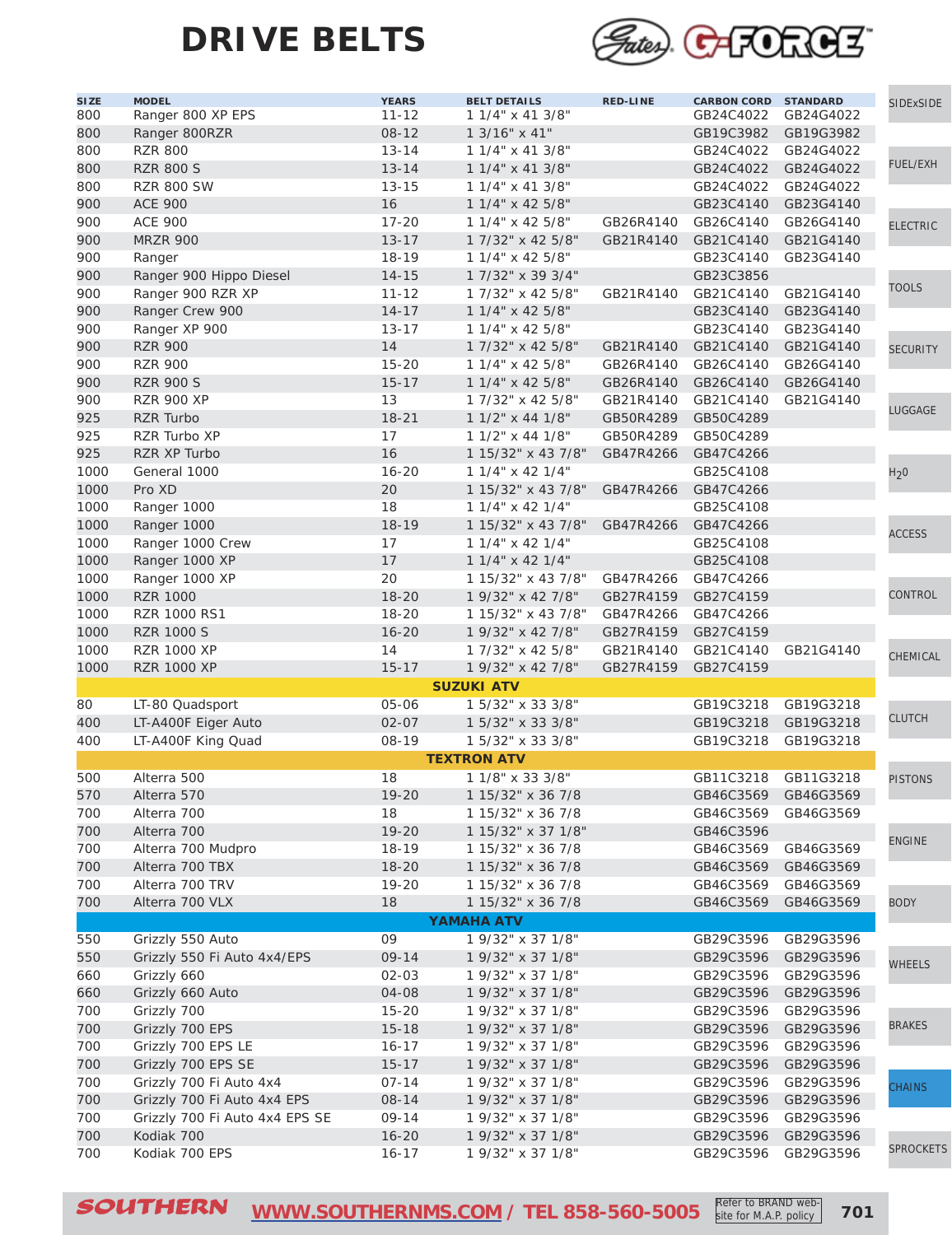

## **D.I.D. CHAINS**

#### [SIDExSIDE](http://www.southernms.com/wp-content/uploads/2015/08/01_UTV.pdf) **RACING CHAINS**

[ELECTRIC](http://www.southernms.com/wp-content/uploads/2015/08/03_electrical.pdf)

LUG

 $H<sub>2</sub>0$ 

[ACCESS](http://www.southernms.com/wp-content/uploads/2015/08/08_accessories.pdf)

SEC

[FUEL/EXH](http://www.southernms.com/wp-content/uploads/2015/08/02_fuel_exh.pdf)

- Lightweight, gold, designed for racing
- 415ERZ and 520ERV7 chains are used by MotoGP and Moto3 road racing teams
- 520ATV2 chains have reinforced side plates providing extra strength for racing
- 520ERT3 chains are used by the top factory Supercross and Motocross teams to win races
	- 520ERV7 is the Enduro and Desert Champion Low Weight, Low Friction X-ring chain
	- 520MX chains have higher tensile strength for maximum performance and are ideal for muddy and sandy conditions
- D.I.D's exclusive SDH pin treatment is featured on our 520ERT3, 520MX, 520DZ and all NZ Series chains
	- Hi-tech SDH pin treatment for extreme impact strength, superior strength and long chain life
- [TOOLS](http://www.southernms.com/wp-content/uploads/2015/08/04_tools.pdf) • Chromium carbide layer on pins increases chain life; pin's soft inner core absorbs tremendous shock loads without breaking

|              |                        |             |              |                             |                     | <b>PART</b>   |                |             | <b>PART NUMBER SUFFIX</b> |             |              | <b>TENSILE</b>  | $WEAR +$     |
|--------------|------------------------|-------------|--------------|-----------------------------|---------------------|---------------|----------------|-------------|---------------------------|-------------|--------------|-----------------|--------------|
|              |                        | <b>SEAL</b> |              |                             | <b>ENGINE</b>       | <b>NUMBER</b> | <b>PRECUT</b>  | PER**       | PER**                     | <b>CLIP</b> | <b>RIVET</b> | <b>STRENGTH</b> | LIFE         |
|              | <b>CHAIN TYPE TYPE</b> |             | <b>COLOR</b> | <b>CATEGORY</b>             | <b>DISPLACEMENT</b> | <b>PREFIX</b> | <b>LENGTHS</b> | <b>FOOT</b> | <b>LINK</b>               | C/L         | C/L          | (POUNDS)        | <b>INDEX</b> |
| <b>JRITY</b> | 415ERZ                 | N/A         | Gold         | Mini MX/<br>Road Racing     | (To 250cc)          | DC415         | $100 - 144$    | N/A         | 001                       | 003         | 004          | 4,540           | 410          |
|              | 520ATV2                | X-ring Gold |              | ATV/Enduro                  | (To 750cc)          | <b>DC510</b>  | $82 - 140$     | 000         | 001                       | 002         | 003          | 8,430           | 3,250        |
| <b>GAGE</b>  | 520ERT3                | N/A         | Gold         | Motocross                   | (To 450cc)          | DC524         | $108 - 150$    | 000         | 001                       | 002         | 003          | 8,300           | 410          |
|              | 520ERV7                | X-ring Gold |              | Baja/Enduro/<br>Road Racing | (To 1000cc)         | DC561         | $100 - 170$    | 000         | 001                       | N/A         | 003          | 8,800           | 3,500        |
|              | 520MX                  | N/A         | Gold         | <b>Motocross</b>            | (To 500cc)          | <b>DC522</b>  | $94 - 140$     | 000         | 001                       | 002         | N/A          | 8.930           | 410          |

#### **ZVM-X SUPER STREET SERIES X-RING®**

**PRO-STREET VX3 SERIES X-RING®**

- D.I.D's Super Street Series X-ring Chains were designed
	- with increased power transfer from the engine to the ground
- Greater resistance to stretching under load and overall improved performance
- ZVM-X chains are the strongest high mileage chain made by D.I.D
- [CONTROL](http://www.southernms.com/wp-content/uploads/2015/08/09_controls.pdf) • D.I.D's PATENTED X-ring construction reduces friction by twisting between the side plates - not being squashed!
	- Twisting action of the X-ring disperses pressure and minimizes power loss
	- X-ring's four contact points greatly increase its sealing performance, keeping dirt out and the lubrication in!

|                |                        |              |                      |                 |                     | <b>PART</b>   |                |             | <b>PART NUMBER SUFFIX</b> |             |              | <b>TENSILE</b>  | $WEAR +$     |
|----------------|------------------------|--------------|----------------------|-----------------|---------------------|---------------|----------------|-------------|---------------------------|-------------|--------------|-----------------|--------------|
| CHEMICAL       |                        | <b>SEAL</b>  |                      |                 | <b>ENGINE</b>       | <b>NUMBER</b> | <b>PRECUT</b>  | PER**       | PER**                     | <b>CLIP</b> | <b>RIVET</b> | <b>STRENGTH</b> | <b>LIFE</b>  |
|                | <b>CHAIN TYPE TYPE</b> |              | <b>COLOR</b>         | <b>CATEGORY</b> | <b>DISPLACEMENT</b> | <b>PREFIX</b> | <b>LENGTHS</b> | <b>FOOT</b> | LINK                      | C/L         | C/L          | (POUNDS)        | <b>INDEX</b> |
|                | 520ZVMX                | X-ring Gold  |                      | Street          | (To 1200cc)         | DC534         | 100 - 130      | 000         | 001                       | N/A         | 003          | 8,745           | 3,500        |
|                | 520ZVMX X-ring Black   |              |                      | <b>Street</b>   | (To 1200cc)         | DC592         | 120, 150       | N/A         | N/A                       | N/A         | 003          | 8,745           | 3,500        |
| <b>CLUTCH</b>  | 525ZVMX                | X-ring Gold  |                      | Street          | (To 1300cc)         | DC533         | 78 - 130       | 000         | 001                       | N/A         | 003          | 10,408          | 4,000        |
|                | 525ZVMX                | X-ring Black |                      | <b>Street</b>   | (To 1300cc)         | DC593         | 120, 150       | N/A         | N/A                       | N/A         | 003          | 10,408          | 4,000        |
|                | 530ZVMX X-ring Gold    |              |                      | Street          | (To 1400cc)         | DC532         | 76 - 160       | 000         | 001                       | N/A         | 003          | 10,408          | 4,000        |
| <b>PISTONS</b> | 530ZVMX                | X-ring Black |                      | <b>Street</b>   | (To 1400cc)         | DC594         | 120, 150       | N/A         | N/A                       | N/A         | 003          | 10,408          | 4,000        |
|                | 530ZVMX                |              | X-ring Chrome Street |                 | (To 1400cc)         | <b>DC531</b>  | 74 - 150       | 000         | 001                       | N/A         | 003          | 10,408          | 4,000        |

[ENGINE](http://www.southernms.com/wp-content/uploads/2015/08/13_engine.pdf)

- [BODY](http://www.southernms.com/wp-content/uploads/2015/08/14_body.pdf)
- VX series chains have greater rigidity increasing power transfer to the ground & greater resistance to stretching under load
- Greater rigidity translates into smoother handling and quicker response times
- D.I.D's PATENTED X-ring construction reduces friction by twisting between the side plates instead of being squashed! The twisting action of the X-ring disperses pressure and minimizes power loss

| <b>WHEELS</b> | The twisting action of the A-ring disperses pressure and minimizes power loss                                   |  |
|---------------|-----------------------------------------------------------------------------------------------------------------|--|
|               | X-ring's four contact points greatly increase its sealing performance, keeping dirt out and the lubrication in! |  |

|                  |                   |                             |                 |                     | <b>PART</b>   |                |             |             | <b>PART NUMBER SUFFIX</b> |              | <b>TENSILE</b>  | $WEAR +$     |
|------------------|-------------------|-----------------------------|-----------------|---------------------|---------------|----------------|-------------|-------------|---------------------------|--------------|-----------------|--------------|
|                  |                   | <b>SEAL</b>                 |                 | <b>ENGINE</b>       | <b>NUMBER</b> | <b>PRECUT</b>  | $PER**$     | PER**       | <b>CLIP</b>               | <b>RIVET</b> | <b>STRENGTH</b> | LIFE         |
| <b>BRAKES</b>    | <b>CHAIN TYPE</b> | <b>COLOR</b><br><b>TYPE</b> | <b>CATEGORY</b> | <b>DISPLACEMENT</b> | <b>PREFIX</b> | <b>LENGTHS</b> | <b>FOOT</b> | <b>LINK</b> | C/L                       | C/L          | (POUNDS)        | <b>INDEX</b> |
|                  | 428VX             | X-ring Gold                 | ATV/Street      | (To 350cc)          | DC409         | N/A            | 000         | 001         | 002                       | 003          | 7.420           | 2,700        |
|                  | 520VX3            | X-ring Steel                | ATV/Street      | (To 800cc)          | <b>DC551</b>  | $96 - 160$     | 000         | 001         | 002                       | 003          | 8,210           | 3,500        |
|                  | 520VX3            | X-ring Gold                 | ATV/Street      | (To 800cc)          | DC552         | $94 - 160$     | 000         | 001         | 002                       | 003          | 8,210           | 3,500        |
| <b>CHAINS</b>    | 525VX3            | X-ring Steel                | <b>Street</b>   | (To 1000cc)         | DC554         | $90 - 150$     | 000         | 001         | 002                       | 003          | 9,980           | 4,000        |
|                  | 525VX3            | X-ring Gold                 | <b>Street</b>   | (To 1000cc)         | <b>DC555</b>  | 100 - 150      | 000         | 001         | 002                       | 003          | 9,980           | 4,000        |
|                  | 530VX3            | X-ring Steel                | <b>Street</b>   | (To 1100cc)         | DC567         | 100 - 170      | 000         | 001         | N/A                       | 003          | 9,980           | 4,000        |
| <b>SPROCKETS</b> | 530VX3            | X-ring Gold                 | <b>Street</b>   | (To 1100cc)         | <b>DC568</b>  | 100 - 150      | 000         | 001         | N/A                       | 003          | 9,980           | 4,000        |

Part number example: 520ERT3 by 120 links = DC524120, Clip connecting link = DC524002<br>Please refer to opposite page for additional notes, Chain is stocked in 100' rolls & can be cut Chain is stocked in 100' rolls & can be cut to any length desired



**702** Refer to BRAND web Refer to BRAND web-**[ORDERS.SOUTHERNMS.COM](http://orders.southernms.com) / FAX 858-560-4626** SOUTHERN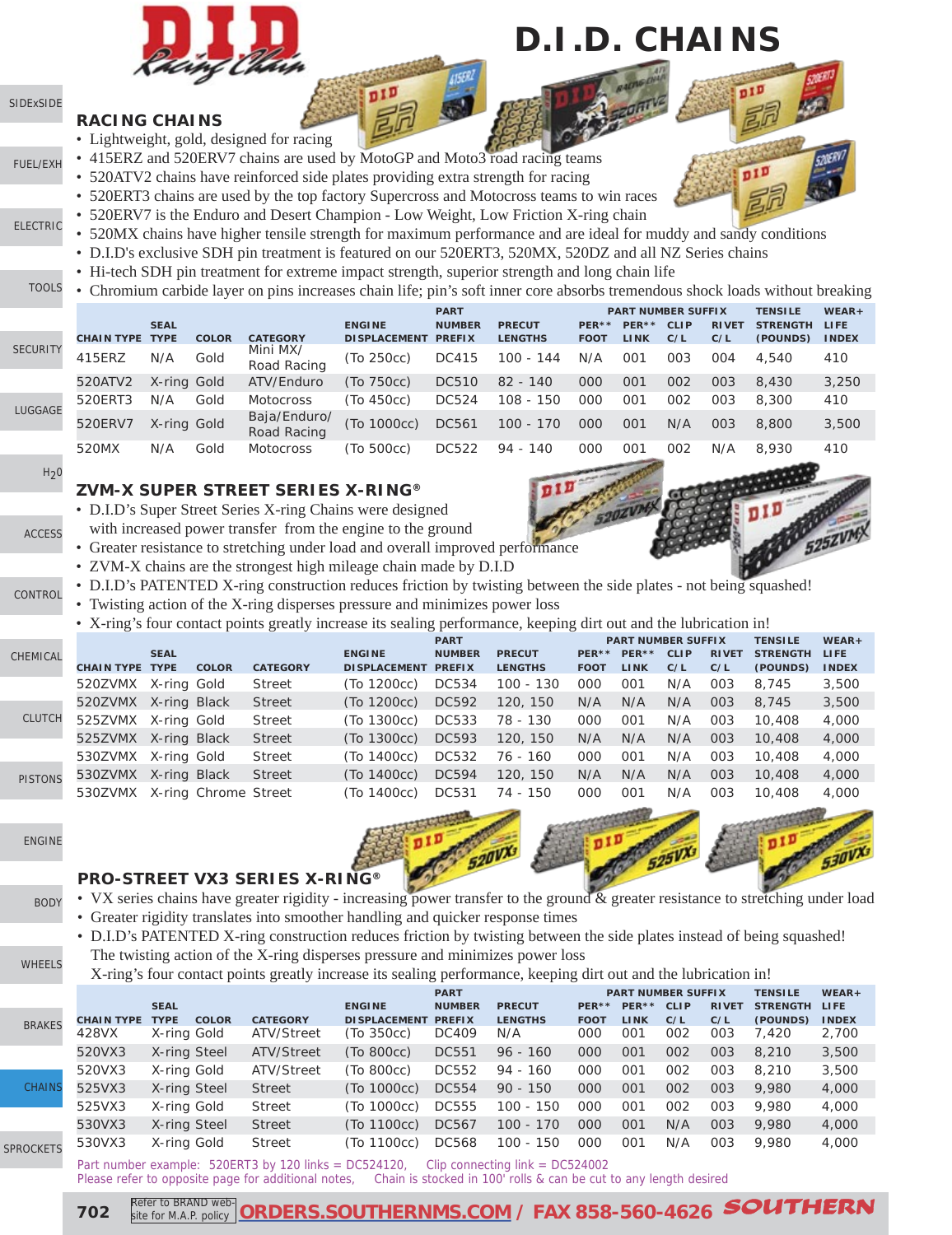# **D.I.D. CHAINS**



#### **V & VO SERIES**

- Top-quality o-ring chains are quad stake riveted with solid bushings for superior strength and long life
- Professional VO series chains are high quality o-ring chains with excellent wear resistance
- Professional V series chains are great value o-ring chains

|                   |                             |                 |                      | <b>PART</b>   |                |             | <b>PART NUMBER SUFFIX</b> |             |              | <b>TENSILE</b>  | $WEAR +$     |
|-------------------|-----------------------------|-----------------|----------------------|---------------|----------------|-------------|---------------------------|-------------|--------------|-----------------|--------------|
|                   | <b>SEAL</b>                 |                 | <b>ENGINE</b>        | <b>NUMBER</b> | <b>PRECUT</b>  | PER**       | $PER**$                   | <b>CLIP</b> | <b>RIVET</b> | <b>STRENGTH</b> | <b>LIFE</b>  |
| <b>CHAIN TYPE</b> | <b>TYPE</b><br><b>COLOR</b> | <b>CATEGORY</b> | <b>DI SPLACEMENT</b> | <b>PREFIX</b> | <b>LENGTHS</b> | <b>FOOT</b> | <b>LINK</b>               | C/L         | C/L          | (POUNDS)        | <b>INDEX</b> |
| 420V              | O-ring Steel                | Commuter        | (To 100cc)           | DC400         | 100 - 134      | 000         | 001                       | 002         | N/A          | 3,560           | 700          |
| 520VO             | O-ring Steel                | ATV/Street      | (To 750cc)           | DC519         | 70 - 128       | 000         | 001                       | 002         | N/A          | 8.000           | 2,350        |
| 525VO             | O-ring Steel                | Street          | (To 900cc)           | DC525         | 80 - 130       | 000         | 001                       | 002         | 003          | 9.220           | 2,500        |
| 530VO             | O-ring Steel                | Street          | (To 1000cc)          | <b>DC530</b>  | $96 - 150$     | 000         | 001                       | 002         | 003          | 9.220           | 2,500        |
|                   |                             |                 |                      |               |                |             |                           |             |              |                 |              |

#### **DZ2 SERIES**

- Light weight, high performance gold chain, at a great price
- Exclusive SDH pin treatment for extreme impact strength, superior strength and long chain life
- Chromium carbide layer on pins increases chain life; pin's soft inner core absorbs tremendous shock loads without breaking

|                        |             |              |                  |                      | <b>PART</b>   |                |             | <b>PART NUMBER SUFFIX</b> |     |              | <b>TENSILE</b>  | $WEAR +$     | <b>LUGGAGE</b>   |
|------------------------|-------------|--------------|------------------|----------------------|---------------|----------------|-------------|---------------------------|-----|--------------|-----------------|--------------|------------------|
|                        | <b>SEAL</b> |              |                  | <b>ENGINE</b>        | <b>NUMBER</b> | <b>PRECUT</b>  | $PER**$     | PER** CLIP                |     | <b>RIVET</b> | <b>STRENGTH</b> | <b>LIFE</b>  |                  |
| <b>CHAIN TYPE TYPE</b> |             | <b>COLOR</b> | <b>CATEGORY</b>  | <b>DI SPLACEMENT</b> | <b>PREFIX</b> | <b>LENGTHS</b> | <b>FOOT</b> | <b>LINK</b>               | C/L | C/L          | (POUNDS)        | <b>INDEX</b> |                  |
| 520DZ2                 | N/A         | Gold         | <b>Motocross</b> | (To 450cc)           | <b>DC518</b>  | $80 - 140$     | 000         | 001                       | 002 | 003          | '.870           | 410          |                  |
|                        |             |              |                  |                      |               |                |             |                           |     |              |                 |              | H <sub>2</sub> 0 |

#### **ENDURO RACING SERIES**

- X-ring narrow sealed chain provides excellent low friction high performance
- Can be used on same applications originally supplied with non o-ring chain
- X-ring chains have 1.5 to 2 times greater wear resistance than standard o-ring chains

|                        |             |              |                             | <b>PART</b>         |               |                 |             | <b>PART NUMBER SUFFIX</b> |             |              | <b>TENSILE</b> | $WEAR+$      | <b>CONTROL</b> |
|------------------------|-------------|--------------|-----------------------------|---------------------|---------------|-----------------|-------------|---------------------------|-------------|--------------|----------------|--------------|----------------|
|                        | <b>SEAL</b> |              |                             | <b>ENGINE</b>       | <b>NUMBER</b> | <b>PRECUT</b>   | PER**       | PER**                     | <b>CLIP</b> | <b>RIVET</b> | STRENGTH LIFE  |              |                |
| <b>CHAIN TYPE TYPE</b> |             | <b>COLOR</b> | <b>CATEGORY</b>             | DISPLACEMENT PREFIX |               | <b>LENGTHS</b>  | <b>FOOT</b> | <b>LINK</b>               | C/L         | C/L          | (POUNDS)       | <b>INDEX</b> |                |
| 520ERVT X-ring Gold    |             |              | Enduro/<br><b>Motocross</b> | (To 500cc)          |               | DC526 100 - 130 |             | 001                       | 002         | 003          | 8.440          | 3,500        |                |

#### **NZ SERIES**

- Exclusive SDH pin treatment for extreme impact strength, superior strength and long chain life
- Solid bushing, quad-riveted pins, non o-ring chain
- Chromium carbide layer on pins increases chain life; pin's soft inner core absorbs tremendous shock loads without breaking

|                        |             |              |                 | <b>PART</b>         |               |                |             | <b>PART NUMBER SUFFIX</b> |             |              | <b>TENSILE</b> | $WEAR +$     |                  |
|------------------------|-------------|--------------|-----------------|---------------------|---------------|----------------|-------------|---------------------------|-------------|--------------|----------------|--------------|------------------|
|                        | <b>SEAL</b> |              |                 | <b>ENGINE</b>       | <b>NUMBER</b> | <b>PRECUT</b>  |             | PER** PER**               | <b>CLIP</b> | <b>RIVET</b> | STRENGTH LIFE  |              | PIS <sup>-</sup> |
| <b>CHAIN TYPE TYPE</b> |             | <b>COLOR</b> | <b>CATEGORY</b> | <b>DISPLACEMENT</b> | <b>PREFIX</b> | <b>LENGTHS</b> | <b>FOOT</b> | <b>LINK</b>               | C/L         | C/L          | (POUNDS)       | <b>INDEX</b> |                  |
| 420NZ3                 | N/A         | Gold         | Mini MX         | (To 150cc)          | DC401         | 100 - 132      | 000         | 001                       | 003         | N/A          | 4.930          | 410          |                  |
| 428NZ                  | N/A         | Gold         | Mini MX         | (To 100cc)          | DC405         | 106 - 136      | 000         | 001                       | 002         | N/A          | 5.740          | 410          |                  |
| 520NZ                  | N/A         | Steel        | Vintage         | (To 250cc)          | DC503         | 86 - 120       | 000         | 001                       | 002         | N/A          | 8,050          | 410          | <b>ENG</b>       |

#### **STANDARD SERIES**

• Designed for lower horsepower, smaller displacement mopeds, scooter and vintage motorcycles

• Inexpensive non o-ring chain

|                   |             |              |                 |                            | <b>PART</b>   |                |             | <b>PART NUMBER SUFFIX</b> |             |              | <b>TENSILE</b>  | $WEAR +$     |
|-------------------|-------------|--------------|-----------------|----------------------------|---------------|----------------|-------------|---------------------------|-------------|--------------|-----------------|--------------|
|                   | <b>SEAL</b> |              |                 | <b>ENGINE</b>              | <b>NUMBER</b> | <b>PRECUT</b>  |             | PER** PER**               | <b>CLIP</b> | <b>RIVET</b> | <b>STRENGTH</b> | LIFE         |
| <b>CHAIN TYPE</b> | <b>TYPE</b> | <b>COLOR</b> | <b>CATEGORY</b> | <b>DISPLACEMENT PREFIX</b> |               | <b>LENGTHS</b> | <b>FOOT</b> | <b>LINK</b>               | C/L         | C/L          | (POUNDS)        | <b>INDEX</b> |
| 420               | N/A         | <b>Steel</b> |                 | (To 80cc)                  | DC402         | 70 - 136       | 000         | 001                       | 002         | N/A          | 3,970           | 100          |
| 428               | N/A         | Steel        |                 | (To 125cc)                 | DC403         | $110 - 132$    | 000         | 001                       | 002         | N/A          | 4.230           | 100          |
| 520               | N/A         | Steel        |                 | (To 250cc)                 | DC501         | 74 - 130       | 000         | 001                       | 002         | N/A          | 6.700           | 100          |
| 530               | N/A         | Steel        |                 | (To 400cc)                 | DC504         | $92 - 150$     | 000         | 001                       | 002         | N/A          | 6,930           | 100          |

**MANUFACTURER'S WARRANTY:** Refer to D.I.D. Racing Chain's website for warranty details, [www.didchain.com](http://www.didchain.com/) **CHAIN SELECTION:** It is mandatory that motorcycles which came equipped from the factory with a sealed chain be replaced by an equivalent or better type, size and quality sealed chain. See owner's manual for OEM specifications. WEAR LIFE INDEX: Calculated by D.I.D. with D.I.D. standard chain used as a reference. A 520ERT3 chain has a projected wear life 4.1 times longer than a 520 standard chain under similar conditions.

#### **\*\*CHAIN IS STOCKED IN 100' ROLLS & CAN BE CUT TO ANY LENGTH DESIRED**



**DID520N2** 

[ENGINE](http://www.southernms.com/wp-content/uploads/2015/08/13_engine.pdf)

**FONS** 

[CLUTCH](http://www.southernms.com/wp-content/uploads/2015/08/11_clutch.pdf)

[CHEMICAL](http://www.southernms.com/wp-content/uploads/2015/08/10_chemicals.pdf)

[SIDExSIDE](http://www.southernms.com/wp-content/uploads/2015/08/01_UTV.pdf)

[FUEL/EXH](http://www.southernms.com/wp-content/uploads/2015/08/02_fuel_exh.pdf)

ECTRIC

**[SECURITY](http://www.southernms.com/wp-content/uploads/2015/08/05_locks.pdf)** 

[ACCESS](http://www.southernms.com/wp-content/uploads/2015/08/08_accessories.pdf)

OLS

[BODY](http://www.southernms.com/wp-content/uploads/2015/08/14_body.pdf)

EELS

**HAINS** 

[SPROCKETS](http://www.southernms.com/wp-content/uploads/2015/08/18_sprockets.pdf)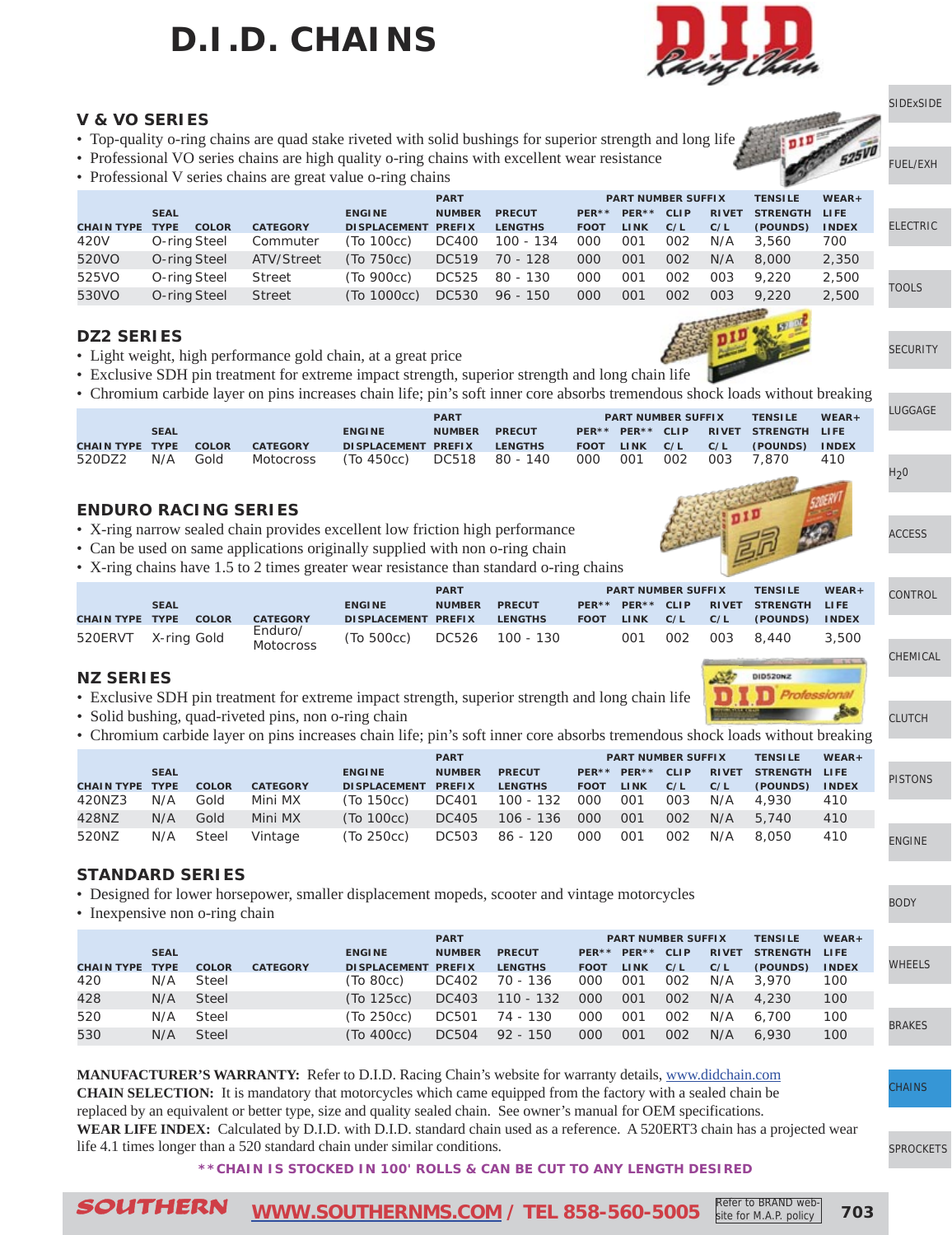

### **JT DRIVE CHAINS**

[SIDExSIDE](http://www.southernms.com/wp-content/uploads/2015/08/01_UTV.pdf)

[FUEL/EXH](http://www.southernms.com/wp-content/uploads/2015/08/02_fuel_exh.pdf)

[ELECTRIC](http://www.southernms.com/wp-content/uploads/2015/08/03_electrical.pdf)

[TOOLS](http://www.southernms.com/wp-content/uploads/2015/08/04_tools.pdf)

#### **HDR SERIES**

**[SECURITY](http://www.southernms.com/wp-content/uploads/2015/08/05_locks.pdf)** • Heavy duty drive chain available in 420 and 428 sizes with steel finish



**WARNING:** Cancer and Reproductive Harm [www.P65Warnings.ca.gov](http://www.P65Warnings.ca.gov)

**NICKEL CHAINS**

|                  |                   |              |                                        | <b>PART</b>   |                |             | <b>PART NUMBER SUFFIX</b> |             |              | <b>TENSILE</b>  |  |
|------------------|-------------------|--------------|----------------------------------------|---------------|----------------|-------------|---------------------------|-------------|--------------|-----------------|--|
|                  |                   |              | <b>ENGINE</b>                          | <b>NUMBER</b> | <b>PRECUT</b>  | PER**       | PER**                     | <b>CLIP</b> | <b>RIVET</b> | <b>STRENGTH</b> |  |
| GAGE             | <b>CHAIN TYPE</b> | <b>COLOR</b> | <b>DISPLACEMENT</b>                    | <b>PREFIX</b> | <b>LENGTHS</b> | <b>FOOT</b> | <b>LINK</b>               | C/L         | C/L          | (POUNDS)        |  |
|                  | 420HDR            | <b>STEFI</b> | ATV/Offroad/Dual to 150cc              |               | JTC402 74-140  |             |                           | 002         |              | 4.410           |  |
|                  | 428HDR            | <b>STEEL</b> | ATV/Offroad to 150cc;<br>Dual to 200cc | JTC403        | 100-144        |             |                           | 002         |              | 5,512           |  |
| H <sub>2</sub> 0 |                   |              |                                        |               |                |             |                           |             |              |                 |  |

[ACCESS](http://www.southernms.com/wp-content/uploads/2015/08/08_accessories.pdf)

LUG

#### **X1R EXPERT SERIES**

• Heavy duty X-ring drive chain available as 520 series with steel, gold or nickel finishes and 530 series with steel or nickel finishes



| <b>BODY</b>  |                   |               |                                            | <b>PART</b>   |                |             |             | <b>PART NUMBER SUFFIX</b> |              | <b>TENSILE</b>  |
|--------------|-------------------|---------------|--------------------------------------------|---------------|----------------|-------------|-------------|---------------------------|--------------|-----------------|
|              |                   |               | <b>ENGINE</b>                              | <b>NUMBER</b> | <b>PRECUT</b>  | PER**       | PER**       | <b>CLIP</b>               | <b>RIVET</b> | <b>STRENGTH</b> |
|              | <b>CHAIN TYPE</b> | <b>COLOR</b>  | <b>DISPLACEMENT</b>                        | <b>PREFIX</b> | <b>LENGTHS</b> | <b>FOOT</b> | <b>LINK</b> | C/L                       | C/L          | (POUNDS)        |
|              |                   | <b>STEEL</b>  | Offroad to 600cc                           | JTC541        | 114-124        | 000         | 001         | 002                       | 003          | 8,158           |
| <b>HEELS</b> | 520X1R<br>530X1R  | GOLD          | Offroad to 600cc                           | JTC542        | 114-124        | 000         | 001         | 002                       | 003          | 8.158           |
|              |                   | <b>NICKEL</b> | Offroad to 600cc                           | JTC540        | 114-124        | 000         | 001         | 002                       | 003          | 8.158           |
| RAKES        |                   | <b>STEEL</b>  | Street/Dual to 900cc<br>(130bhp max)       | <b>JTC547</b> | 92-124,130,150 | -000        | 001         |                           | 003          | 9,260           |
|              |                   | <b>NICKEL</b> | Street/Dual to 900cc<br>$(130$ bhp max $)$ | JTC551        | 102-122        | 000         | 001         |                           | 003          | 9,260           |

**[CHAINS](http://www.southernms.com/wp-content/uploads/2015/08/17_chains.pdf)** 

 $W$ 

 $BF$ 



#### **\*\*CHAIN IS STOCKED IN 100' ROLLS & CAN BE CUT TO ANY LENGTH DESIRED**

**704** Refer to BRAND web Refer to BRAND web-**[ORDERS.SOUTHERNMS.COM](http://orders.southernms.com) / FAX 858-560-4626** SOUTHERN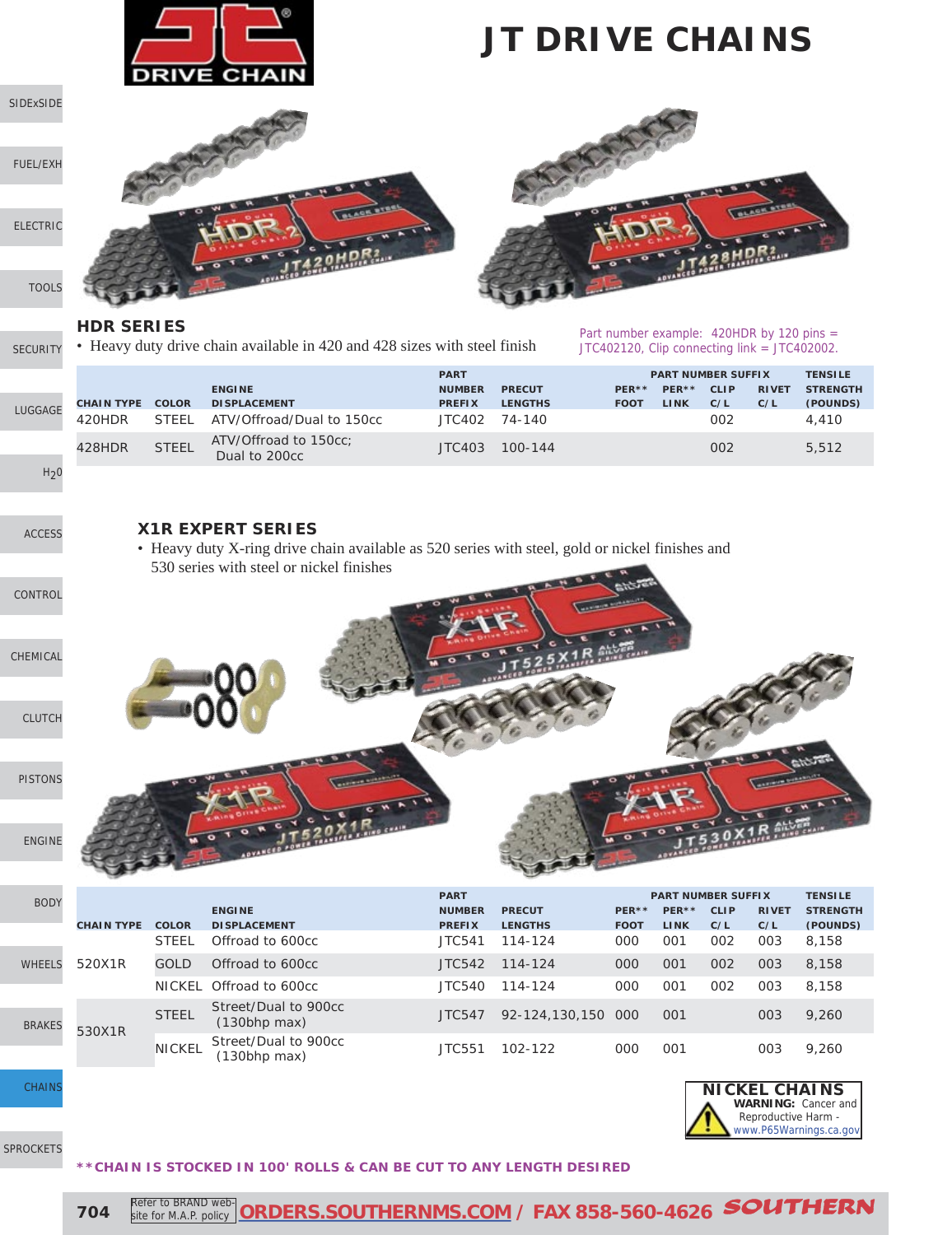### **JT DRIVE CHAINS**



[SIDExSIDE](http://www.southernms.com/wp-content/uploads/2015/08/01_UTV.pdf)

[ELECTRIC](http://www.southernms.com/wp-content/uploads/2015/08/03_electrical.pdf)

[TOOLS](http://www.southernms.com/wp-content/uploads/2015/08/04_tools.pdf)

[FUEL/EXH](http://www.southernms.com/wp-content/uploads/2015/08/02_fuel_exh.pdf)





#### **X1R3 EXPERT SERIES**

- Heavy duty X-ring drive chain available in 520 and 525 sizes with steel or nickel finishes
- Larger outer side plates provides higher tensile strength than X1R chain

|                   |               |                                                    | <b>PART</b>                    |                                 |                      |                      | <b>PART NUMBER SUFFIX</b> |                     | <b>TENSILE</b>              |                  |
|-------------------|---------------|----------------------------------------------------|--------------------------------|---------------------------------|----------------------|----------------------|---------------------------|---------------------|-----------------------------|------------------|
| <b>CHAIN TYPE</b> | <b>COLOR</b>  | <b>ENGINE</b><br><b>DISPLACEMENT</b>               | <b>NUMBER</b><br><b>PREFIX</b> | <b>PRECUT</b><br><b>LENGTHS</b> | PER**<br><b>FOOT</b> | PER**<br><b>LINK</b> | <b>CLIP</b><br>C/L        | <b>RIVET</b><br>C/L | <b>STRENGTH</b><br>(POUNDS) | <b>SECURITY</b>  |
| 520X1R3           | <b>STEEL</b>  | Street/Dual to 800cc (120bhp max);<br>ATV to 600cc | <b>JTC539</b>                  | $92 - 124$                      | 000                  | 001                  | 002                       | 003                 | 8,930                       |                  |
|                   | <b>NICKEL</b> | Street/Dual to 800cc (120bhp max);<br>ATV to 600cc | JTC526                         | $104 - 124$                     | 000                  | 001                  | 002                       | 003                 | 8,930                       | LUGGAGE          |
| 525X1R3           | <b>STEEL</b>  | Street/Dual to 900cc (130bhp max)                  | JTC528                         | 104-124                         | 000                  | 001                  | 002                       | 003                 | 9.260                       |                  |
|                   |               | NICKEL Street/Dual to 900cc (130bhp max)           | JTC529                         | 110,118,124                     | 000                  | 001                  | 002                       | 003                 | 9.260                       | H <sub>2</sub> 0 |



#### **Z3 EXPERT SERIES**

• Super heavy duty X-ring drive chain available in 520, 525 and 530 sizes with steel, nickel or gold finishes

|                   |               |                     | <b>PART</b>   |                 | <b>PART NUMBER SUFFIX</b> |             |             |              | <b>TENSILE</b>  |
|-------------------|---------------|---------------------|---------------|-----------------|---------------------------|-------------|-------------|--------------|-----------------|
|                   |               | <b>ENGINE</b>       | <b>NUMBER</b> | <b>PRECUT</b>   | $PER**$                   | PER**       | <b>CLIP</b> | <b>RIVET</b> | <b>STRENGTH</b> |
| <b>CHAIN TYPE</b> | <b>COLOR</b>  | <b>DISPLACEMENT</b> | <b>PREFIX</b> | <b>LENGTHS</b>  | <b>FOOT</b>               | <b>LINK</b> | C/L         | C/L          | (POUNDS)        |
|                   | <b>STEEL</b>  | (To 1000cc)         | JTC552        | 94-120          | 000                       | 001         |             | 003          | 9,349           |
| 520Z3             | NICKEL        | (To 1000cc)         | JTC553        | 106.110-116.120 | 000                       | 001         |             | 003          | 9,349           |
|                   | GOLD          | (To 1000cc)         | JTC527        | 98-124          | 000                       | 001         |             | 003          | 9,349           |
| 525Z3<br>530Z3    | <b>STEEL</b>  | (To 1400cc)         | JTC537        | 100-124         | 000                       | 001         |             | 003          | 10,341          |
|                   | <b>NICKEL</b> | (To 1400cc)         | <b>JTC538</b> | 108-116         | 000                       | 001         |             | 003          | 10,341          |
|                   | <b>GOLD</b>   | (To 1400cc)         | <b>JTC530</b> | 104-124         | 000                       | 001         |             | 003          | 10,341          |
|                   | <b>STEEL</b>  | (To 1400cc)         | JTC556        | 100-124         | 000                       | 001         |             | 003          | 10,341          |
|                   | NICKEL        | (To 1400cc)         | JTC557        | 106-124         | 000                       | 001         |             | 003          | 10,341          |
|                   | <b>GOLD</b>   | (To 1400cc)         | JTC554        | 102-124         | 000                       | 001         |             | 003          | 10,341          |

#### [SPROCKETS](http://www.southernms.com/wp-content/uploads/2015/08/18_sprockets.pdf)

**[CHAINS](http://www.southernms.com/wp-content/uploads/2015/08/17_chains.pdf)** 

[ENGINE](http://www.southernms.com/wp-content/uploads/2015/08/13_engine.pdf)

[BODY](http://www.southernms.com/wp-content/uploads/2015/08/14_body.pdf)

[WHEELS](http://www.southernms.com/wp-content/uploads/2015/08/15_wheel.pdf)

[BRAKES](http://www.southernms.com/wp-content/uploads/2015/08/16_brakes.pdf)

**705**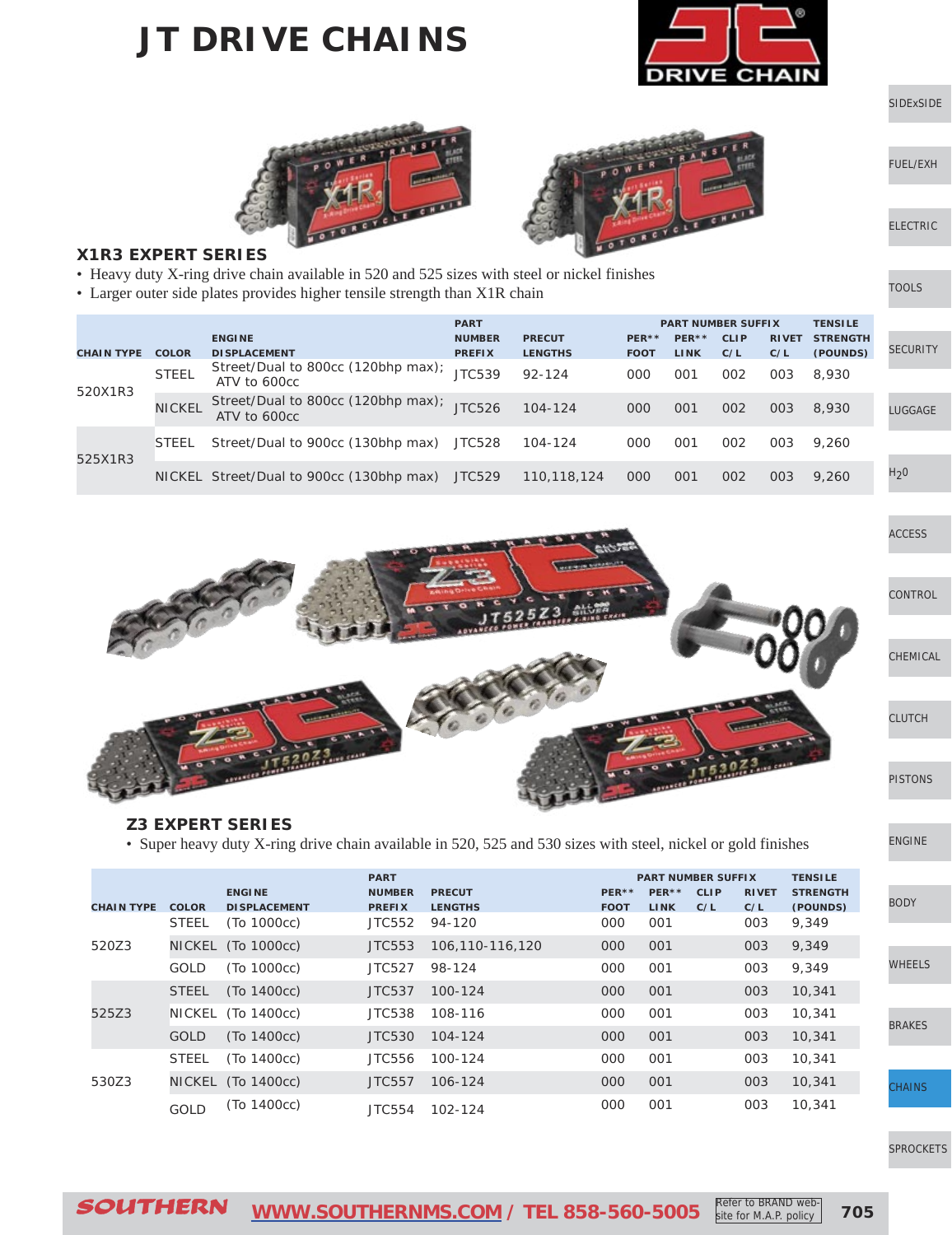

# **RK CHAINS**

#### **MXZ CHAINS - HEAVY DUTY RACING SERIES**

- Chromoly steel construction, solid rollers and bushings
- Oversized alloy pins create added strength
- Wear life 2-3 times longer than standard chains

#### **520MXZ4**

**Lightest & Strongest Motocross chain available!**







| LUGGAGE          |                   | <b>CHAIN</b>      | <b>ENGINE</b>        | <b>PART</b>   | <b>PRECUT</b>  | PER**       | <b>PART NUMBER SUFFIX</b><br>PER** | CLIP | <b>RIVET</b> | <b>WEIGHT</b><br><b>LBS PER</b> | <b>TENSILE</b><br>STRENGTH LIFE | $WEAR +$     |
|------------------|-------------------|-------------------|----------------------|---------------|----------------|-------------|------------------------------------|------|--------------|---------------------------------|---------------------------------|--------------|
|                  | <b>CHAIN TYPE</b> | COLOR             | <b>DI SPLACEMENT</b> | <b>NUMBER</b> | <b>LENGTHS</b> | <b>FOOT</b> | <b>LINK</b>                        | C/L  | C/L          | 100 LINKS                       | (POUNDS)                        | <b>INDEX</b> |
|                  | 420MXZ            | <b>STEEL</b>      | To 150cc Offroad     | <b>RK402</b>  | 72 - 144       |             |                                    |      |              |                                 |                                 |              |
|                  |                   | <b>GOLD/BLACK</b> |                      | <b>RK406</b>  | $70 - 140$     | 000         | 00 <sup>1</sup>                    | 002  | N/A          | 1.73                            | 4.980                           | 200          |
| H <sub>2</sub> 0 |                   | <b>STEEL</b>      |                      | <b>RK404</b>  | $90 - 136$     |             |                                    |      |              |                                 |                                 |              |
|                  | 428MXZ            | <b>GOLD/BLACK</b> | To 150cc Offroad     | <b>RK407</b>  | $70 - 140$     | 000         | 001                                | 002  | N/A          | 2.09                            | 5,800                           | 200          |
|                  |                   | <b>STEEL</b>      |                      | <b>RK503</b>  | $86 - 140$     | 000         | 001                                | 004  | N/A          |                                 |                                 |              |
| <b>ACCESS</b>    | 520MXZ4           | <b>GOLD/BLACK</b> | To 500cc Offroad     | <b>RK516</b>  | $94 - 140$     | 000         | $00^{\circ}$                       | 002  | N/A          | 3.02                            | 8,000                           | 450          |
|                  |                   |                   |                      |               |                |             |                                    |      |              |                                 |                                 |              |

[CONTROL](http://www.southernms.com/wp-content/uploads/2015/08/09_controls.pdf)

[CHEMICAL](http://www.southernms.com/wp-content/uploads/2015/08/10_chemicals.pdf)

[SIDExSIDE](http://www.southernms.com/wp-content/uploads/2015/08/01_UTV.pdf)

[ELECTRIC](http://www.southernms.com/wp-content/uploads/2015/08/03_electrical.pdf)

[TOOLS](http://www.southernms.com/wp-content/uploads/2015/08/04_tools.pdf)

**[SECURITY](http://www.southernms.com/wp-content/uploads/2015/08/05_locks.pdf)** 

[FUEL/EXH](http://www.southernms.com/wp-content/uploads/2015/08/02_fuel_exh.pdf)

#### **MXU CHAIN - UW-RING-SEALED MOTOCROSS**

- Life expectancy is more than double of a non-sealed chain
- UW seals provide double barrier anti-debris proctection
- Designed to provide the most consistent power delivery and reduce drag
- Fits vehicles with tight case clearances, like the CRF250R/X



|        |                         |              |                             |               |                |             |              | <b>PART NUMBER SUFFIX</b> |              | <b>WEIGHT</b>    | <b>TENSILE</b> | $WEAR +$     |
|--------|-------------------------|--------------|-----------------------------|---------------|----------------|-------------|--------------|---------------------------|--------------|------------------|----------------|--------------|
| CLUTCH |                         | <b>CHAIN</b> | <b>ENGINE</b>               | <b>PART</b>   | <b>PRECUT</b>  | $PFR**$     | PER**        | CLIP                      | <b>RIVET</b> | <b>LBS PER</b>   | STRENGTH LIFE  |              |
|        | <b>CHAIN TYPE COLOR</b> |              | <b>DISPLACEMENT</b>         | <b>NUMBER</b> | <b>LENGTHS</b> | <b>FOOT</b> | <b>LINK</b>  | C/L                       | C/L          | <b>100 LINKS</b> | (POUNDS)       | <b>INDEX</b> |
|        | 520MXU                  |              | GOLD/BLACK To 500cc Offroad | RK545         | $102 - 132$    | 000         | $00^{\circ}$ | 002                       | N/A          | 3.04             | 8,000          | 3,200        |

[PISTONS](http://www.southernms.com/wp-content/uploads/2015/08/12_pistons.pdf)

### [ENGINE](http://www.southernms.com/wp-content/uploads/2015/08/13_engine.pdf)

WH

**BR** 

**STANDARD SERIES** • Inexpensive solid roller non o-ring chain for smaller motorcycles



|              |                         |              |                                    |               |                |             |       |                           |              |                  |                 | <b>START AND</b> |
|--------------|-------------------------|--------------|------------------------------------|---------------|----------------|-------------|-------|---------------------------|--------------|------------------|-----------------|------------------|
|              |                         |              |                                    |               |                |             |       | <b>PART NUMBER SUFFIX</b> |              | <b>WEIGHT</b>    | <b>TENSILE</b>  | $WEAR +$         |
| <b>BODY</b>  |                         | <b>CHAIN</b> | <b>ENGINE</b>                      | <b>PART</b>   | <b>PRECUT</b>  | PER**       | PER** | <b>CLIP</b>               | <b>RIVET</b> | <b>LBS PER</b>   | <b>STRENGTH</b> | <b>LIFE</b>      |
|              | <b>CHAIN TYPE COLOR</b> |              | <b>DISPLACEMENT</b>                | <b>NUMBER</b> | <b>LENGTHS</b> | <b>FOOT</b> | LINK  | C/L                       | C/L          | <b>100 LINKS</b> | (POUNDS)        | <b>INDEX</b>     |
|              | 420                     | <b>STEEL</b> | To 90cc Offroad/<br>125cc Street   | <b>RK401</b>  | $72 - 138$     | 000         | 001   | 002                       | N/A          | 1.65             | 4.000           | 100              |
| <b>IEELS</b> | 428H                    | <b>STEEL</b> | To 125cc Offroad/<br>200cc Street  | <b>RK403</b>  | $76 - 140$     | 000         | 001   | 002                       | N/A          | 2.22             | 5,400           | 200              |
| <b>AKES</b>  | 520H                    | <b>STEEL</b> | To 250cc Offroad/<br>400cc Street) | <b>RK501</b>  | $66 - 140.150$ | 000         | 001   | 002                       | N/A          | 3.51             | 7.700           | 200              |
|              | 525H                    | <b>STEEL</b> | To 500cc Street                    | <b>RK510</b>  | $92 - 140$     | 000         | 001   | 002                       | N/A          | 3.73             | 7.700           | 200              |
|              | 530H                    | <b>STEEL</b> | To 500cc Street                    | <b>RK504</b>  | 70 - 130       | 000         | 001   | 002                       | N/A          | 4.17             | 7.700           | 200              |

**MANUFACTURER'S WARRANTY:** Refer to RK Excel America's website for warranty details, [www.RKExcelAmerica.com](http://www.RKExcelAmerica.com)

**CHAIN SELECTION:** Motorcycles equipped by the factory with a sealed chain must be replaced by an equivalent or better type, size and quality sealed chain. See owner's manual for OEM specifications.

**WEAR LIFE INDEX:** Calculated by RK with RK standard chain use as a reference. A 520XSO chain has a projected wear life 7.5 times longer than a 520 standard chain under similar conditions. Wear life indexes cannot be compared between manufacturers as their standard chains (the base index) are not the same.

[SPROCKETS](http://www.southernms.com/wp-content/uploads/2015/08/18_sprockets.pdf)

**[CHAINS](http://www.southernms.com/wp-content/uploads/2015/08/17_chains.pdf)** 

**706** Refer to BRAND web Refer to BRAND web-**[ORDERS.SOUTHERNMS.COM](http://orders.southernms.com) / FAX 858-560-4626** SOUTHERN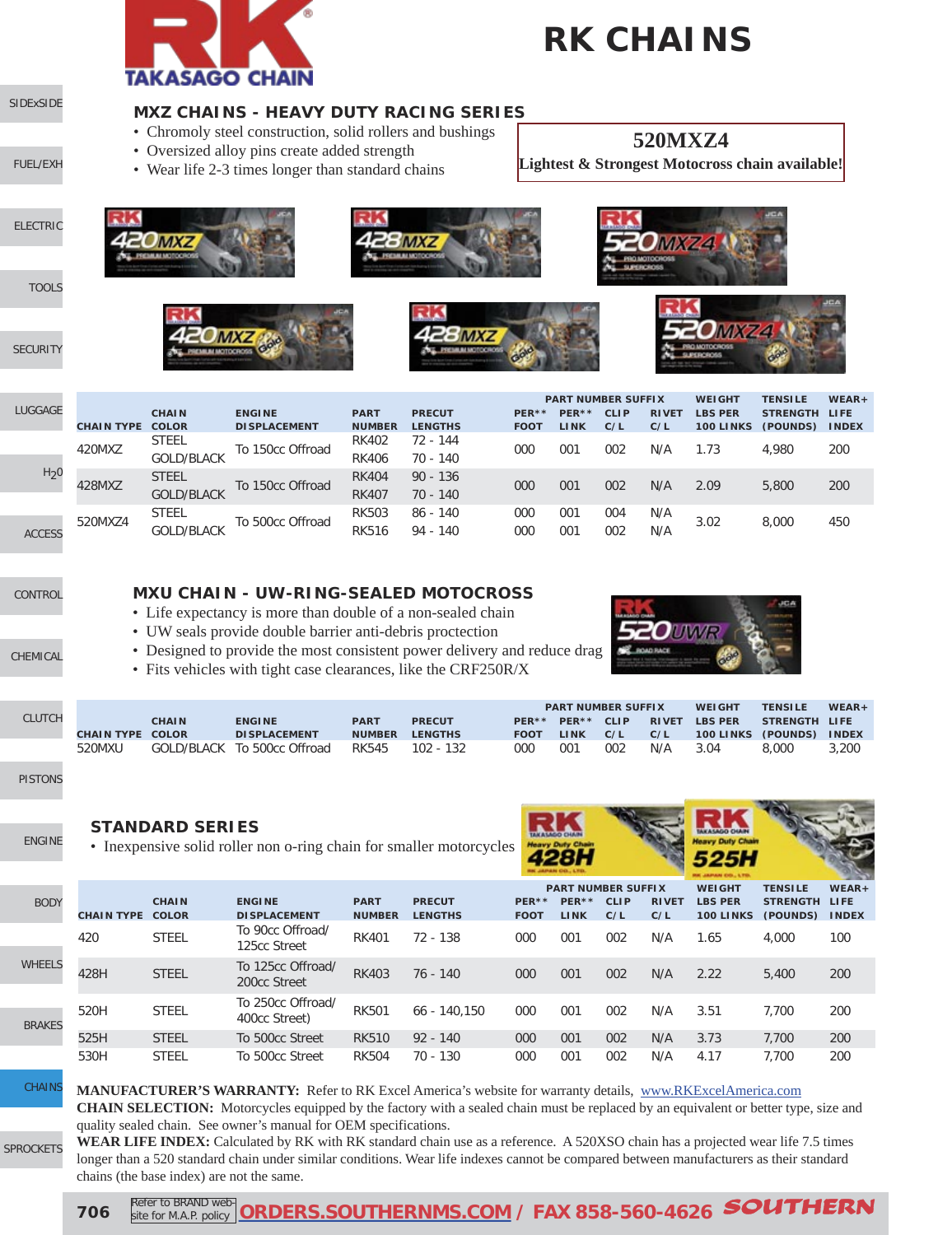## **RK CHAINS**



GXM

#### **EXW/GXW CHAINS - XW-RING-EXTREME PERFORMANCE**

- Unique XW-ring design provides significantly greater wear life than basic o-ring chains
- XW-ring seals have 3 contact lips & 2 convex outer stabilizers creating 6 lubrication pools - reducing abrasion, heat buildup & torsional friction
- Top of the line, extreme performance chains





|                   | JEXW                              |                                                | -Oexw                        |                                 |                      |                      |                                                 |                     |                                              |                                             |                          | EL        |
|-------------------|-----------------------------------|------------------------------------------------|------------------------------|---------------------------------|----------------------|----------------------|-------------------------------------------------|---------------------|----------------------------------------------|---------------------------------------------|--------------------------|-----------|
| <b>CHAIN TYPE</b> |                                   | <b>ENGINE</b><br><b>DISPLACEMENT</b>           | <b>PART</b><br><b>NUMBER</b> | <b>PRECUT</b><br><b>LENGTHS</b> | PER**<br><b>FOOT</b> | PER**<br><b>LINK</b> | <b>PART NUMBER SUFFIX</b><br><b>CLIP</b><br>C/L | <b>RIVET</b><br>C/L | <b>WEIGHT</b><br><b>LBS PER</b><br>100 LINKS | <b>TENSILE</b><br>STRENGTH LIFE<br>(POUNDS) | $WEAR +$<br><b>INDEX</b> | T(        |
| 520EXWA           | <b>STEEL</b><br><b>GOLD/BLACK</b> | To 750cc Offroad                               | <b>RK518</b><br><b>RK517</b> | $66 - 140$<br>$92 - 140$        | 000<br>000           | 001<br>001           | 002<br>002                                      | N/A<br>003          | 3.70                                         | 7.700                                       | 3,300                    |           |
| 520GXW            | <b>STEEL</b><br><b>GOLD/BLACK</b> | To 750cc Offroad/<br>1200 <sub>cc</sub> Street | <b>RK520</b><br><b>RK515</b> | $98 - 140$<br>74 - 140.150      | 000<br>000           | 001<br>001           | N/A<br>N/A                                      | 003<br>003          | 3.70                                         | 8,700                                       | 3,750                    | <b>SE</b> |
| 525GXW            | <b>STEEL</b><br><b>GOLD/BLACK</b> | To 800cc Offroad/<br>1300cc Street             | <b>RK527</b><br><b>RK526</b> | 84 - 124<br>103 - 130           | 000<br>000           | 001<br>001           | N/A<br>N/A                                      | 003<br>003          | 4.13                                         | 8,900                                       | 3900                     |           |

Cannot be used on CRF250R/X due to case clearance; Use RK545xxx chain (520MXU)

#### **ZXW CHAINS - XW-RING-BIG HORSEPOWER**

- RK's ZXW series chains are the strongest, longest-lasting premium quality XW-Ring equipped chains available on the market today
- ZXW chains are ideal for high-speed, high horsepower performance applications
- ZXW is perfect for modified, high-displacement engines & extended swingarm machines

|                         |              |                      | <b>PART</b>   |                |             |             | <b>PART NUMBER SUFFIX</b> |              | <b>WEIGHT</b>    | <b>TENSILE</b> | $WEAR +$     | <b>CONTROL</b> |
|-------------------------|--------------|----------------------|---------------|----------------|-------------|-------------|---------------------------|--------------|------------------|----------------|--------------|----------------|
|                         | <b>CHAIN</b> | <b>ENGINE</b>        | <b>NUMBER</b> | <b>PRECUT</b>  | $PER**$     | PER**       | <b>CLIP</b>               | <b>RIVET</b> | <b>LBS PER</b>   | STRENGTH LIFE  |              |                |
| <b>CHAIN TYPE COLOR</b> |              | <b>DI SPLACEMENT</b> | <b>PREFIX</b> | <b>LENGTHS</b> | <b>FOOT</b> | <b>LINK</b> | C/L                       | C/L          | <b>100 LINKS</b> | (POUNDS)       | <b>INDEX</b> |                |
| 520ZXW                  | GOLD/GOLD    | To 1200cc Street     | <b>RK558</b>  | 120,150,170    | N/A         | N/A         | N/A                       | 003          | 3.92             | 9.450          | 3800         |                |
| 525ZXW                  | GOLD/GOLD    | To 1300cc Street     | <b>RK559</b>  | 120,150,170    | N/A         | N/A         | N/A                       | 003          | 4.56             | 10,430         | 4100         | CHEMICA        |
| 530ZXW                  | GOLD/GOLD    | To 1400cc Street     | <b>RK560</b>  | 120.150.170    | N/A         | N/A         | N/A                       | 003          | 4.89             | 11,200         | 4200         |                |

1400cc Street 4.65 9,900 4,050 GOLD/BLACK RK509 82 - 140,150 <sup>000</sup> <sup>001</sup> N/A <sup>003</sup> RK530 96 - 140 000 001 N/A 003

#### **O-RING**

530GXW STEEL To 900cc Offroad/

- Made of oil & contaminant-resistant nitrile butadiene rubber
- O-rings hold lubricating oils in place around load-bearing bushings & inside roller surfaces
- Wear life is significantly longer than standard non o-ring chains, economically priced

|                         |              |                      | <b>PART</b>   |                |             |             | <b>PART NUMBER SUFFIX</b> |              | <b>WEIGHT</b>    | <b>TENSILE</b> | $WEAR +$     |    |
|-------------------------|--------------|----------------------|---------------|----------------|-------------|-------------|---------------------------|--------------|------------------|----------------|--------------|----|
|                         | <b>CHAIN</b> | <b>ENGINE</b>        | <b>NUMBER</b> | <b>PRECUT</b>  | $PER**$     | PER**       | <b>CLIP</b>               | <b>RIVET</b> | <b>LBS PER</b>   | STRENGTH LIFE  |              |    |
| <b>CHAIN TYPE COLOR</b> |              | <b>DI SPLACEMENT</b> | <b>PREFIX</b> | <b>LENGTHS</b> | <b>FOOT</b> | <b>LINK</b> | C/L                       | C/L          | <b>100 LINKS</b> | (POUNDS)       | <b>INDEX</b> |    |
| 520SOA                  | <b>STEEL</b> | To 400cc Street      | RK519         | 64 - 140       | 000         | 001         | 002                       | N/A          | 3.39             | 6.900          | 2400         | EN |

Cannot be used on CRF250R/X due to case clearance; Use RK545xxx chain (GB520MXU)

#### **XSO CHAINS - RX-RING-AFFORDABLE PERFORMANCE**

- Affordable, long-lasting performance chain
- RX seals creates 4 lubrication pools reducing abrasion, heat buildup & torsional friction
- Provides greater wear life than o-ring chain



|                   |                              | <b>PART NUMBER SUFFIX</b>            |                              |                                 |                      | <b>WEIGHT</b>        | <b>TENSILE</b>     | $WEAR +$            |                             |                           |              |               |
|-------------------|------------------------------|--------------------------------------|------------------------------|---------------------------------|----------------------|----------------------|--------------------|---------------------|-----------------------------|---------------------------|--------------|---------------|
| <b>CHAIN TYPE</b> | <b>CHAIN</b><br><b>COLOR</b> | <b>ENGINE</b><br><b>DISPLACEMENT</b> | <b>PART</b><br><b>NUMBER</b> | <b>PRECUT</b><br><b>LENGTHS</b> | PER**<br><b>FOOT</b> | PER**<br><b>LINK</b> | <b>CLIP</b><br>C/L | <b>RIVET</b><br>C/L | <b>LBS PER</b><br>100 LINKS | STRENGTH LIFE<br>(POUNDS) | <b>INDEX</b> | <b>BRAKES</b> |
| 428XSO            | <b>STEEL</b>                 | To 350cc Offroad/<br>400cc Street    | <b>RK408</b>                 | $96 - 140$                      | 000                  | 001                  | 002                | 003                 | 2.65                        | 5,280                     | 2700         |               |
| 520XSOÁ           | <b>STEEL</b>                 | To 750cc Offroad/                    | <b>RK502</b>                 | 84 - 140.150                    | 000                  | 001                  | 002                | 003                 | 3.44                        | 8,300                     | 3500         |               |
|                   | <b>GOLD/BLACK</b>            | 750 <sub>cc</sub> Street             | <b>RK508</b>                 | 72 - 140,150                    | 000                  | 001                  | 002                | 003                 |                             |                           |              | <b>CHAINS</b> |
| 525XSO            | <b>STEEL</b>                 | To 750cc Offroad/                    | <b>RK524</b>                 | 80 - 136                        | 000                  | 001                  | 002                | 003                 | 4.13                        | 8,400                     | 3700         |               |
|                   | <b>GOLD/BLACK</b>            | 900cc Street                         | <b>RK525</b>                 | $82 - 140$                      | 000                  | 001                  | 002                | 003                 |                             |                           |              |               |
|                   | <b>STEEL</b>                 | To 750cc Offroad/                    | <b>RK536</b>                 | $86 - 140$                      | 000                  | 001                  | 002                | 003                 |                             |                           |              | <b>SPROCK</b> |
| 530XSOZ1          | <b>GOLD/BLACK</b>            | 1000cc Street                        | <b>RK538</b>                 | $80 - 140.150$                  | 000                  | 001                  | 002                | 003                 | 4.36                        | 9,000                     | 3900         |               |





MICAL



**IGINE** 

[BODY](http://www.southernms.com/wp-content/uploads/2015/08/14_body.pdf)

[WHEELS](http://www.southernms.com/wp-content/uploads/2015/08/15_wheel.pdf)

CKETS

SOUTHERN **[WWW.SOUTHERNMS.COM](http://m.southernms.com) / TEL 858-560-5005 707**

Refer to BRAND website for M.A.P. policy

**ECTRIC** 

[SIDExSIDE](http://www.southernms.com/wp-content/uploads/2015/08/01_UTV.pdf)

[FUEL/EXH](http://www.southernms.com/wp-content/uploads/2015/08/02_fuel_exh.pdf)

**OLS** 

**CURITY** 

[LUGGAGE](http://www.southernms.com/wp-content/uploads/2015/08/06_lugg.pdf)

 $H<sub>2</sub>0$ 

[ACCESS](http://www.southernms.com/wp-content/uploads/2015/08/08_accessories.pdf)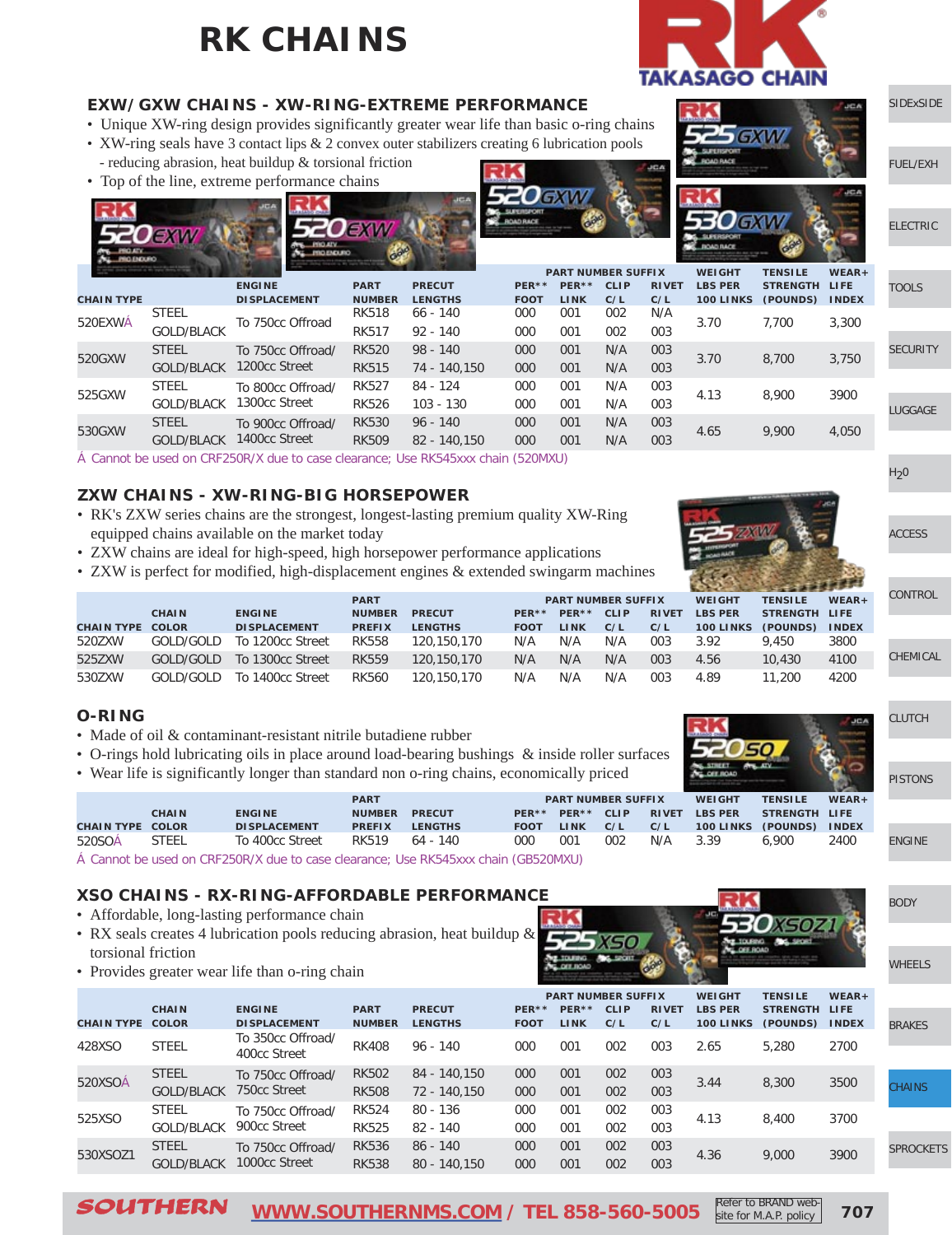

# **CHAIN ROLLERS**

| <b>SIZE</b>      |                  | PART#                    | <b>OEM</b>      |                         |                     |
|------------------|------------------|--------------------------|-----------------|-------------------------|---------------------|
| 24x24mm          |                  | AB795015                 | HONDA           |                         |                     |
| 25x20mm          |                  | AB795011                 | HONDA           |                         |                     |
| 26x24mm          |                  | AB795013                 | HONDA           |                         |                     |
| 28x24mm          |                  | AB795012                 | <b>KAWASAKI</b> |                         |                     |
| 32/38x20mm       |                  | AB795003                 | KTM             |                         |                     |
|                  |                  |                          |                 |                         |                     |
| 34x23mm          |                  | AB795010                 | <b>HONDA</b>    |                         |                     |
| 34x24mm          |                  | AB795009                 |                 | KAWASAKI, YAMAHA        |                     |
| 34mm             |                  | AB795008                 | <b>GAS GAS</b>  |                         |                     |
| 34 <sub>mm</sub> |                  | AB795001                 |                 | ARCTIC CAT, HONDA       |                     |
| 38mm             |                  | AB795002                 |                 | HONDA, KAWASAKI, SUZUKI |                     |
| 38x23mm          |                  | AB795014                 |                 |                         |                     |
|                  |                  |                          |                 | HONDA, KAWASAKI         |                     |
| 43x24mm          |                  | AB795007                 | YAMAHA          |                         |                     |
| 43x28mm          |                  | AB795006                 |                 | HONDA, KAWASAKI, SUZUKI |                     |
|                  |                  |                          |                 |                         | <b>CHAIN ROLLER</b> |
| <b>SIZE</b>      | <b>MODEL</b>     |                          | <b>YEARS</b>    | <b>LOWER</b>            | <b>UPPER</b>        |
| 250              | CRF250R          |                          | 12-13           | AB795015 AB795014       |                     |
|                  | CRF250R          |                          | 14              | AB795014                | AB795015            |
|                  |                  |                          |                 |                         |                     |
|                  | CRF250R          |                          | 15              | AB795014                | AB795014            |
|                  | <b>CRF250R</b>   |                          | $16 - 17$       | AB795015                | AB795014            |
|                  | <b>CRF250R</b>   |                          | 18-19           | AB795015                | AB795015            |
|                  | CRF250RX         |                          | 19              | AB795015                | AB795015            |
|                  | CRF250X          |                          | 04-05           | AB795007                | AB795010            |
|                  | <b>CRF250X</b>   |                          | $06 - 17$       | AB795015                | AB795010            |
| 400              | XR400R           |                          | 96-04           | AB795008                | AB795013            |
| 450              | CRF450L          |                          | 19              | AB795015                | AB795015            |
|                  |                  |                          |                 |                         |                     |
|                  | <b>CRF450R</b>   |                          | 02-04           | AB795007                | AB795007            |
|                  | CRF450R          |                          | 05-09           | AB795014                | AB795007            |
|                  | CRF450R          |                          | 10-11           | AB795014                | AB795014            |
|                  | CRF450R          |                          | $12 - 13$       | AB795015                | AB795014            |
|                  | CRF450R          |                          | 14              | AB795014                | AB795015            |
|                  | CRF450R          |                          | 15              | AB795014                | AB795014            |
|                  | CRF450R          |                          | 16              | AB795015                | AB795014            |
|                  |                  |                          |                 |                         |                     |
|                  | CRF450R          |                          | 17-19           | AB795015                | AB795015            |
|                  | CRF450RWE        |                          | 19              | AB795015                | AB795015            |
|                  | CRF450RX         |                          | 17-19           | AB795015                | AB795015            |
|                  | CRF450X          |                          | $05-17$         | AB795014                | AB795007            |
|                  | CRF450X          |                          | 19              | AB795015                | AB795015            |
| 500              | <b>CR500R</b>    |                          | 85-01           | AB795008                | AB795006            |
| 650              | <b>XR650R</b>    |                          | $00 - 07$       | AB795001                | AB795001            |
|                  |                  | <b>HUSABERG OFFROAD</b>  |                 |                         |                     |
| 450              |                  |                          |                 | AB795003                |                     |
|                  | 450FC            |                          | 04-05           |                         | AB795003            |
|                  | 450FE            |                          | 04-08           | AB795003                | AB795003            |
|                  | 450FS-C          |                          | 04-06           | AB795003                | AB795003            |
|                  | 450FS-E          |                          |                 | 04-08 AB795003 AB795003 |                     |
| 550              | 550FE            |                          | 07-08           | AB795003                | AB795003            |
|                  | 550FS-E          |                          | 07              | AB795003                | AB795003            |
| 650              | 650FC            |                          | 04-05           | AB795003                | AB795003            |
|                  | 650FE            |                          | 04-08           | AB795003                | AB795003            |
|                  |                  |                          |                 |                         |                     |
|                  | 650FS-C /FS-E    |                          | 04-08           | AB795003                | AB795003            |
|                  |                  | <b>HUSQVARNA OFFROAD</b> |                 |                         |                     |
| 125              | CR125            |                          | 93-95           |                         | AB795001            |
|                  | CR125            |                          | $96 - 13$       | AB795001                | AB795001            |
|                  | SM125            |                          | 98              | AB795001                | AB795001            |
|                  | <b>WMX 125</b>   |                          | 90              |                         | AB795001            |
|                  | <b>WR125</b>     |                          | 96-13           | AB795001                | AB795001            |
|                  |                  |                          |                 |                         |                     |
|                  | <b>WRE125</b>    |                          | 95              |                         | AB795001            |
|                  | WXC-WXE 125      |                          | 92-96           |                         | AB795001            |
|                  | <b>WXE125</b>    |                          | 90              |                         | AB795001            |
|                  | WXE-WMX 125      |                          | 91              |                         | AB795001            |
| 250              | CR250            |                          | 93-95           |                         | AB795001            |
|                  | CR250            |                          | 96-04           | AB795001                | AB795001            |
|                  | <b>TC/TE 250</b> |                          | $03-13$         | AB795001                | AB795001            |
|                  | <b>TXC250</b>    |                          | 08-13           | AB795001                | AB795001            |
|                  | <b>WMX250</b>    |                          | 90              |                         | AB795001            |
|                  |                  |                          |                 |                         |                     |
|                  | <b>WR250</b>     |                          | 96-13           | AB795001                | AB795001            |
|                  | WXC-WXE 250      |                          | 92-95           |                         | AB795001            |
|                  | <b>WXE250</b>    |                          | 90              |                         | AB795001            |
|                  | WXE-WMX 250      |                          | 91              |                         | AB795001            |

**708** Refer to BRAND web Refer to BRAND web-**[ORDERS.SOUTHERNMS.COM](http://orders.southernms.com) / FAX 858-560-4626** SOUTHERN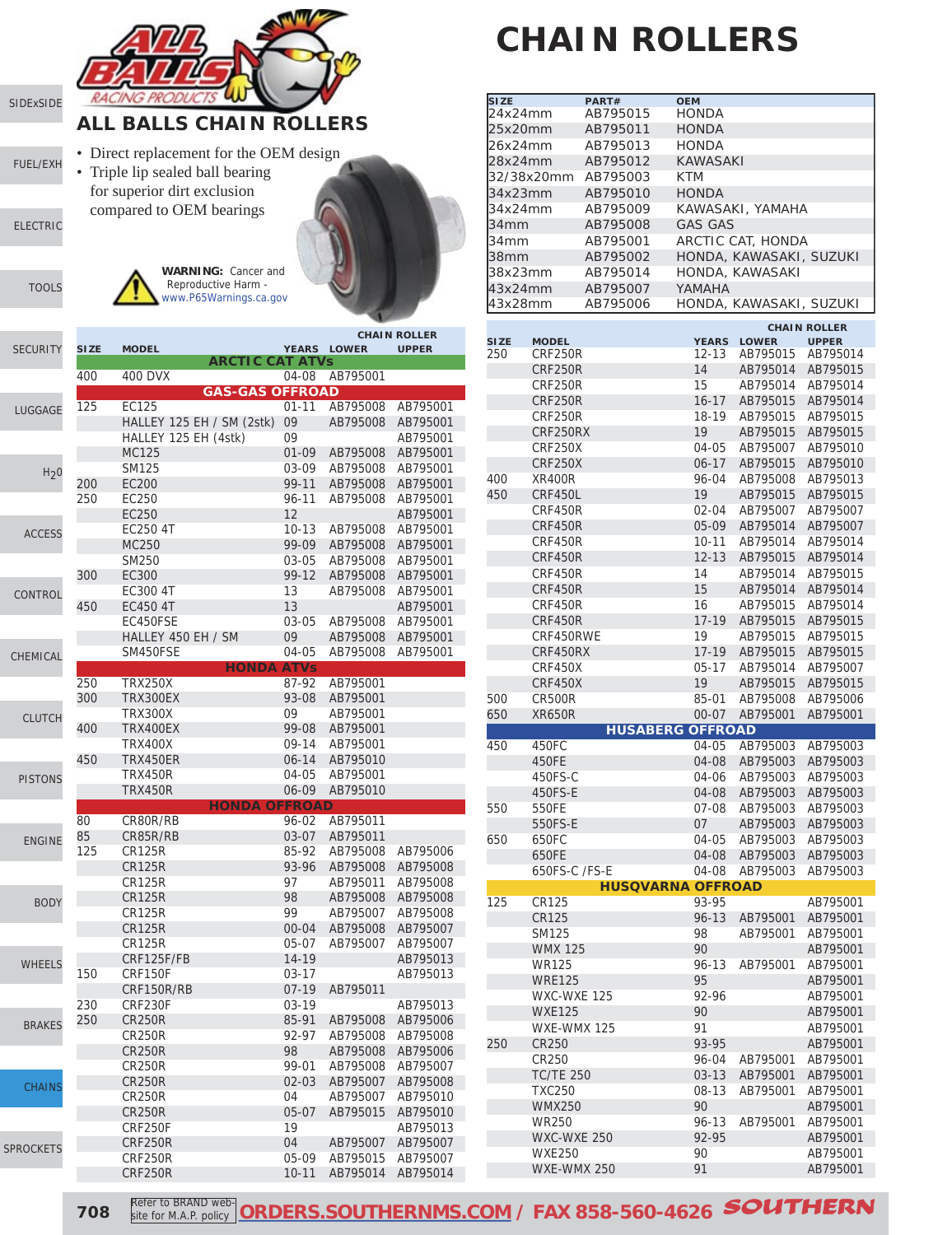## **CHAIN ROLLERS**

|             |                      |                |              | <b>CHAIN ROLLER</b> |
|-------------|----------------------|----------------|--------------|---------------------|
| <b>SIZE</b> | <b>MODEL</b>         | <b>YEARS</b>   | <b>LOWER</b> | <b>UPPER</b>        |
| 260         | <b>WXE260</b>        | 91             |              | AB795001            |
| 300         | <b>WR300</b>         | 08-13          | AB795001     | AB795001            |
| 310         | <b>TE310</b>         | $09-13$        | AB795001     | AB795001            |
|             | <b>TXC310</b>        | $12 - 13$      | AB795001     | AB795001            |
| 350         | <b>TE350</b>         | 95             |              | AB795001            |
|             | WXC-WXE 350          | 92-94          |              | AB795001            |
| 360         | <b>CR360</b>         | 93             |              | AB795001            |
|             | <b>WR360</b>         | 96-02          | AB795001     | AB795001            |
|             |                      | 92-95          |              | AB795001            |
|             | WXC-WXE 360          |                |              |                     |
| 400         | <b>SM400R</b>        | 04             | AB795001     | AB795001            |
|             | <b>TE400</b>         | 01             | AB795001     | AB795001            |
| 410         | TE410                | 96-01          | AB795001     | AB795001            |
|             | <b>TE410E</b>        | 99             | AB795001     | AB795001            |
| 450         | <b>SM450</b>         | 10             | AB795001     | AB795001            |
|             | <b>SM450R</b>        | 03-09          | AB795001     | AB795001            |
|             | <b>TC/TE 450</b>     | $03 - 10$      | AB795001     | AB795001            |
|             | <b>TXC450</b>        | $08 - 10$      | AB795001     | AB795001            |
| 510         | SM510                | 10             | AB795001     | AB795001            |
|             | SM510R / TC510       | 05-09          | AB795001     | AB795001            |
|             | <b>TE510</b>         | 04-10          | AB795001     | AB795001            |
|             | <b>TXC510</b>        | 08-10          | AB795001     | AB795001            |
| 511         | TE/TXC 511           | $12 - 13$      |              | AB795001            |
|             |                      | 09             |              |                     |
| 530         | <b>SM530R</b>        |                | AB795001     | AB795001            |
| 570         | <b>SMR/TE 570</b>    | $01 - 04$      | AB795001     | AB795001            |
|             | <b>TC570</b>         | $01 - 02$      | AB795001     | AB795001            |
| 610         | SM610                | $01 - 07$      | AB795001     | AB795001            |
|             | <b>SM-E610</b>       | 98-01          | AB795001     | AB795001            |
|             | <b>SMR610</b>        | $00 - 01$      | AB795001     | AB795001            |
|             | <b>TC610</b>         | 96-01          | AB795001     | AB795001            |
|             | <b>TE610</b>         | 96-07          | AB795001     | AB795001            |
|             | <b>TE-E610</b>       | 99-01          | AB795001     | AB795001            |
|             | WXC-WXE 610          | 93-95          |              | AB795001            |
|             | <b>KAWASAKI ATVs</b> |                |              |                     |
|             |                      |                |              |                     |
| 250         |                      | 87-04          | AB795002     | AB795002            |
|             | KFX250 Mojave        |                |              |                     |
|             | KXF250 Tecate        | 87-88          | AB795001     | AB795001            |
|             | KXT250 Tecate        | 84-85          |              | AB795002            |
|             | KXT250 Tecate        | 86             | AB795001     | AB795001            |
|             | KXT250 Tecate        | 87             | AB795001     | AB795002            |
| 300         | KEF300 Lakota        | 95-03          | AB795002     |                     |
| 400         | <b>KFX400</b>        | 03-06          | AB795001     |                     |
|             | <b>KAWASAKI</b>      | <b>OFFROAD</b> |              |                     |
| 60          | KX60                 | 83-03          | AB795009     | AB795009            |
| 65          | KX65                 | $00 - 19$      | AB795012     | AB795009            |
| 80          | <b>KX80</b>          | 83-00          | AB795009     | AB795009            |
|             | KX80 Big Wheel       | 92-94          | AB795009     | AB795009            |
| 85          | <b>KX85</b>          | $01 - 19$      | AB795012     | AB795012            |
|             | KX85 Big Wheel       | $01 - 18$      | AB795012     | AB795012            |
| 100         | <b>KX100</b>         | 95-00          | AB795009     | AB795009            |
|             | <b>KX100</b>         |                | AB795012     | AB795012            |
|             |                      | $01 - 19$      |              |                     |
| 125         | KLX125/125L          | 03-06          |              | AB795001            |
|             | <b>KX125</b>         | 84-05          | AB795001     | AB795001            |
| 175         | <b>KDX175</b>        | 80-82          | AB795006     | AB795006            |
| 200         | <b>KDX200</b>        | 84-06          | AB795001     | AB795001            |
| 220         | <b>KDX220</b>        | 97-05          | AB795001     | AB795001            |
| 250         | <b>KDX250</b>        | 84-94          | AB795001     | AB795001            |
|             | <b>KLX250R</b>       | 94-96          |              | AB795001            |
|             | <b>KLX250S</b>       | 06-19          |              | AB795001            |
|             | KLX250SF             | 09-10          |              | AB795001            |
|             | KX250                | 84-07          | AB795001     | AB795001            |
|             | <b>KX250F</b>        | 04-06          | AB795001     | AB795001            |
|             | <b>KX250F</b>        | $07 - 19$      | AB795014     | AB795014            |
| 300         | KLX300(R)            | 97-07          |              | AB795001            |
| 400         | KLX400R /SR          | 03-04          | AB795001     | AB795002            |
| 450         | KLX450R              | 08-09          | AB795014     | AB795014            |
|             | <b>KX450F</b>        | 06             | AB795001     | AB795001            |
|             | KX450F               | 07-19          | AB795014     | AB795014            |



**CHAIN ROLLER**

| <b>SIZE</b> | <b>MODEL</b>                        | <b>YEARS</b>       | <b>LOWER</b>         | <b>UPPER</b>         |                  |
|-------------|-------------------------------------|--------------------|----------------------|----------------------|------------------|
|             |                                     | <b>KTM OFFROAD</b> |                      |                      |                  |
| 125         | <b>EGS 125</b>                      | 93-99              | AB795003             | AB795003             | <b>FUEL/EXH</b>  |
|             | <b>EXC 125</b>                      | 93-05              | AB795003             | AB795003             |                  |
|             | <b>EXC 125</b>                      | 06-08              |                      | AB795003             |                  |
|             | <b>EXE 125</b>                      | $00 - 01$          | AB795003             | AB795003             |                  |
|             | SX 125                              | 93-05              | AB795003             | AB795003             | <b>ELECTRIC</b>  |
|             | <b>SX 125</b>                       | 06-07              |                      | AB795003             |                  |
|             | <b>SXS 125</b>                      | 04                 | AB795003             | AB795003             |                  |
| 200         | <b>EGS 200</b>                      | 98-99              | AB795003             | AB795003             | <b>TOOLS</b>     |
|             | <b>EXC 200</b>                      | 98-05              | AB795003             | AB795003             |                  |
|             | <b>MXC 200</b>                      | 98-03              | AB795003             | AB795003             |                  |
|             | SX 200<br><b>XC/XC-W 200</b>        | $00 - 04$<br>06-07 | AB795003             | AB795003<br>AB795003 |                  |
| 250         | <b>EGS 250</b>                      | 94-99              | AB795003             | AB795003             | <b>SECURITY</b>  |
|             | <b>EXC 250</b>                      | 94-02              | AB795003             | AB795003             |                  |
|             | <b>EXC 250</b>                      | 03-05              |                      | AB795003             |                  |
|             | EXC-G 250 Racing                    | 02                 | AB795003             | AB795003             |                  |
|             | EXC-G 250 Racing                    | 03-05              |                      | AB795003             | LUGGAGE          |
|             | <b>MXC 250</b>                      | 98-01              | AB795003             | AB795003             |                  |
|             | SX 250                              | 94-02              | AB795003             | AB795003             |                  |
|             | SX 250                              | $03 - 07$          |                      | AB795003             |                  |
|             | SX-F 250                            | 05-07              |                      | AB795003             | H <sub>2</sub> 0 |
|             | <b>SXS 250</b>                      | 01                 | AB795003             | AB795003             |                  |
|             | <b>SXS 250</b>                      | 03-04              |                      | AB795003             |                  |
|             | <b>XC-F 250</b>                     | 07                 |                      | AB795003             | <b>ACCESS</b>    |
|             | XC/XC-FW/XC-W 250                   | 06-07              |                      | AB795003             |                  |
| 300         | <b>EGS 300</b>                      | 94-99              | AB795003             | AB795003             |                  |
|             | EXC/MXC 300                         | 94-02              | AB795003             | AB795003             |                  |
|             | EXC/MXC 300                         | $03 - 05$          |                      | AB795003             | CONTROL          |
|             | SX 300                              | 94                 | AB795003             | AB795003             |                  |
|             | <b>XC/XC-W 300</b>                  | 06-07              |                      | AB795003             |                  |
| 360         | EGS/EXC/MXC/SX 360                  | 96-97              | AB795003             | AB795003             |                  |
| 380         | <b>EGS 380</b>                      | 98-99              | AB795003             | AB795003             | CHEMICAL         |
|             | <b>EXC/SX 380</b>                   | 98-02              | AB795003             | AB795003             |                  |
|             | <b>MXC 380</b>                      | 98-01              | AB795003             | AB795003             |                  |
| 400         | Comp. 400                           | 95-99              | AB795003             | AB795003             |                  |
|             | <b>EGS 400</b>                      | 94-97              | AB795003             | AB795003             | <b>CLUTCH</b>    |
|             | <b>EGS-E 400</b><br><b>EXC 400</b>  | 97<br>94-02        | AB795003<br>AB795003 | AB795003<br>AB795003 |                  |
|             | <b>EXC-G 400</b>                    | 04-05              | AB795003             | AB795003             |                  |
|             | <b>EXC-G 400</b>                    | 06                 |                      | AB795003             | <b>PISTONS</b>   |
|             | LC4 400                             | 98-99              | AB795003             | AB795003             |                  |
|             | LC4-E 400                           | $00 - 01$          |                      | AB795008             |                  |
|             | <b>MXC 400</b>                      | $01 - 02$          | AB795003             | AB795003             |                  |
|             | <b>RXC 400</b>                      | 95-98              | AB795003             | AB795003             | <b>ENGINE</b>    |
|             | SC 400                              | 00                 | AB795003             | AB795003             |                  |
|             | SX 400                              | 98-02              | AB795003             | AB795003             |                  |
|             | <b>SXC 400</b>                      | 97-00              | AB795003             | AB795003             |                  |
|             | <b>TXC 400</b>                      | 98                 | AB795003             | AB795003             | <b>BODY</b>      |
|             | <b>XC-W 400</b>                     | 07                 |                      | AB795003             |                  |
| 440         | <b>EXC 440</b>                      | 94-95              | AB795003             | AB795003             |                  |
|             | <b>MXC/SX 440</b>                   | 94                 | AB795003             | AB795003             |                  |
| 450         | EXC/SMS 450                         | 03                 |                      | AB795003             | <b>WHEELS</b>    |
|             | EXC-G/SMR 450                       | 05-07              |                      | AB795003             |                  |
|             | <b>MXC-G 450</b>                    | 03-05              |                      | AB795003             |                  |
|             | SX 450                              | 03-06              |                      | AB795003             | <b>BRAKES</b>    |
|             | SX-F 450                            | 07                 |                      | AB795003             |                  |
|             | <b>SXS 450</b>                      | 03                 |                      | AB795003             |                  |
|             | <b>SXS 450</b>                      | 04                 | AB795003             | AB795003             |                  |
|             | XC 450                              | 04-07              |                      | AB795003             | <b>CHAINS</b>    |
|             | <b>XC-W 450</b>                     | 07<br>$00 - 02$    |                      | AB795003             |                  |
| 520         | <b>EXC/SX 520</b><br><b>MXC 520</b> | $01 - 02$          | AB795003<br>AB795003 | AB795003<br>AB795003 |                  |
| 525         | <b>EXC 525</b>                      | 03-07              |                      | AB795003             |                  |
|             | <b>MXC-G 525</b>                    | 03-05              |                      | AB795003             | <b>SPROCKETS</b> |
|             | <b>SMR 525</b>                      | 05                 |                      | AB795003             |                  |
|             |                                     |                    |                      |                      |                  |

SOUTHERN **[WWW.SOUTHERNMS.COM](http://m.southernms.com) / TEL 858-560-5005 709** Refer to BRAND website for M.A.P. policy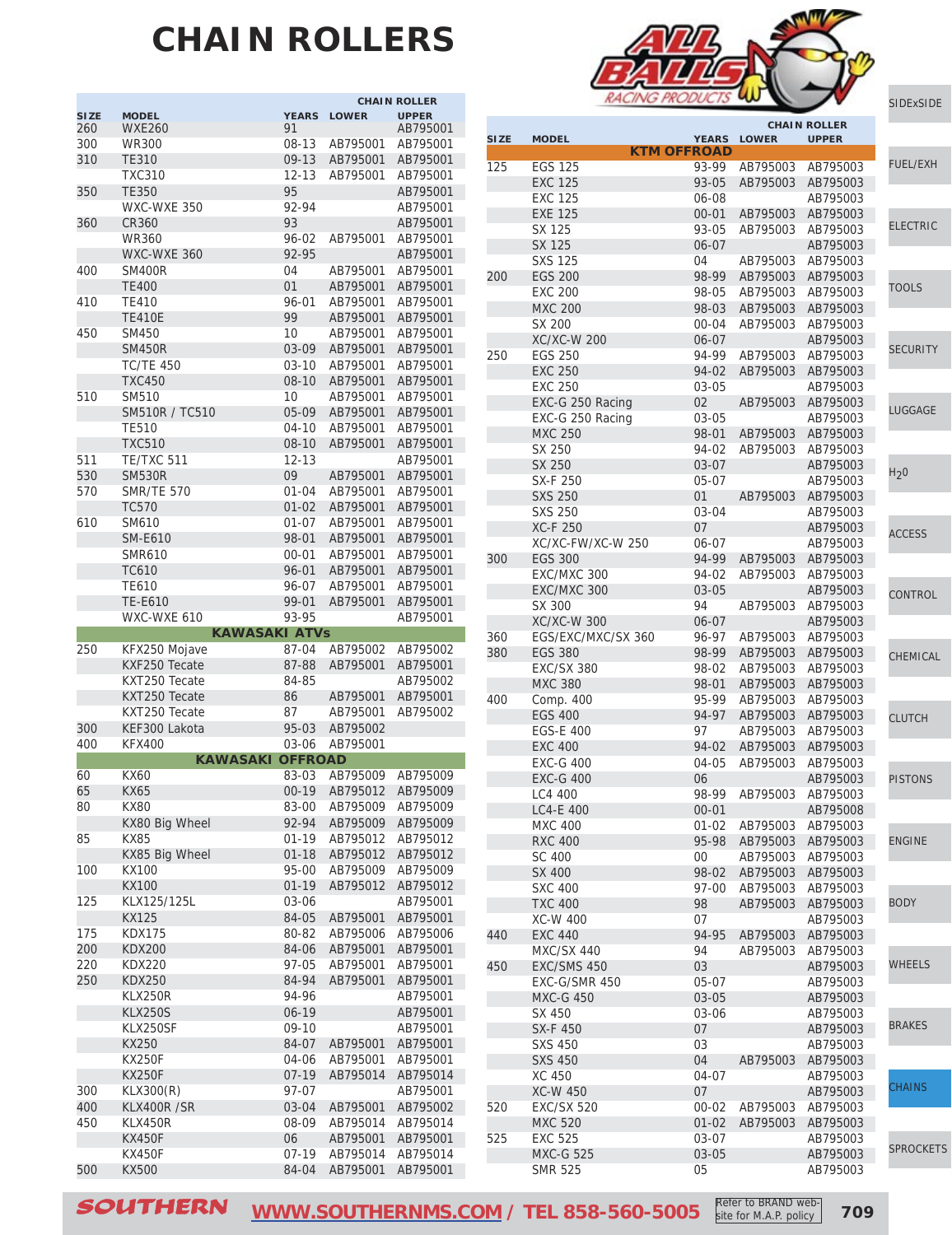

[SIDExSIDE](http://www.southernms.com/wp-content/uploads/2015/08/01_UTV.pdf)

|                  |                    |                                                 |                       |                      | <b>CHAIN ROLLER</b>      |
|------------------|--------------------|-------------------------------------------------|-----------------------|----------------------|--------------------------|
|                  | <b>SIZE</b><br>525 | <b>MODEL</b><br>SX 525                          | <b>YEARS</b><br>03-06 | <b>LOWER</b>         | <b>UPPER</b><br>AB795003 |
| <b>FUEL/EXH</b>  |                    | <b>XC 525</b>                                   | $06 - 07$             |                      | AB795003                 |
|                  |                    | <b>XC-W 525</b>                                 | 07                    |                      | AB795003                 |
|                  | 540                | <b>SXS 540</b>                                  | $01 - 02$             | AB795003             | AB795003                 |
|                  |                    | <b>SXS 540</b>                                  | 03-06                 |                      | AB795003                 |
| <b>ELECTRIC</b>  | 550                | <b>MXC 550</b>                                  | 94-96                 | AB795003             | AB795003                 |
|                  | 560                | <b>SMR 560</b>                                  | 06-07                 |                      | AB795003                 |
|                  | 620                | COMP LIMITED 620                                | 97                    | AB795003             | AB795003                 |
|                  |                    | Comp. 620                                       | 94-99                 | AB795003             | AB795003                 |
| <b>TOOLS</b>     |                    | <b>EGS 620</b>                                  | 94-97                 | AB795003             | AB795003                 |
|                  |                    | EGS-E 620                                       | 97                    | AB795003             | AB795003                 |
|                  |                    | <b>EXC 620</b>                                  | 94-95                 | AB795003             | AB795003                 |
|                  |                    | LC4 620                                         | 97-98                 | AB795003             | AB795003                 |
| <b>SECURITY</b>  |                    | <b>RXC 620</b>                                  | 95-97                 | AB795003             | AB795003                 |
|                  |                    | Super Moto 620                                  | 98                    | AB795003             | AB795003                 |
|                  |                    | Super Moto 620                                  | 99                    |                      | AB795008                 |
| LUGGAGE          |                    | SX 620                                          | 97-99                 | AB795003             | AB795003                 |
|                  |                    | <b>SXC 620</b>                                  | 97                    | AB795003             | AB795003                 |
|                  |                    | <b>TXC 620</b>                                  | 98                    | AB795003             | AB795003                 |
|                  | 625                | <b>SXC 625</b>                                  | 03-05                 |                      | AB795008                 |
| H <sub>2</sub> 0 | 640                | Adventure 640                                   | 98                    |                      | AB795003                 |
|                  |                    | Adventure 640                                   | 99-07                 |                      | AB795008                 |
|                  |                    | LC4 640                                         | 05                    |                      | AB795008                 |
|                  |                    | Supermoto 640 LC4<br>Rallye 660 Factory Replica | 99-01<br>06-07        |                      | AB795008                 |
| <b>ACCESS</b>    | 660<br>950         | Adventure 950                                   | 03-06                 | AB795003             | AB795008                 |
|                  |                    | Super Enduro 950                                | 07                    |                      | AB795008                 |
|                  |                    | Supermoto 950                                   | $05 - 07$             |                      | AB795008                 |
|                  | 990                | Adventure 990                                   | $07-13$               |                      | AB795008                 |
| CONTROL          |                    | Supermoto 990                                   | $10 - 11$             |                      | AB795008                 |
|                  |                    | <b>POLARIS ATVS</b>                             |                       |                      |                          |
|                  | 450                | Outlaw 450                                      | $08 - 10$             | AB795001             |                          |
|                  |                    |                                                 |                       |                      |                          |
| CHEMICAL         | 500                | Predator 500                                    | 03-07                 | AB795001             | AB795001                 |
|                  | 525                | Outlaw 525 S                                    | $08 - 10$             | AB795001             |                          |
|                  |                    | <b>SUZUKI ATVS</b>                              |                       |                      |                          |
|                  | 230                | LT-230S                                         | 87-90                 |                      | AB795008                 |
| <b>CLUTCH</b>    | 250                | <b>LT-250R</b>                                  | 85-86                 |                      | AB795006                 |
|                  |                    | <b>LT-250R</b>                                  | 87-92                 | AB795002             | AB795002                 |
|                  |                    | LT-250S                                         | 89-90                 |                      | AB795008                 |
|                  | 400                | LT-Z400                                         | $03 - 14$             | AB795001             |                          |
| <b>PISTONS</b>   | 450                | LT-R450                                         | $06 - 11$             | AB795002             | AB795001                 |
|                  | 500                | LT-500R                                         | 87<br>88-90           | AB795001             | AB795006<br>AB795002     |
|                  |                    | <b>LT-500R</b><br>SUZUKI OFFROAD                |                       | AB795001             |                          |
| <b>ENGINE</b>    | 60                 | <b>RM60</b>                                     | 03                    | AB795009             | AB795009                 |
|                  | 65                 | <b>RM65</b>                                     | 03-05                 | AB795012             | AB795009                 |
|                  | 80                 | <b>RM80</b>                                     | 87-01                 | AB795008             | AB795008                 |
|                  | 85                 | <b>RM85</b>                                     | $02 - 17$             | AB795008             | AB795008                 |
| <b>BODY</b>      |                    | <b>RM85L</b>                                    | 03-16                 | AB795008             | AB795008                 |
|                  | 100                | <b>DR100</b>                                    | 83-90                 |                      | AB795001                 |
|                  |                    | <b>RM100</b>                                    | 03                    | AB795012             | AB795012                 |
|                  | 125                | DR-Z125 /L                                      | $03 - 17$             |                      | AB795001                 |
| <b>WHEELS</b>    |                    | <b>RM125</b>                                    | 90-00                 | AB795002             | AB795002                 |
|                  |                    | <b>RM125</b>                                    | $01 - 08$             | AB795001             | AB795001                 |
|                  | 250                | DR250                                           | 82-93                 | AB795002             | AB795002                 |
|                  |                    | <b>DR250S</b>                                   | 90-95                 | AB795002             | AB795002                 |
| <b>BRAKES</b>    |                    | DRZ250 ALL MODELS                               | 01-07                 | AB795002             | AB795001                 |
|                  |                    | <b>RM250</b>                                    | $90 - 00$             | AB795002             | AB795002                 |
|                  |                    | <b>RM250</b>                                    | $01 - 08$             | AB795001             | AB795001                 |
| <b>CHAINS</b>    |                    | <b>RMX250</b>                                   | 89-99                 | AB795002             | AB795002                 |
|                  |                    | <b>RMZ250</b>                                   | 04-10                 | AB795001             | AB795001                 |
|                  |                    | <b>RMZ250</b>                                   | $11 - 12$             | AB795001             | AB795008                 |
|                  | 350                | <b>RMZ250</b><br><b>DR350</b>                   | $13 - 17$<br>90-99    | AB795001<br>AB795002 | AB795002<br>AB795002     |
| <b>SPROCKETS</b> |                    | DR350SE                                         | 90-96                 | AB795002             | AB795002                 |

# **CHAIN ROLLERS**

|             |                            |              |              | <b>CHAIN ROLLER</b> |
|-------------|----------------------------|--------------|--------------|---------------------|
| <b>SIZE</b> | <b>MODEL</b>               | <b>YEARS</b> | <b>LOWER</b> | <b>UPPER</b>        |
| 400         | DRZ400E / 400K             | $00 - 03$    | AB795002     | AB795001            |
|             | DRZ400E ALL MODELS         | 04-07        | AB795002     | AB795001            |
|             | <b>DRZ400S</b>             | $00 - 17$    | AB795002     | AB795001            |
|             | DRZ400SM                   | $05-17$      | AB795002     | AB795001            |
| 450         | <b>RMX450</b>              | $10 - 17$    | AB795001     | AB795001            |
|             | <b>RMZ450</b>              | $05-10$      | AB795001     | AB795001            |
|             | <b>RMZ450</b>              | $11 - 12$    | AB795001     | AB795008            |
|             | <b>RMZ450</b>              | $13 - 14$    | AB795001     | AB795002            |
|             | <b>RMZ450</b>              | $15-18$      | AB795001     | AB795001            |
| 650         | <b>DR650SE</b>             | 90-95        | AB795008     | AB795002            |
|             | DR650SE                    | 96-17        | AB795001     | AB795001            |
|             | YAMAHA ATVS                |              |              |                     |
| 200         | YFS200 Blaster             | 88-06        | AB795009     | AB795009            |
| 250         | YTZ250 Tri Moto            | 85-86        | AB795008     | AB795009            |
| 350         | YFM350 Raptor              | 04-13        | AB795009     | AB795009            |
|             | YFM350 Warrior             | 87-04        | AB795009     | AB795009            |
|             | YFZ350 Banshee             | 87-09        | AB795007     | AB795007            |
| 450         | <b>YFZ450</b>              | $04 - 13$    | AB795008     | AB795008            |
|             | <b>YFZ450R</b>             | 09-19        | AB795008     |                     |
|             | <b>YFZ450X</b>             | $10 - 11$    | AB795008     |                     |
| 660         | YFM660R Raptor             | $01 - 05$    | AB795007     | AB795007            |
| 700         | YFM700R Raptor             | $06 - 15$    | AB795008     |                     |
|             | <b>YAMAHA OFFROAD</b>      |              |              |                     |
| 65          | YZ65                       | 18           |              | AB795008            |
| 80          | <b>YZ80</b>                | 83-01        |              | AB795009            |
| 85          | <b>YZ85</b>                | $02 - 19$    |              | AB795009            |
| 125         | <b>TT125</b>               | 00           |              | AB795009            |
|             | TTR125 Drum Brake          | $00 - 03$    |              | AB795009            |
|             | <b>TTR125E Drum Brake</b>  | 03-09        |              | AB795009            |
|             | <b>TTR125L Disc Brake</b>  | $00 - 08$    |              | AB795009            |
|             | <b>TTR125LE Disc Brake</b> | 03-19        |              | AB795009            |
|             | YZ125                      | 89-92        | AB795007     | AB795007            |
|             | <b>YZ125</b>               | 93-19        | AB795007     | AB795008            |
| 200         | <b>WR200</b>               | 92           | AB795009     | AB795009            |
| 225         | <b>TTR225</b>              | 99-04        | AB795008     |                     |
|             | XT225                      | 92-07        | AB795008     |                     |
| 230         | <b>TTR230</b>              | $05 - 20$    |              | AB795009            |
| 250         | <b>TTR250</b>              | 99-06        |              | AB795008            |
|             | <b>WR250</b>               | 91-93        | AB795007     | AB795007            |
|             | <b>WR250</b>               | 94-97        | AB795007     | AB795008            |
|             | <b>WR250F</b>              | $01 - 19$    | AB795007     | AB795008            |
|             | <b>WR250R DUAL SPORT</b>   | $08-11$      | AB795008     | AB795009            |
|             | <b>WR250R DUAL SPORT</b>   | $12 - 19$    | AB795009     | AB795009            |
|             | WR250X Supermoto           | $08 - 11$    | AB795008     | AB795009            |
|             | <b>YZ250</b>               | 87-92        | AB795007     | AB795007            |
|             | YZ250                      | 93-19        | AB795007     | AB795008            |
|             | <b>YZ250F</b>              | $01 - 18$    | AB795007     | AB795008            |
|             | <b>YZ250F</b>              | 19           | AB795008     | AB795008            |
|             | YZ250FX                    | $15 - 19$    | AB795007     | AB795008            |
|             | <b>YZ250X</b>              | 16-19        | AB795007     | AB795008            |
| 350         | XT350                      | 85-00        | AB795008     | AB795008            |
| 400         | <b>WR400F</b>              | 98           | AB795008     | AB795007            |
|             | <b>WR400F</b>              | 99-00        | AB795007     | AB795008            |
|             | <b>YZ400F</b>              | 98-99        | AB795007     | AB795008            |
| 426         | <b>WR426F</b>              | $01 - 02$    | AB795007     | AB795008            |
|             | <b>YZ426F</b>              | 00-02        | AB795007     | AB795008            |
| 450         | <b>WR450F</b>              | $03-18$      | AB795007     | AB795008            |
|             | <b>YZ450F</b>              | $03 - 17$    | AB795007     | AB795008            |
|             | <b>YZ450F</b>              | 18-19        | AB795008     | AB795008            |
|             | YZ450FX                    | $16 - 18$    | AB795007     | AB795008            |
|             | YZ450FX                    | 19           | AB795008     | AB795008            |
| 490         | YZ490                      | 87-90        | AB795007     | AB795007            |
| 500         | <b>WR500</b>               | 92-93        | AB795007     | AB795007            |
| 600         | XT600                      | 90-95        | AB795001     | AB795008            |
|             |                            |              |              |                     |

**710** Refer to BRAND web **[ORDERS.SOUTHERNMS.COM](http://orders.southernms.com) / FAX 858-560-4626 SOUTHERN**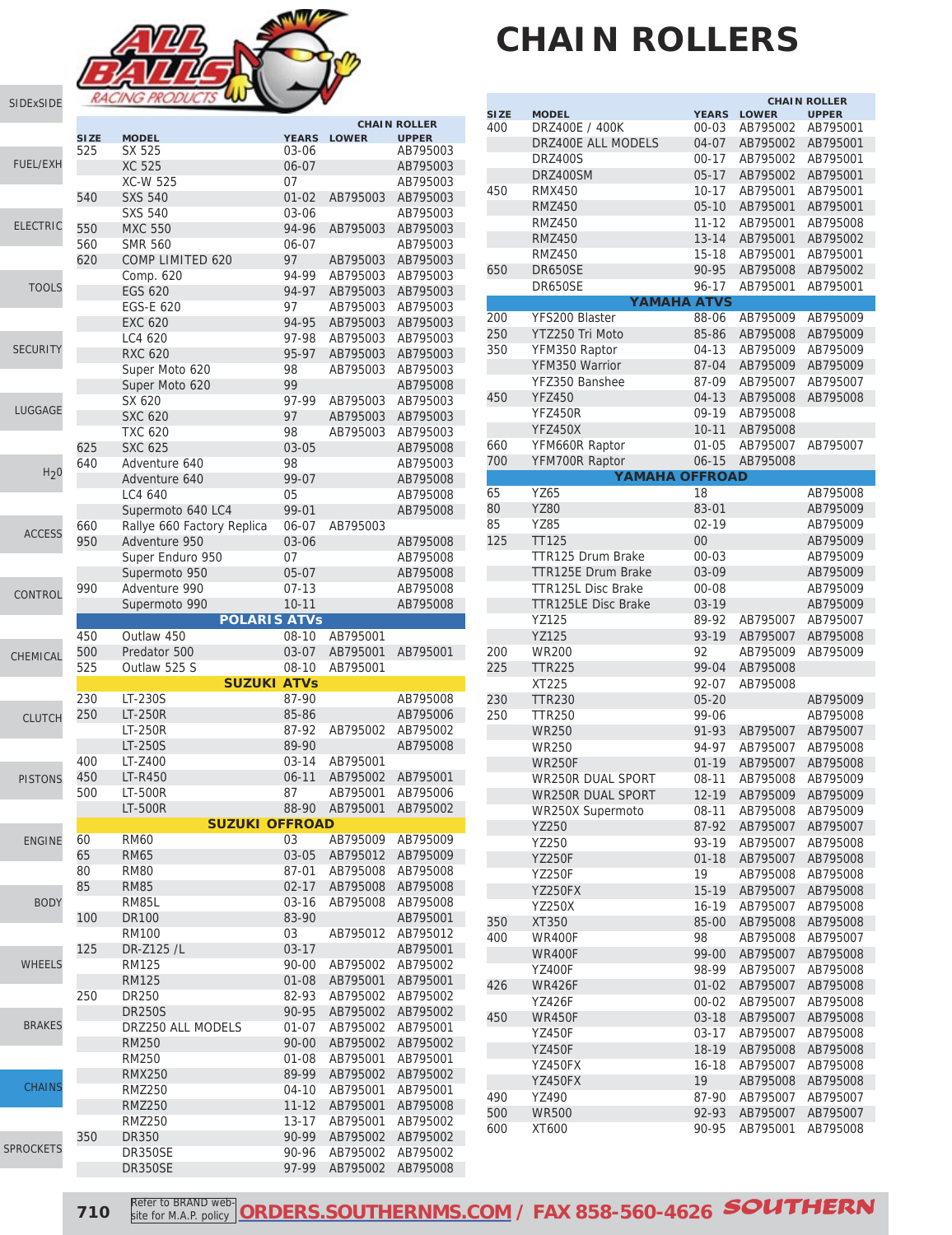### **CHAIN TOOLS**



site for M.A.P. policy

#### SOUTHERN **[WWW.SOUTHERNMS.COM](http://m.southernms.com) / TEL 858-560-5005 711** [SIDExSIDE](http://www.southernms.com/wp-content/uploads/2015/08/01_UTV.pdf) [ELECTRIC](http://www.southernms.com/wp-content/uploads/2015/08/03_electrical.pdf) [FUEL/EXH](http://www.southernms.com/wp-content/uploads/2015/08/02_fuel_exh.pdf) [LUGGAGE](http://www.southernms.com/wp-content/uploads/2015/08/06_lugg.pdf) **[SECURITY](http://www.southernms.com/wp-content/uploads/2015/08/05_locks.pdf)** [TOOLS](http://www.southernms.com/wp-content/uploads/2015/08/04_tools.pdf)  $H<sub>2</sub>0$ **[CONTROL](http://www.southernms.com/wp-content/uploads/2015/08/09_controls.pdf)** [ACCESS](http://www.southernms.com/wp-content/uploads/2015/08/08_accessories.pdf) [PISTONS](http://www.southernms.com/wp-content/uploads/2015/08/12_pistons.pdf) [CLUTCH](http://www.southernms.com/wp-content/uploads/2015/08/11_clutch.pdf) [CHEMICAL](http://www.southernms.com/wp-content/uploads/2015/08/10_chemicals.pdf) [ENGINE](http://www.southernms.com/wp-content/uploads/2015/08/13_engine.pdf) [WHEELS](http://www.southernms.com/wp-content/uploads/2015/08/15_wheel.pdf) [BODY](http://www.southernms.com/wp-content/uploads/2015/08/14_body.pdf) [SPROCKETS](http://www.southernms.com/wp-content/uploads/2015/08/18_sprockets.pdf) **HAINS** [BRAKES](http://www.southernms.com/wp-content/uploads/2015/08/16_brakes.pdf) Refer to BRAND web-**REGINA CHAIN TOOLS** • Professional grade tools for breaking, assembly and riveting **DESCRIPTION PART#** CHAIN TOOL 40-60 TYPE 7; FOR CHAIN TOOL 40-60 TYPE 7; FOR RC001001<br>1/2", 5/8" & 3/4" PITCH CHAINS **RK CHAIN CUTTER /PRESS-FIT TOOL KIT** • Carrying box contains all required parts • Press fits all 40, 50 and 60 series chain • Cuts all 40 & 50 series chain • SKH9 tool steel grade cutting pin COMPLETE KIT RK001000 Replacement parts are interchangable for model UTC4060 and UCT2100 chain breakers **DID CHAIN CUTTER / RIVET TOOL** • Designed to cut chain, press fit connecting link side plates, and rivet pin heads • May be used to cut any 520, 525, 530 (50), or 532 size chains • Professional forged steel chain tool is designed for heavy duty use • Compact size for easy storage, includes plastic storage case • Properly flares pinheads and eliminates over-riveting or riveting pinheads off center TOOL DC001001 REPLACEMENT PIN DC001002 **CORE CHAIN BREAKER** • Fits 420, 428, 520, 525 and 530 chains • Pushes pin completely through chain link CT000105 **REPLACEMENT PARTS UTC4060 MODEL UCT2100 MODEL PART#** TOOL BODY TB4060 TB2100 RK001001 SKH9 CUTTING PIN CP4050 CP4050 RK001003 CUTTING PIN HOLDER CP4050H CP4050H RK001004 CUTTING PIN PRESSURE BOLT PB4050 PBS210 RK001005 FLARE PIN FP5060 FP2100 RK001006 FLARE PIN PRESSURE BOLT PB4060 PBL220 RK001007 CLIP PLATE HOLDER PH4060C PHC210 RK001008 RIVET PLATE HOLDER PH5060R PHR210 RK001009 TAIL PIECE FOR CUTTING TP4050 TPC210 RK001010 TAIL PIECE FOR PRESS FIT TP4060 TPP220 RK001011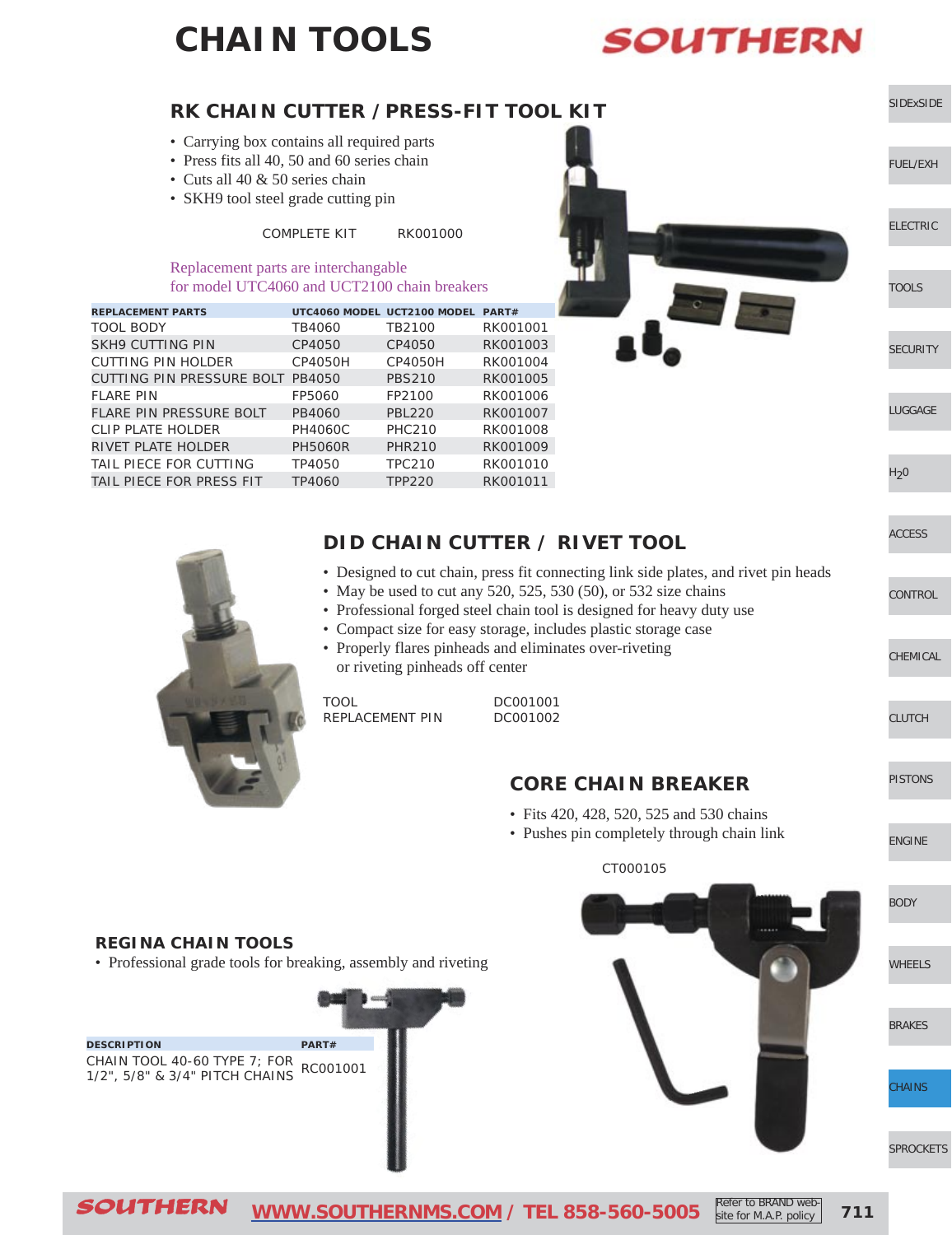

# **DID CHAIN & SPROCKETS**

| SIDExSIDE        | <b>D.I.D. CHAIN &amp; SPROCKET KITS</b>                                                                                                   |              |                     |                                 |                                                                                                 |                                              |            |                       |              |
|------------------|-------------------------------------------------------------------------------------------------------------------------------------------|--------------|---------------------|---------------------------------|-------------------------------------------------------------------------------------------------|----------------------------------------------|------------|-----------------------|--------------|
| FUEL/EXH         | • Kits contain JT chromoly front and steel rear sprockets<br>• All kits come with appropriate D.I.D. chains<br>in the correct OEM lengths |              | <b>OFFROAD KITS</b> |                                 |                                                                                                 |                                              |            |                       |              |
| <b>ELECTRIC</b>  |                                                                                                                                           |              |                     |                                 | • Kits come with stock OEM gearing<br>520DZ2 gold colored chain or<br>520VX3 gold colored chain |                                              |            |                       |              |
| <b>TOOLS</b>     |                                                                                                                                           |              |                     |                                 |                                                                                                 |                                              |            |                       |              |
| <b>SECURITY</b>  | <b>STREETBIKE</b><br>• Kits come with stock OEM sized sprockets                                                                           |              |                     |                                 |                                                                                                 |                                              |            |                       |              |
| LUGGAGE          | 520VX3 steel chain or<br>525 VX steel chain or<br>525ZVM-X gold colored chain or                                                          |              |                     |                                 |                                                                                                 |                                              |            |                       |              |
| H <sub>2</sub> 0 | 530VX gold or steel colored chain or<br>530ZVM-X gold or steel colored chain                                                              |              |                     |                                 |                                                                                                 |                                              |            |                       |              |
| <b>ACCESS</b>    | <b>MODEL</b>                                                                                                                              | <b>YEARS</b> | <b>FRONT</b>        | <b>SPROCKETS</b><br><b>REAR</b> |                                                                                                 | <b>CHAIN</b><br>LENGTH SIZE/STYLE/COLOR TYPE |            | <b>MFG PART#</b>      | PART#        |
|                  |                                                                                                                                           |              |                     |                                 |                                                                                                 | <b>HONDA OFFROAD</b>                         |            |                       |              |
|                  | <b>CR250R</b>                                                                                                                             | 92-93        | 13                  | 49                              | 112                                                                                             | 520DZ2 Gold                                  | Non-O-Ring | MXH-003OEM            | DC2561349112 |
| CONTROL          | <b>CR250R</b>                                                                                                                             | 94-95        | 13                  | 49                              | 114                                                                                             | 520DZ2 Gold                                  | Non-O-Ring | MXH-004OEM            | DC2591349114 |
|                  | <b>CR250R</b>                                                                                                                             | 96-01        | 13                  | 50                              | 114                                                                                             | 520DZ2 Gold                                  | Non-O-Ring | MXH-005OEM            | DC2621350114 |
|                  | <b>CR250R</b>                                                                                                                             | $02 - 05$    | 13                  | 48                              | 114                                                                                             | 520DZ2 Gold                                  | Non-O-Ring | <b>MXH-006OEM</b>     | DC2651348114 |
| CHEMICAL         | <b>CR250R</b>                                                                                                                             | 06-08        | 13                  | 49                              | 114                                                                                             | 520DZ2 Gold                                  | Non-O-Ring | MXH-004OEM            | DC2591349114 |
|                  | <b>CRF250R</b>                                                                                                                            | 10           | 13                  | 48                              | 116                                                                                             | 520DZ2 Gold                                  | Non-O-Ring | MXH-001OEM            | DC2501348116 |
|                  | CRF250R                                                                                                                                   | $11 - 17$    | 13                  | 49                              | 116                                                                                             | 520DZ2 Gold                                  | Non-O-Ring | MXH-002OEM            | DC2531349116 |
|                  | CRF450R                                                                                                                                   | $02 - 03$    | 13                  | 50                              | 114                                                                                             | 520DZ2 Gold                                  | Non-O-Ring | MXH-005OEM            | DC2621350114 |
| <b>CLUTCH</b>    | CRF450R                                                                                                                                   | 04-19        | 13                  | 48                              | 114                                                                                             | 520DZ2 Gold                                  | Non-O-Ring | MXH-006OEM            | DC2651348114 |
|                  | <b>CRF450X</b>                                                                                                                            | $05 - 18$    | 13                  | 51                              | 114                                                                                             | 520VX3 Gold                                  | X-Ring     | MXH-007OEM            | DC2681351114 |
|                  |                                                                                                                                           |              |                     |                                 |                                                                                                 | <b>HONDA STREET</b>                          |            |                       |              |
| PISTONS          | CBR250R                                                                                                                                   | $09 - 13$    | 14                  | 38                              | 108                                                                                             | 520VX3                                       | X-Ring     | <b>DKH-010</b>        | DC1501438108 |
|                  | CBR300R, RA                                                                                                                               | $14 - 20$    | 14                  | 36                              | 108                                                                                             | 520VX3                                       | X-Ring     | <b>DKH-013</b>        | DC1631436108 |
|                  | CBR600F4i                                                                                                                                 | $01 - 06$    | 16                  | 46                              | 108                                                                                             | 525VX                                        | X-Ring     | <b>DKH-001</b>        | DC1011646108 |
| <b>ENGINE</b>    | CBR600RR                                                                                                                                  | 03-06        | 16                  | 43                              | 112                                                                                             | 525VX                                        | X-Ring     | <b>DKH-002</b>        | DC1021643112 |
|                  | CBR600RR/RA                                                                                                                               | $07 - 18$    | 16                  | 42                              | 112                                                                                             | 525VX                                        | X-Ring     | <b>DKH-003</b>        | DC1031642112 |
|                  | VT750 Shadow                                                                                                                              | 98-03        | 17                  | 41                              | 122                                                                                             | 525VX                                        | X-Ring     | <b>DKH-011</b>        | DC1511741122 |
| <b>BODY</b>      | VFR800Fi Interceptor                                                                                                                      | $02 - 13$    | 16                  | 43                              | 110                                                                                             | 530VX                                        | X-Ring     | <b>DKH-004</b>        | DC1041643110 |
|                  | 919 (CB900F)                                                                                                                              | $02 - 07$    | 16                  | 43                              | 114                                                                                             | 530VX Gold                                   | X-Ring     | <b>DKH-012G</b>       | DC1521643114 |
|                  | CBR929RR                                                                                                                                  | $00 - 01$    | 16                  | 43                              | 108                                                                                             | 530VX                                        | X-Ring     | <b>DKH-005</b>        | DC1051643108 |
| <b>WHEELS</b>    | CBR954RR                                                                                                                                  | 02-03        | 16                  | 43                              | 108                                                                                             | 530VX                                        | X-Ring     | <b>DKH-005</b>        | DC1051643108 |
|                  | CBR1000RR                                                                                                                                 | 04-05        | 16                  | 41                              | 114                                                                                             | 530VX Gold                                   | X-Ring     | <b>DKH-006G</b>       | DC1071641114 |
|                  | CBR1000RR                                                                                                                                 | 06-07        | 16                  | 42                              | 114                                                                                             | 530VX Gold                                   | X-Ring     | <b>DKH-007G</b>       | DC1081642114 |
|                  | CBR1000RR                                                                                                                                 | $08 - 16$    | 16                  | 42                              | 116                                                                                             | 530ZVM-X Gold                                | X-Ring     | <b>DKH-008G</b>       | DC1091642116 |
| <b>BRAKES</b>    | RC-51 (RVT 1000 R)                                                                                                                        | 00-06        | 16                  | 40                              | 104                                                                                             | 530ZVM-X Gold X-Ring                         |            | <b>DKH-009G</b>       | DC1101640104 |
|                  |                                                                                                                                           |              |                     |                                 |                                                                                                 | <b>HUSQVARNA OFFROAD</b>                     |            |                       |              |
|                  | 125 TC                                                                                                                                    | $14 - 18$    | 13                  | 50                              | 118                                                                                             | 520DZ2 Gold                                  |            | Non-O-Ring MXQ-0010EM | DC2691350118 |
| <b>CHAINS</b>    | 125 TE                                                                                                                                    | $14 - 17$    | 14                  | 50                              | 118                                                                                             | 520VX3 Gold                                  | X-Ring     | MXQ-002OEM            | DC2701450118 |
|                  | 250 TC                                                                                                                                    | 14-15,17 13  |                     | 50                              | 118                                                                                             | 520DZ2 Gold                                  |            | Non-O-Ring MXQ-004OEM | DC2721350118 |
|                  | 250 TE                                                                                                                                    | $14 - 18$    | 13                  | 50                              | 118                                                                                             | 520VX3 Gold                                  | X-Ring     | MXQ-0030EM            | DC2711350118 |
| <b>SPROCKETS</b> | 450 FC                                                                                                                                    | 14-15        | 13                  | 52                              | 118                                                                                             | 520DZ2 Gold                                  |            | Non-O-Ring MXQ-005OEM | DC2751352118 |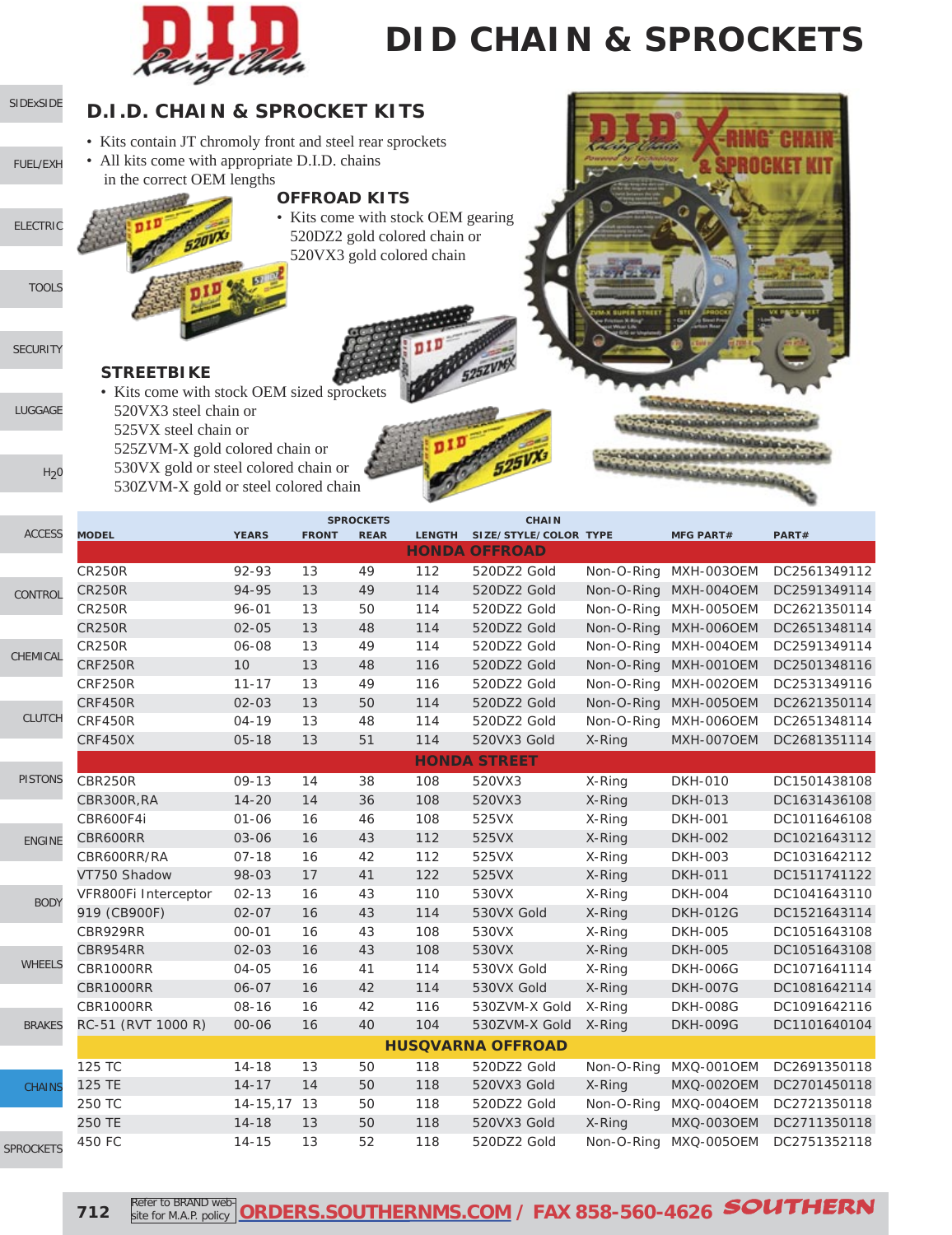# **DID CHAIN & SPROCKETS**



|                             |                        |              | <b>SPROCKETS</b> |               | <b>CHAIN</b>            |            |                          |                              | <b>SIDExSIDE</b> |
|-----------------------------|------------------------|--------------|------------------|---------------|-------------------------|------------|--------------------------|------------------------------|------------------|
| <b>MODEL</b>                | <b>YEARS</b>           | <b>FRONT</b> | <b>REAR</b>      | <b>LENGTH</b> | SIZE/STYLE/COLOR TYPE   |            | <b>MFG PART#</b>         | PART#                        |                  |
|                             |                        |              |                  |               | <b>KAWASAKI OFFROAD</b> |            |                          |                              |                  |
| <b>KDX200</b>               | 84-85                  | 13           | 48               | 112           | 520DZ2 Gold             | Non-O-Ring | MXK-001OEM               | DC2761348112                 | <b>FUEL/EXH</b>  |
| <b>KDX200</b>               | 86-88                  | 13           | 48               | 110           | 520DZ2 Gold             | Non-O-Ring | MXK-0020EM               | DC2771348110                 |                  |
| <b>KDX250</b>               | $91 - 14$              | 14           | 48               | 112           | 520VX3 Gold             | X-Ring     | MXK-007OEM               | DC2901448112                 |                  |
| <b>KLX250R</b>              | 94-96                  | 14           | 50               | 110           | 520VX3 Gold             | X-Ring     | MXK-008OEM               | DC2911450110                 | <b>ELECTRIC</b>  |
| KX250                       | 90-91                  | 14           | 48               | 114           | 520DZ2 Gold             | Non-O-Ring | MXK-003OEM               | DC2781448114                 |                  |
| KX250                       | 98                     | 13           | 48               | 114           | 520DZ2 Gold             | Non-O-Ring | MXK-004OEM               | DC2811348114                 |                  |
| KX250                       | 99-01                  | 13           | 48               | 114           | 520DZ2 Gold             | Non-O-Ring | <b>MXK-0050EM</b>        | DC2841348114                 |                  |
| KX250                       | $02 - 04$              | 13           | 49               | 114           | 520DZ2 Gold             | Non-O-Ring | MXK-006OEM               | DC2871349114                 | <b>TOOLS</b>     |
| <b>KLX300</b>               | $97 - 02$              | 14           | 50               | 110           | 520VX3 Gold             | X-Ring     | <b>MXK-0080EM</b>        | DC2911450110                 |                  |
| KLX300\KLX300R              | $03 - 07$              | 14           | 50               | 110           | 520VX3 Gold             | X-Ring     | MXK-009OEM               | DC2921450110                 |                  |
| KLX400R                     | 03                     | 14           | 47               | 112           | 520VX3 Gold             | X-Ring     | MXK-011OEM               | DC2941447112                 | <b>SECURITY</b>  |
| KLX400SR                    | 03                     | 15           | 44               | 112           | 520VX3 Gold             | X-Ring     | MXK-010OEM               | DC2931544112                 |                  |
| KLX450R                     | $08 - 18$              | 13           | 50               | 114           | 520VX3 Gold             | X-Ring     | <b>MXK-012OEM</b>        | DC2951350114                 |                  |
| <b>KX450F</b>               | $06 - 18$              | 13           | 50               | 114           | 520DZ2 Gold             | Non-O-Ring | <b>MXK-0130EM</b>        | DC2961350114                 | LUGGAGE          |
|                             |                        |              |                  |               | <b>KAWASAKI STREET</b>  |            |                          |                              |                  |
| EX250 Ninja                 | 88-07                  | 14           | 45               | 106           | 520VX3                  | X-Ring     | <b>DKK-012</b>           | DC1531445106                 |                  |
| EX250 Ninja                 | $08 - 12$              | 14           | 45               | 106           | 520VX3                  | X-Ring     | <b>DKK-013</b>           | DC1541445106                 |                  |
| EX300A, B Ninja             | $13 - 17$              | 14           | 42               | 106           | 520VX3                  | X-Ring     | <b>DKK-017</b>           | DC1641442106                 | H <sub>2</sub> 0 |
| ZX-6R Ninja (ZX600)         | 98-02                  | 15           | 40               | 108           | 525VX                   | X-Ring     | <b>DKK-001</b>           | DC1111540108                 |                  |
| ZX-6R Ninja (ZX636)         | $03 - 04$              | 15           | 40               | 108           | 520VX3                  | X-Ring     | <b>DKK-003</b>           | DC1131540108                 |                  |
| ZX-6R Ninja (ZX636)         | $05 - 06$              | 15           | 43               | 110           | 520VX3                  | X-Ring     | <b>DKK-004</b>           | DC1141543110                 | <b>ACCESS</b>    |
| ZX-6R Ninja (ZX636)         | $07 - 19$              | 16           | 43               | 112           | 520VX3                  | X-Ring     | <b>DKK-002</b>           | DC1121643112                 |                  |
| Ninja 650R (EX650)          | $06 - 18$              | 15           | 46               | 114           | 520VX3                  | X-Ring     | <b>DKK-005</b>           | DC1151546114                 |                  |
| KLE 650 Versys              | $07 - 16$              | 15           | 46               | 114           | 520VX3                  | X-Ring     | <b>DKK-005</b>           | DC1151546114                 | CONTROL          |
| VN800 Vulcan                | $97 - 05$              | 17           | 42               | 114           | 530VX Gold              | X-Ring     | <b>DKK-014G</b>          | DC1551742114                 |                  |
| VN800 Vulcan Classic        | 96-06                  | 17           | 42               | 112           | 530VX Gold              | X-Ring     | <b>DKK-015G</b>          | DC1561742112                 |                  |
| <b>VN800 Vulcan Drifter</b> | $00 - 06$              | 17           | 40               | 112           | 530VX Gold              | X-Ring     | <b>DKK-016G</b>          | DC1571740112                 |                  |
| ZX-10R Ninja (ZX1000) 04-05 |                        | 17           | 39               | 110           | 525ZVM-X Gold           | X-Ring     | <b>DKK-006G</b>          | DC1171739110                 | CHEMICAL         |
| ZX-10R Ninja (ZX1000) 06-07 |                        | 17           | 40               | 108           | 525ZVM-X Gold           | X-Ring     | <b>DKK-007G</b>          | DC1181740108                 |                  |
| ZX-10R Ninja (ZX1000) 08-10 |                        | 17           | 41               | 110           | 525ZVM-X Gold           | X-Ring     | <b>DKK-008G</b>          | DC1191741110                 |                  |
| ZX-12R Ninja (ZX1200) 00-05 |                        | 18           | 46               | 116           | 530ZVM-X Gold           | X-Ring     | <b>DKK-009G</b>          | DC1201846116                 | <b>CLUTCH</b>    |
| ZX-14 Ninja (ZX1400)        | $06 - 11$              | 17           | 41               | 116           | 530ZVM-X Gold           | X-Ring     | <b>DKK-010G</b>          | DC1211741116                 |                  |
| ZX-14 Ninja (ZX1400)        | $12 - 20$              | 17           | 42               | 118           | 530ZVM-X Gold           | X-Ring     | <b>DKK-011G</b>          | DC1221742118                 |                  |
|                             |                        |              |                  |               | <b>KTM OFFROAD</b>      |            |                          |                              | <b>PISTONS</b>   |
| 125 Enduro                  | 91-94                  | 13           | 48               | 110           | 520VX3 Gold             | X-Ring     | MXT-001OEM               | DC2991348110                 |                  |
| 125 EXC Enduro              | $91 - 03$              | 13           | 50               | 118           | 520VX3 Gold             | X-Ring     | MXT-002OEM               | DC3001350118                 |                  |
| 125 SX Motocross            | $93 - 18$              | 13           | 50               | 118           | 520DZ2 Gold             | Non-O-Ring | MXT-003OEM               | DC3011350118                 |                  |
| 150 SX Motocross            | $15 - 18$              | 13           | 48               | 120           | 520DZ2 Gold             | Non-O-Ring | MXT-004OEM               | DC3021348120                 | <b>ENGINE</b>    |
| 250 Enduro                  | 90                     | 13           | 50               | 116           | 520VX3 Gold             | X-Ring     | MXT-009OEM               | DC3131350116                 |                  |
| 250 MX                      | 90-95                  | 13           | 50               | 114           | 520DZ2 Gold             | Non-O-Ring | MXT-007OEM               | DC3071350114                 |                  |
| 250 SX Motocross            | 95                     | 13           | 50               | 116           | 520DZ2 Gold             | Non-O-Ring | MXT-010OEM               | DC3141350116                 | <b>BODY</b>      |
| 250 SX Motocross            | $05 - 16$              | 13           | 48               | 116           | 520DZ2 Gold             |            | Non-O-Ring MXT-005OEM    | DC3031348116                 |                  |
| 250 SX-F                    | $06 - 12$              | 13           | 48               | 118           | 520DZ2 Gold             | Non-O-Ring | MXT-008OEM               | DC3101348118                 |                  |
| 250 SX-F                    | $13 - 14$              | 13           | 50               | 118           | 520DZ2 Gold             | Non-O-Ring | MXT-011OEM               | DC3171350118                 | WHEELS           |
| 250 XC Enduro               | 06-07                  | 13           | 50               | 114           | 520VX3 Gold             | X-Ring     | MXT-006OEM               | DC3061350114                 |                  |
| 250 XCF-W Enduro            | $07 - 11$              | 13           | 52               | 118           | 520VX3 Gold             | X-Ring     | MXT-012OEM               | DC3201352118                 |                  |
| 250 XCF-W Six Days          | $11 - 16$              | 13           | 52               | 118           | 520VX3 Gold             | X-Ring     | MXT-012OEM               | DC3201352118                 |                  |
| 400 XC-W                    | $07 - 10$              | 13           | 52               | 118           | 520VX3 Gold             | X-Ring     | MXT-012OEM               | DC3201352118                 | <b>BRAKES</b>    |
| 440 SX                      | 94                     | 13           | 50               | 118           | 520DZ2 Gold             | Non-O-Ring | MXT-011OEM               | DC3171350118                 |                  |
|                             |                        | 13           | 50               |               |                         | Non-O-Ring |                          |                              |                  |
| 450 SX-F<br>450 SX-F        | $13 - 15$<br>$16 - 18$ | 13           | 48               | 116<br>118    | 520DZ2 Gold             | Non-O-Ring | MXT-010OEM<br>MXT-008OEM | DC3141350116<br>DC3101348118 | CHAINS           |
|                             |                        |              |                  |               | 520DZ2 Gold             |            |                          |                              |                  |
|                             |                        |              |                  |               | <b>SUZUKI OFFROAD</b>   |            |                          |                              |                  |
| <b>RM125</b>                | 85                     | 12           | 49               | 116           | 520DZ2 Gold             |            | Non-O-Ring MXS-0030EM    | DC3231249116                 | <b>SPROCKETS</b> |
| RM125                       | 92-95                  | 12           | 49               | 112           | 520DZ2 Gold             |            | Non-O-Ring MXS-001OEM    | DC3211249112                 |                  |
|                             |                        |              |                  |               |                         |            |                          |                              |                  |

SOUTHERN [WWW.SOUTHERNMS.COM](http://m.southernms.com) / TEL 858-560-5005 Refer to BRAND web-<br>
213 site for M.A.P. policy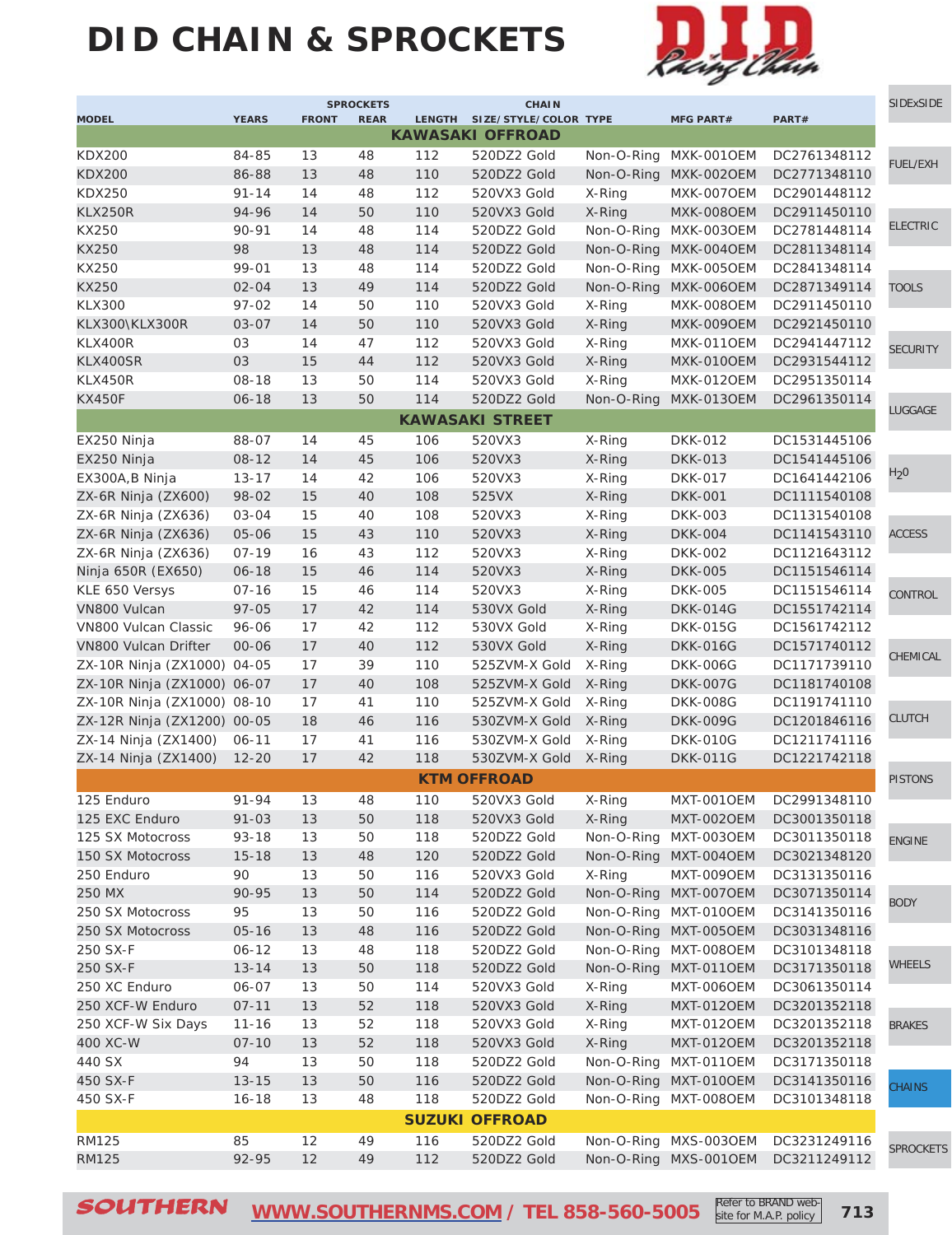

# **DID CHAIN & SPROCKETS**

| SIDExSIDE        |                              |                  |                             |              | <b>SPROCKETS</b>  |                      | <b>CHAIN</b>                         |            |                                |                       |
|------------------|------------------------------|------------------|-----------------------------|--------------|-------------------|----------------------|--------------------------------------|------------|--------------------------------|-----------------------|
|                  | <b>MODEL</b><br><b>RM125</b> |                  | <b>YEARS</b><br>96/00-04 12 | <b>FRONT</b> | <b>REAR</b><br>49 | <b>LENGTH</b><br>114 | SIZE/STYLE/COLOR TYPE<br>520DZ2 Gold | Non-O-Ring | <b>MFG PART#</b><br>MXS-002OEM | PART#<br>DC3221249114 |
|                  | <b>DR250</b>                 |                  | 90-93                       | 13           | 49                | 110                  | 520VX3 Gold                          | X-Ring     | MXS-004OEM                     | DC3241349110          |
| FUEL/EXH         | DR-Z250                      |                  | $01 - 07$                   | 13           | 49                | 112                  | 520VX3 Gold                          | X-Ring     | MXS-005OEM                     | DC3251349112          |
|                  | <b>RM250</b>                 |                  | 89-92                       | 13           | 49                | 114                  | 520DZ2 Gold                          | Non-O-Ring | <b>MXS-0060EM</b>              | DC3261349114          |
|                  | <b>RM250</b>                 |                  | 93-96                       | 13           | 49                | 116                  | 520DZ2 Gold                          | Non-O-Ring | MXS-007OEM                     | DC3291349116          |
| <b>ELECTRIC</b>  | <b>RM250</b>                 |                  | $01 - 03$                   | 13           | 49                | 114                  | 520DZ2 Gold                          | Non-O-Ring | MXS-006OEM                     | DC3261349114          |
|                  | DR-Z400                      |                  | $00 - 07$                   | 14           | 47                | 112                  | 520VX3 Gold                          | X-Ring     | MXS-008OEM                     | DC3321447112          |
|                  | <b>DR-Z400</b>               |                  | $00 - 16$                   | 15           | 44                | 112                  | 520VX3 Gold                          | X-Ring     | MXS-009OEM                     | DC3331544112          |
| <b>TOOLS</b>     | RM-Z450                      |                  | $05 - 07$                   | 14           | 49                | 114                  | 520DZ2 Gold                          | Non-O-Ring | MXS-0120EM                     | DC3401449114          |
|                  | <b>RM-Z450</b>               |                  | $08 - 12$                   | 13           | 50                | 114                  | 520DZ2 Gold                          | Non-O-Ring | MXS-010OEM                     | DC3341350114          |
|                  | <b>RM-Z450</b>               |                  | $13 - 18$                   | 13           | 50                | 114                  | 520DZ2 Gold                          | Non-O-Ring | MXS-011OEM                     | DC3371350114          |
| <b>SECURITY</b>  |                              |                  |                             |              |                   |                      | <b>SUZUKI STREET</b>                 |            |                                |                       |
|                  | GSX-R600                     |                  | $01 - 05$                   | 16           | 45                | 110                  | 525VX                                | X-Ring     | <b>DKS-001</b>                 | DC1231645110          |
|                  | <b>GSX-R600</b>              |                  | $06 - 10$                   | 16           | 43                | 114                  | 525VX                                | X-Ring     | <b>DKS-002</b>                 | DC1241643114          |
|                  | GSX-R600                     |                  | $11 - 18$                   | 16           | 43                | 114                  | 525VX                                | X-Ring     | <b>DKS-003</b>                 | DC1251643114          |
| LUGGAGE          | DL650 V-Strom                |                  | 04-06                       | 15           | 47                | 116                  | 525VX                                | X-Ring     | <b>DKS-004</b>                 | DC1261547116          |
|                  | DL650 V-Strom                |                  | $07 - 18$                   | 15           | 47                | 118                  | 525VX                                | X-Ring     | <b>DKS-005</b>                 | DC1271547118          |
|                  | <b>GSX-R750</b>              |                  | $00 - 03$                   | 17           | 42                | 110                  | 525VX                                | X-Ring     | <b>DKS-006</b>                 | DC1281742110          |
| H <sub>2</sub> 0 | <b>GSX-R750</b>              |                  | 04-05                       | 17           | 43                | 110                  | 525VX                                | X-Ring     | <b>DKS-007</b>                 | DC1291743110          |
|                  | <b>GSX-R750</b>              |                  | $06 - 10$                   | 17           | 45                | 116                  | 525VX                                | X-Ring     | <b>DKS-008</b>                 | DC1301745116          |
|                  | <b>GSX-R750</b>              |                  | $11 - 15$                   | 17           | 43                | 116                  | 525VX                                | X-Ring     | <b>DKS-017</b>                 | DC1581745116          |
| <b>ACCESS</b>    | DL1000 V-Strom               |                  | $02 - 12$                   | 17           | 41                | 112                  | 525ZVM-X Gold                        | X-Ring     | <b>DKS-009G</b>                | DC1311741112          |
|                  | GSX-R1000                    |                  | $01 - 06$                   | 17           | 42                | 110                  | 530VX Gold                           | X-Ring     | <b>DKS-010G</b>                | DC1321742110          |
|                  | GSX-R1000                    |                  | $07 - 08$                   | 17           | 43                | 112                  | 530VX Gold                           | X-Ring     | <b>DKS-011G</b>                | DC1331743112          |
| CONTROL          | GSX-R1000                    |                  | $09 - 16$                   | 17           | 42                | 114                  | 530ZVM-X Gold                        | X-Ring     | <b>DKS-012G</b>                | DC1341742114          |
|                  | <b>SV1000S</b>               |                  | $03 - 07$                   | 17           | 40                | 108                  | 530VX Gold                           | X-Ring     | <b>DKS-013G</b>                | DC1351740108          |
|                  | GSF1250S\SA                  |                  | $07 - 16$                   | 18           | 43                | 118                  | 530ZVM-X Gold                        | X-Ring     | <b>DKS-018G</b>                | DC1591843118          |
|                  | GSX1250 Bandit               |                  | $07 - 16$                   | 18           | 43                | 118                  | 530ZVM-X Gold                        | X-Ring     | <b>DKS-018G</b>                | DC1591843118          |
| CHEMICAL         | GSX1300BK B-King             |                  | 08-09                       | 18           | 43                | 118                  | 530ZVM-X Gold                        | X-Ring     | <b>DKS-016G</b>                | DC1381843118          |
|                  | GSX-R1300 Hayabusa           |                  | 99-07                       | 17           | 40                | 112                  | 530ZVM-X Gold                        | X-Ring     | <b>DKS-014G</b>                | DC1361740112          |
|                  | GSX-R1300 Hayabusa           |                  | $08 - 18$                   | 18           | 43                | 114                  | 530ZVM-X Gold                        | X-Ring     | <b>DKS-015G</b>                | DC1371843114          |
| <b>CLUTCH</b>    |                              |                  |                             |              |                   |                      | <b>YAMAHA OFFROAD</b>                |            |                                |                       |
|                  | YZ250                        |                  | 99-18                       | 14           | 50                | 114                  | 520DZ2 Gold                          | Non-O-Ring | <b>MXY-0010EM</b>              | DC3431450114          |
|                  | <b>YZ400F</b>                |                  | 99                          | 14           | 49                | 114                  | 520DZ2 Gold                          | Non-O-Ring | <b>MXY-0020EM</b>              | DC3461449114          |
| <b>PISTONS</b>   | WR450F                       |                  | 03-06                       | 14           | 50                | 114                  | 520VX3 Gold                          | X-Ring     | <b>MXY-005OEM</b>              | DC3531450114          |
|                  | <b>WR450F</b>                |                  | $07 - 18$                   | 13           | 50                | 114                  | 520VX3 Gold                          | X-Ring     | <b>MXY-006OEM</b>              | DC3541350114          |
|                  | <b>YZ450F</b>                |                  | 03-04                       | 14           | 48                | 114                  | 520DZ2 Gold                          |            | Non-O-Ring MXY-0070EM          | DC3551448114          |
| <b>ENGINE</b>    | <b>YZ450F</b>                |                  | 07-09                       | 13           | 49                | 114                  | 520DZ2 Gold                          |            | Non-O-Ring MXY-0040EM          | DC3501349114          |
|                  | <b>YZ450F</b>                |                  | $10 - 13$                   | 13           | 48                | 114                  | 520DZ2 Gold                          |            | Non-O-Ring MXY-0030EM          | DC3471348114          |
|                  | <b>YZ450F</b>                |                  | 14                          | 13           | 49                | 114                  | 520DZ2 Gold                          |            | Non-O-Ring MXY-0040EM          | DC3501349114          |
| <b>BODY</b>      | <b>YZ450F</b>                |                  | $15 - 18$                   | 13           | 48                | 114                  | 520DZ2 Gold                          |            | Non-O-Ring MXY-0030EM          | DC3471348114          |
|                  |                              |                  |                             |              |                   |                      | <b>YAMAHA STREET</b>                 |            |                                |                       |
|                  | FZ-6                         |                  | 04-09                       | 16           | 46                | 118                  | 530VX                                | X-Ring     | <b>DKY-001</b>                 | DC1391646118          |
|                  | FZ6R                         |                  | $09 - 17$                   | 16           | 46                | 118                  | 520VX3                               | X-Ring     | <b>DKY-011</b>                 | DC1601646118          |
| <b>WHEELS</b>    | YZF-R6                       | (530 Conv) 99-02 |                             | 16           | 48                | 116                  | 530VX                                | X-Ring     | DKY-002                        | DC1401648116          |
|                  | YZF-R6                       | (530 Conv) 03-05 |                             | 16           | 48                | 116                  | 530VX                                | X-Ring     | <b>DKY-003</b>                 | DC1411648116          |
|                  | YZF-R6S                      | (530 Conv) 06-09 |                             | 16           | 48                | 116                  | 530VX                                | X-Ring     | <b>DKY-003</b>                 | DC1411648116          |
| <b>BRAKES</b>    | YZF-R6                       |                  | $06 - 19$                   | 16           | 45                | 114                  | 525VX                                | X-Ring     | <b>DKY-004</b>                 | DC1431645114          |
|                  | FZ8                          |                  | $10 - 12$                   | 16           | 46                | 122                  | 525VX                                | X-Ring     | DKY-012                        | DC1611646122          |
|                  | $FZ-1$                       |                  | $01 - 05$                   | 16           | 44                | 116                  | 530VX                                | X-Ring     | <b>DKY-005</b>                 | DC1441644116          |
| <b>CHAINS</b>    | $FZ-1$                       |                  | $06 - 15$                   | 17           | 45                | 122                  | 530ZVM-X                             | X-Ring     | <b>DKY-006</b>                 | DC1451745122          |
|                  | YZF-R1                       |                  | 98-03                       | 16           | 43                | 114                  | 530VX Gold                           | X-Ring     | <b>DKY-007G</b>                | DC1461643114          |
|                  | YZF-R1                       |                  | 04-05                       | 17           | 45                | 116                  | 530VX Gold                           | X-Ring     | <b>DKY-008G</b>                | DC1471745116          |
| <b>SPROCKETS</b> | YZF-R1                       |                  | 06-08                       | 17           | 45                | 118                  | 530VX Gold                           | X-Ring     | <b>DKY-009G</b>                | DC1481745118          |
|                  | YZF-R1                       |                  | 09-14                       | 17           | 47                | 120                  | 530ZVM-X Gold                        | X-Ring     | <b>DKY-010G</b>                | DC1491747120          |

**714**

Refer to BRAND web site for M.A.P. policy **[ORDERS.SOUTHERNMS.COM](http://orders.southernms.com) / FAX 858-560-4626 SOUTHERN**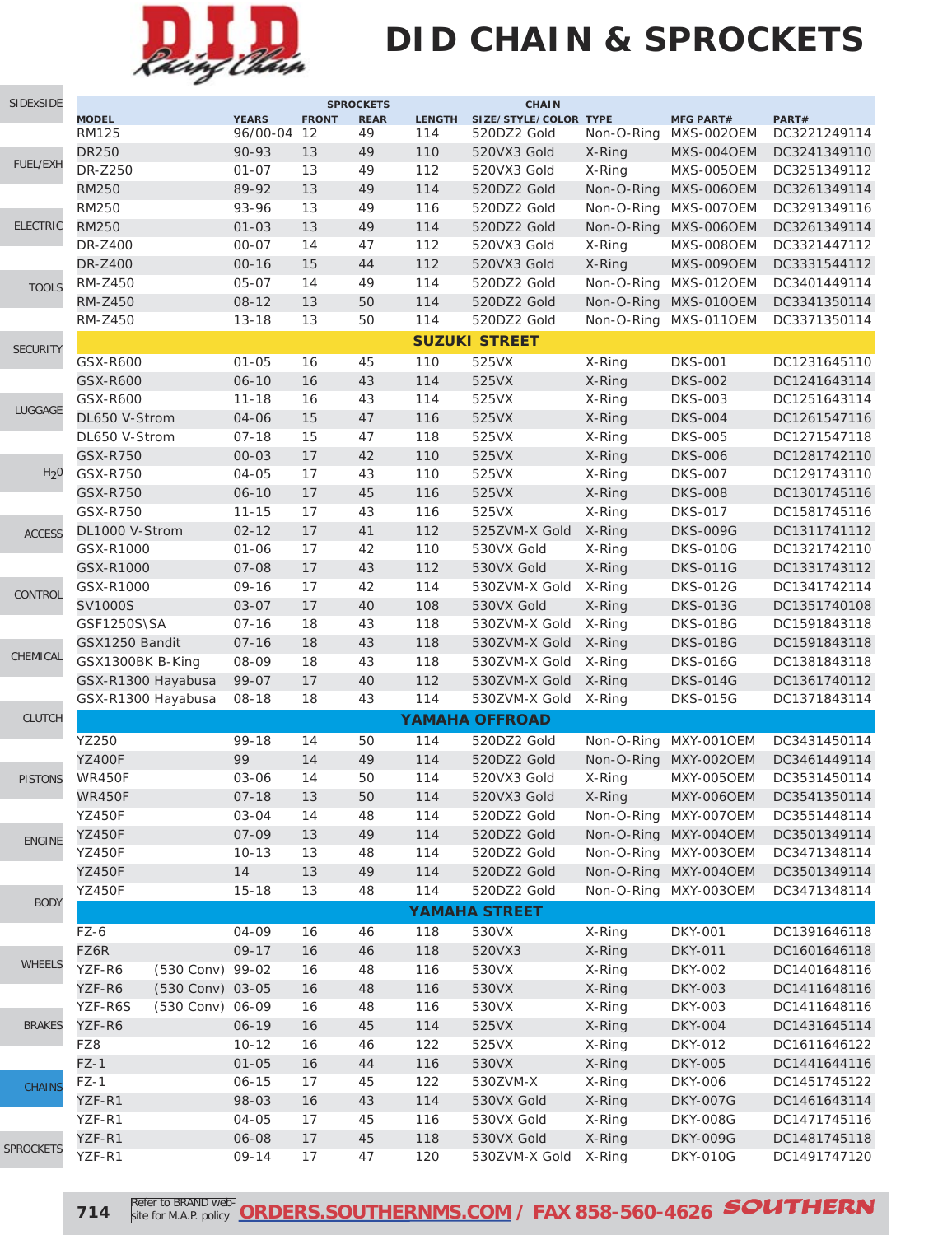### **JT CHAIN & SPROCKETS**



#### [SIDExSIDE](http://www.southernms.com/wp-content/uploads/2015/08/01_UTV.pdf)

[FUEL/EXH](http://www.southernms.com/wp-content/uploads/2015/08/02_fuel_exh.pdf)

[ELECTRIC](http://www.southernms.com/wp-content/uploads/2015/08/03_electrical.pdf)

[TOOLS](http://www.southernms.com/wp-content/uploads/2015/08/04_tools.pdf)

**[SECURITY](http://www.southernms.com/wp-content/uploads/2015/08/05_locks.pdf)** 



 $H<sub>2</sub>0$ 

[ACCESS](http://www.southernms.com/wp-content/uploads/2015/08/08_accessories.pdf)

**[CONTROL](http://www.southernms.com/wp-content/uploads/2015/08/09_controls.pdf)** 

| <b>CHEMICAL</b> |
|-----------------|
|                 |
| <b>CLUTCH</b>   |
|                 |
|                 |
| <b>PISTONS</b>  |
|                 |

[SPROCKETS](http://www.southernms.com/wp-content/uploads/2015/08/18_sprockets.pdf)



| <b>MODEL</b>            | <b>YEARS</b> | <b>TOOTH SIZE</b> | <b>TOOTH SIZE</b>          | <b>TYPE</b> | <b>COLOR</b> | <b>LENGTH</b> | PART#            |                |
|-------------------------|--------------|-------------------|----------------------------|-------------|--------------|---------------|------------------|----------------|
|                         |              |                   | <b>APRILIA MOTORCYCLES</b> |             |              |               |                  | <b>CHEMICA</b> |
| 650 PEGASO              | 98-99        | 16                | 47                         | 520X1R3     | <b>STEEL</b> | 110L          | <b>JTSK0001</b>  |                |
| <b>650 PEGASO CUBE</b>  | $00\,$       | 16                | 47                         | 520X1R3     | <b>STEEL</b> | 110L          | <b>JTSK0001</b>  |                |
| 650 PEGASO I.E.         | $01 - 04$    | 16                | 47                         | 520X1R3     | <b>STEEL</b> | 110L          | <b>JTSK0001</b>  | <b>CLUTCH</b>  |
|                         |              |                   | <b>BMW MOTORCYCLES</b>     |             |              |               |                  |                |
| 650 XCHALLENGE K15      | $07 - 08$    | 16                | 47                         | 520X1R3     | <b>STEEL</b> | 112L          | <b>JTSK9003</b>  |                |
| <b>650 XCOUNTRY K15</b> | $07 - 08$    | 16                | 47                         | 520X1R3     | <b>STEEL</b> | 112L          | <b>JTSK9003</b>  | <b>PISTONS</b> |
| F650 DAKAR              | 99-00        | 16                | 47                         | 520X1R3     | <b>STEEL</b> | 112L          | <b>JTSK9002</b>  |                |
| F650 GS                 | 99-07        | 16                | 47                         | 520X1R3     | <b>STEEL</b> | 112L          | <b>JTSK9002</b>  |                |
| F650 GS DAKAR           | $01 - 05$    | 16                | 47                         | 520X1R3     | <b>STEEL</b> | 112L          | <b>JTSK9002</b>  |                |
|                         |              |                   | <b>DUCATI MOTORCYCLES</b>  |             |              |               |                  | <b>ENGINE</b>  |
| 800 MONSTER S2R         | 05-07        | 15                | 42(A)                      | 520Z3       | <b>STEEL</b> | 104L          | <b>JTSK7034A</b> |                |
|                         |              |                   | <b>HONDA ATVS</b>          |             |              |               |                  |                |
| <b>TRX450</b>           | 04-05        | 13                | 38                         | 520X1R3     | <b>STEEL</b> | 94L           | <b>JTSK1016</b>  | <b>BODY</b>    |
| <b>TRX450</b>           | 04-05        | 14                | 38                         | 520X1R3     | <b>STEEL</b> | 94L           | <b>JTSK1017</b>  |                |
| <b>TRX450</b>           | $06 - 13$    | 13                | 38                         | 520X1R3     | <b>STEEL</b> | 96L           | <b>JTSK1018</b>  |                |
|                         |              |                   | <b>HONDA MOTORCYCLES</b>   |             |              |               |                  | <b>WHEELS</b>  |
| <b>C70 PASSPORT</b>     | 82-83        | 14                | 36                         | 420HDR      | <b>STEEL</b> | 96L           | <b>JTSK1071</b>  |                |
| EZ90 CUB                | 90-91        | 14                | 35                         | 428HDR      | <b>STEEL</b> | 100L          | <b>JTSK1076</b>  |                |
| <b>CB125S</b>           | 73-82        | 15                | 35                         | 428HDR      | <b>STEEL</b> | 100L          | <b>JTSK1080</b>  | <b>BRAKES</b>  |
| CBR250R                 | $09 - 13$    | 14                | 38                         | 520X1R      | <b>STEEL</b> | 108L          | <b>JTSK1011</b>  |                |
| CMX250 C/CD REBEL       | $85 - 13$    | 14                | 33                         | 520X1R3     | <b>STEEL</b> | 108L          | <b>JTSK1036</b>  |                |
| CB350G TWIN             | 68-73        | 16                | 36                         | 530X1R      | <b>STEEL</b> | 94L           | <b>JTSK1041</b>  |                |
|                         |              |                   |                            |             |              |               |                  | <b>CHAINS</b>  |

**C/S SPROCKET REAR SPROCKET CHAIN** 

SOUTHERN **[WWW.SOUTHERNMS.COM](http://m.southernms.com) / TEL 858-560-5005 715** Refer to BRAND website for M.A.P. policy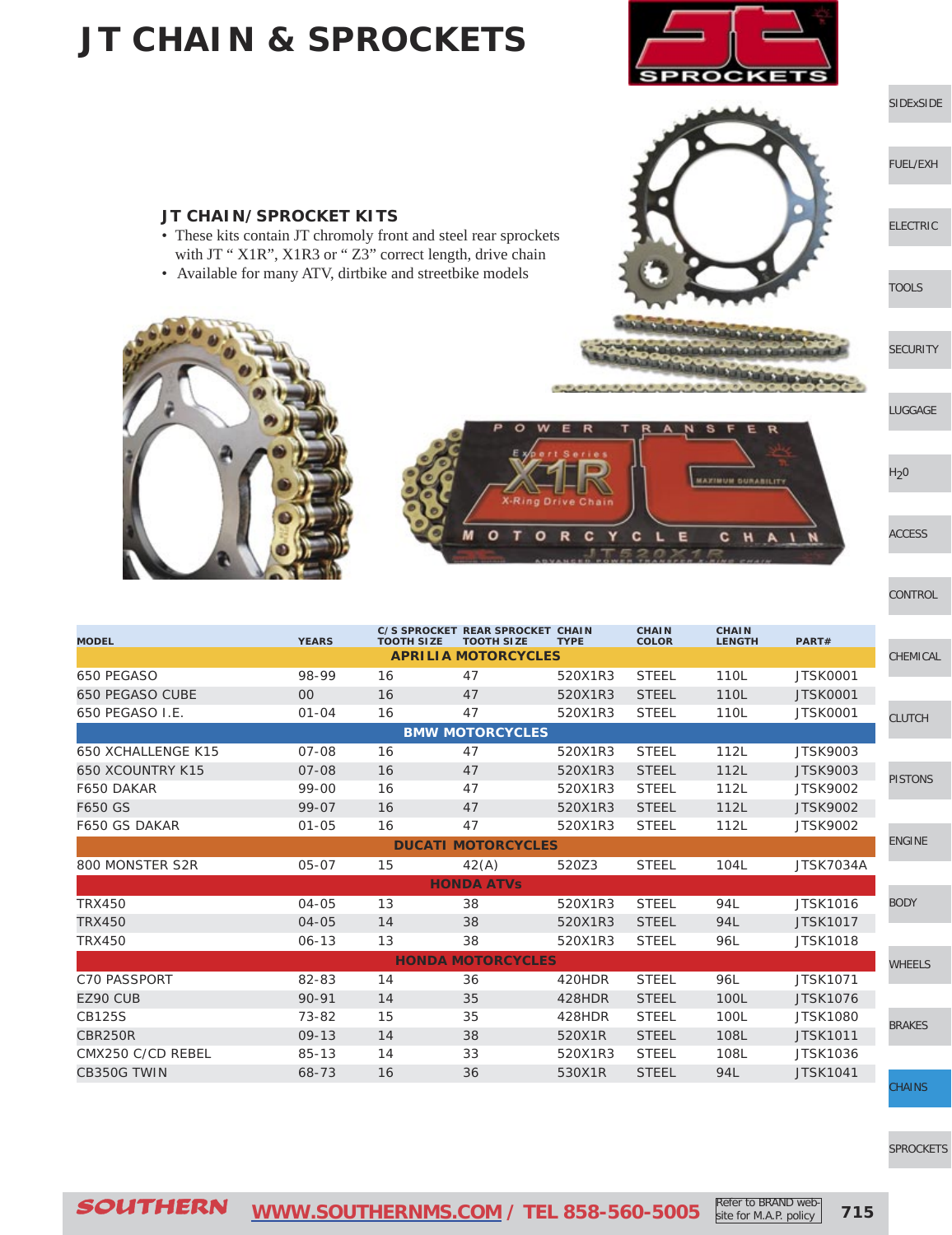

### **JT CHAIN & SPROCKETS**

| SIDExSIDE        |                                   |                       |                         | C/S SPROCKET REAR SPROCKET CHAIN |                       | <b>CHAIN</b>                 | <b>CHAIN</b>          |                          |
|------------------|-----------------------------------|-----------------------|-------------------------|----------------------------------|-----------------------|------------------------------|-----------------------|--------------------------|
|                  | <b>MODEL</b><br>CM400A HONDAMATIC | <b>YEARS</b><br>79-81 | <b>TOOTH SIZE</b><br>16 | <b>TOOTH SIZE</b><br>35          | <b>TYPE</b><br>530X1R | <b>COLOR</b><br><b>STEEL</b> | <b>LENGTH</b><br>102L | PART#<br><b>JTSK1038</b> |
|                  | <b>CM400C/E</b>                   | 80-81                 | 16                      | 35                               | 530X1R                | <b>STEEL</b>                 | 102L                  | <b>JTSK1038</b>          |
|                  | <b>CM400T</b>                     | 79-81                 | 16                      | 35                               | 530X1R                | <b>STEEL</b>                 | 102L                  | <b>JTSK1038</b>          |
| <b>FUEL/EXH</b>  | CMX450C REBEL                     | 86-87                 | 17                      | 37                               | 525X1R3               | <b>STEEL</b>                 | 112L                  | <b>JTSK1095</b>          |
|                  | CRF450R,X                         | $02 - 13$             | 14                      | 47                               | 520X1R3               | <b>STEEL</b>                 | 114L                  | <b>JTSK1021</b>          |
|                  | CRF450R,X                         | $02 - 13$             | 14                      | 48                               | 520X1R3               | <b>STEEL</b>                 | 114L                  | <b>JTSK1022</b>          |
| <b>ELECTRIC</b>  | CRF450R,X                         | $02 - 13$             | 14                      | 50                               | 520X1R3               | <b>STEEL</b>                 | 114L                  | JTSK1023                 |
|                  | CRF450R,X                         | $02 - 13$             | 14                      | 51                               | 520X1R3               | <b>STEEL</b>                 | 114L                  | <b>JTSK1024</b>          |
|                  | CRF450R.X                         | $02 - 13$             | 13                      | 50                               | 520X1R3               | <b>STEEL</b>                 | 114L                  | <b>JTSK1025</b>          |
| <b>TOOLS</b>     | <b>CRF450R,X</b>                  | $02 - 13$             | 13                      | 51                               | 520X1R3               | <b>STEEL</b>                 | 114L                  | <b>JTSK1026</b>          |
|                  | <b>CBR600F3</b>                   | 97-98                 | 15                      | 43                               | 525X1R3               | <b>STEEL</b>                 | 108L                  | <b>JTSK1032</b>          |
|                  | CBR600F4i                         | $01 - 06$             | 16                      | 46                               | 525X1R3               | <b>STEEL</b>                 | 108L                  | <b>JTSK1001</b>          |
|                  | CBR600RR                          | 03-06                 | 16                      | 43                               | 525X1R3               | <b>STEEL</b>                 | 112L                  | <b>JTSK1002</b>          |
| <b>SECURITY</b>  | CBR600RR                          | $07 - 12$             | 16                      | 42                               | 525X1R3               | <b>STEEL</b>                 | 112L                  | <b>JTSK1003</b>          |
|                  | CBR600RR                          | 03-06                 | 16                      | 43                               | 525X1R3               | <b>STEEL</b>                 | 112L                  | <b>JTSK1029</b>          |
|                  | CBR600SE                          | 97-98                 | 15                      | 43                               | 525X1R3               | <b>STEEL</b>                 | 108L                  | <b>JTSK1032</b>          |
| LUGGAGE          | NT650 HAWK                        | 88-91                 | 16                      | 44                               | 525X1R3               | <b>STEEL</b>                 | 112L                  | <b>JTSK1098</b>          |
|                  | <b>CTX700</b>                     | 14                    | 16                      | 43                               | 520X1R3               | <b>STEEL</b>                 | 114L                  | <b>JTSK1035</b>          |
|                  | CTX700N                           | 14                    | 16                      | 43                               | 520X1R3               | <b>STEEL</b>                 | 114L                  | <b>JTSK1035</b>          |
| H <sub>2</sub> 0 | <b>NC700X</b>                     | 13                    | 16                      | 43                               | 520X1R3               | <b>STEEL</b>                 | 114L                  | <b>JTSK1035</b>          |
|                  | VT750 SHADOW                      | 98-03                 | 17                      | 41                               | 525X1R3               | <b>STEEL</b>                 | 122L                  | <b>JTSK1012</b>          |
|                  | XRV750 AFRICA                     | 93-03                 | 16                      | 45                               | 525X1R3               | <b>STEEL</b>                 | 124L                  | <b>JTSK1101</b>          |
| <b>ACCESS</b>    | VFR800FL INTERCEPTOR              | $02 - 12$             | 16                      | 43                               | 530X1R                | <b>STEEL</b>                 | 110L                  | <b>JTSK1004</b>          |
|                  | CBR900RR                          | 96-99                 | 16                      | 43                               | 525X1R3               | <b>STEEL</b>                 | 108L                  | <b>JTSK1014</b>          |
|                  | CBR900RR                          | 96-99                 | 16                      | 43                               | 525Z3                 | <b>STEEL</b>                 | 108L                  | <b>JTSK1066</b>          |
|                  | CBR929RR                          | $00 - 01$             | 16                      | 43                               | 530X1R                | <b>STEEL</b>                 | 108L                  | <b>JTSK1005</b>          |
| CONTROL          | CBR954RR                          | $02 - 03$             | 16                      | 43                               | 530X1R                | <b>STEEL</b>                 | 108L                  | <b>JTSK1006</b>          |
|                  |                                   |                       |                         | <b>KAWASAKI ATVs</b>             |                       |                              |                       |                          |
|                  | KFX400 (KSF400A)                  | 03-06                 | 14                      | 40                               | 520X1R3               | <b>STEEL</b>                 | 112L                  | <b>JTSK2020</b>          |
| CHEMICAL         | KFX450R (KSF450B)                 | $08 - 14$             | 14                      | 38                               | 520X1R3               | <b>STEEL</b>                 | 94L                   | <b>JTSK2021</b>          |
|                  |                                   |                       |                         | <b>KAWASAKI MOTORCYCLES</b>      |                       |                              |                       |                          |
|                  | EX250 NINJA 250R                  | <b>STEEL</b>          | 106L                    | JTSK2013                         |                       |                              |                       |                          |
| <b>CLUTCH</b>    | EX250 NINJA 250R                  | 88-07<br>$08 - 12$    | 14<br>14                | 45<br>45                         | 520X1R<br>520X1R      | <b>STEEL</b>                 | 106L                  | <b>JTSK2014</b>          |
|                  | EX250F NINJA 250R                 | 88-07                 | 14                      | 45                               | 520X1R3               | <b>STEEL</b>                 | 106L                  | <b>JTSK2054</b>          |
|                  | EX250J NINJA 250R                 | $08 - 12$             | 14                      | 45                               | 520X1R3               | <b>STEEL</b>                 | 106L                  | <b>JTSK2039</b>          |
|                  | <b>EX300A NINJA 300</b>           | $13 - 14$             | 14                      | 42                               | 520X1R3               | <b>STEEL</b>                 | 106L                  | <b>JTSK2037</b>          |
| <b>PISTONS</b>   | EX300A/B NINJA 300 SE             | 14                    | 14                      | 42                               | 520X1R3               | <b>STEEL</b>                 | 106L                  | <b>JTSK2037</b>          |
|                  | EN500C VULCAN 500 LTD             | 96-09                 | 16                      | 42                               | 520X1R3               | <b>STEEL</b>                 | 110L                  | JTSK2043                 |
|                  | <b>EX500A</b>                     | 87-93                 | 16                      | 42                               | 520X1R3               | <b>STEEL</b>                 | 104L                  | <b>JTSK2045</b>          |
| <b>ENGINE</b>    | EX500D NINJA                      | 94-05                 | 16                      | 41                               | 520X1R3               | <b>STEEL</b>                 | 104L                  | <b>JTSK2044</b>          |
|                  | EX500D NINJA 500R                 | 06-09                 | 16                      | 41                               | 520X1R3               | <b>STEEL</b>                 | 104L                  | <b>JTSK2044</b>          |
|                  | ZX600E NINJA (ZX-6)               | 93-02                 | 16                      | 48                               | 530X1R                | <b>STEEL</b>                 | 112L                  | <b>JTSK2052</b>          |
| <b>BODY</b>      | ZX600E NINJA (ZZ-R)               | 03-04                 | 16                      | 48                               | 530X1R                | <b>STEEL</b>                 | 112L                  | <b>JTSK2052</b>          |
|                  | ZX600N NINJA (ZX-6RR)             | 05-06                 | 15                      | 43                               | 520X1R3               | <b>STEEL</b>                 | 110L                  | <b>JTSK2026</b>          |
|                  | ZX-6R NINJA (ZX600)               | $07 - 12$             | 16                      | 43                               | 520X1R                | <b>STEEL</b>                 | 112L                  | <b>JTSK2002</b>          |
|                  | ZX-6R NINJA (ZX636)               | 03-04                 | 15                      | 40                               | 520X1R                | <b>STEEL</b>                 | 108L                  | JTSK2003                 |
| <b>WHEELS</b>    |                                   |                       | 15                      | 43                               | 520X1R                | <b>STEEL</b>                 | 110L                  | <b>JTSK2004</b>          |
|                  | ZX-6R NINJA (ZX636)               | $05 - 06$             | 15                      | 43                               | 520X1R3               | <b>STEEL</b>                 | 110L                  | <b>JTSK2026</b>          |
| <b>BRAKES</b>    | ER-6N (ER650)                     | 09                    | 15                      | 45                               | 520X1R3               | <b>STEEL</b>                 | 114L                  | JTSK2104                 |
|                  | ER-6N C/E (ER650)                 | $10 - 14$             | 15                      | 46                               | 520X1R3               | <b>STEEL</b>                 | 114L                  | <b>JTSK2069</b>          |
|                  | EX650 NINJA 650R                  | 06-08                 | 15                      | 46                               | 520X1R3               | <b>STEEL</b>                 | 114L                  | <b>JTSK2069</b>          |
|                  | EX650 NINJA 650R                  | $10 - 14$             | 15                      | 46                               | 520X1R3               | <b>STEEL</b>                 | 114L                  | <b>JTSK2069</b>          |
| <b>CHAINS</b>    | KLE650 VERSYS                     | $10 - 14$             | 15                      | 46                               | 520X1R                | <b>STEEL</b>                 | 114L                  | <b>JTSK2006</b>          |
|                  | KLE650A/C VERSYS                  | $07 - 14$             | 15                      | 46                               | 520X1R3               | <b>STEEL</b>                 | 114L                  | <b>JTSK2069</b>          |
|                  | NINJA 650R (EX650)                | 06-08                 | 15                      | 46                               | 520X1R                | <b>STEEL</b>                 | 114L                  | <b>JTSK2005</b>          |
|                  | NINJA 650R (EX650)                | $10 - 14$             | 15                      | 46                               | 520X1R                | <b>STEEL</b>                 | $114L$                | <b>JTSK2006</b>          |
| <b>SPROCKETS</b> | VN800A VULCAN                     | 95-96                 | 16                      | 46                               | 530X1R                | <b>STEEL</b>                 | 114L                  | <b>JTSK2101</b>          |
|                  |                                   |                       |                         |                                  |                       |                              |                       |                          |

**716**

Refer to BRAND web site for M.A.P. policy **[ORDERS.SOUTHERNMS.COM](http://orders.southernms.com) / FAX 858-560-4626 SOUTHERN**